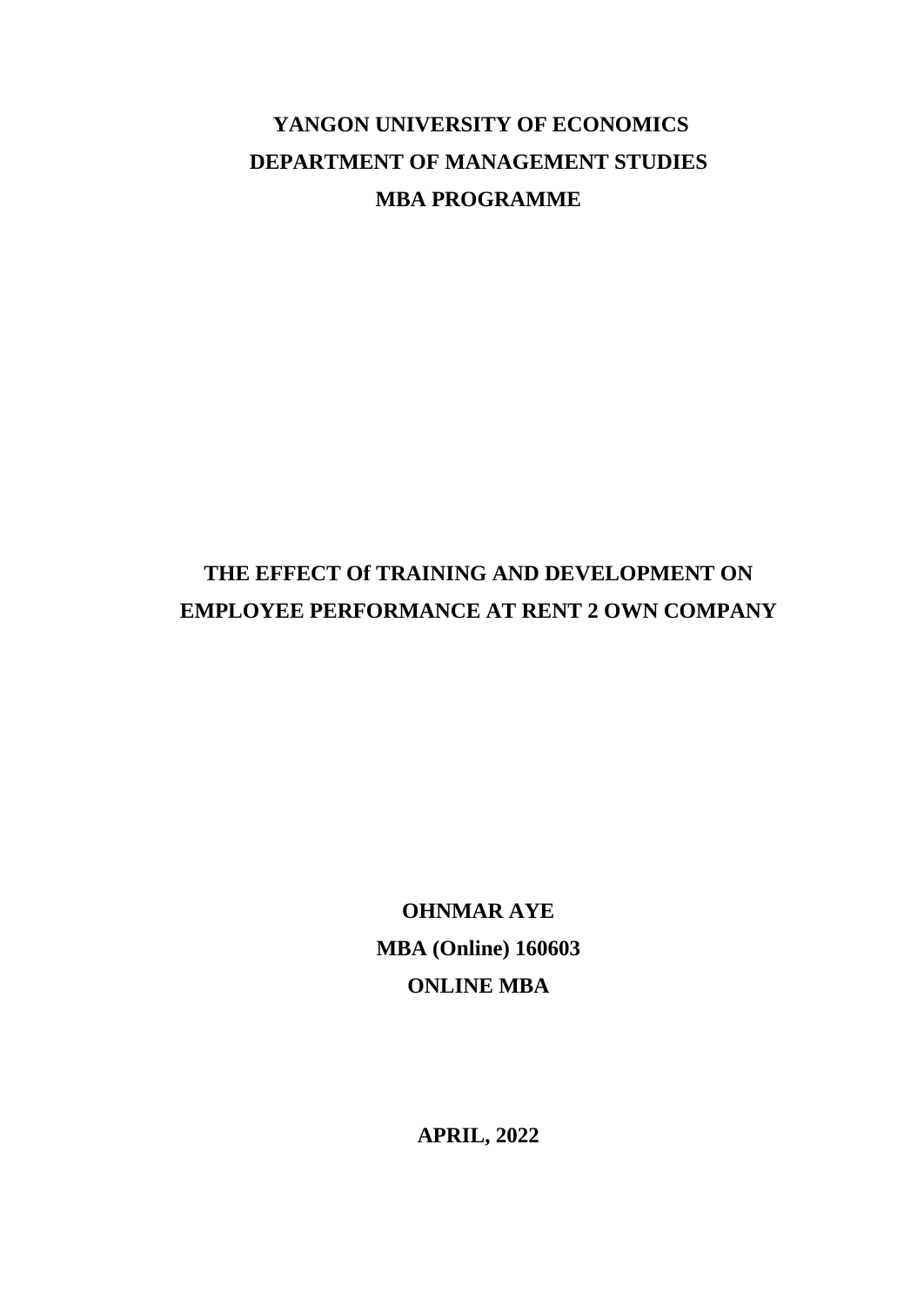# **YANGON UNIVERSITY OF ECONOMICS DEPARTMENT OF MANAGEMENT STUDIES MBA PROGRAMME**

# **THE EFFECT OF TRAINING AND DEVELOPMENT ON EMPLOYEE PERFORMANCE AT RENT 2 OWN COMPANY**

### **ACADEMIC YEAR (2020 -2022)**

Dr. Than Thu Zar Ohnmar Aye Professor OMBA - 16060 Department of Management Studies Online MBA Yangon University of Economics

**Supervised by: Submitted by:**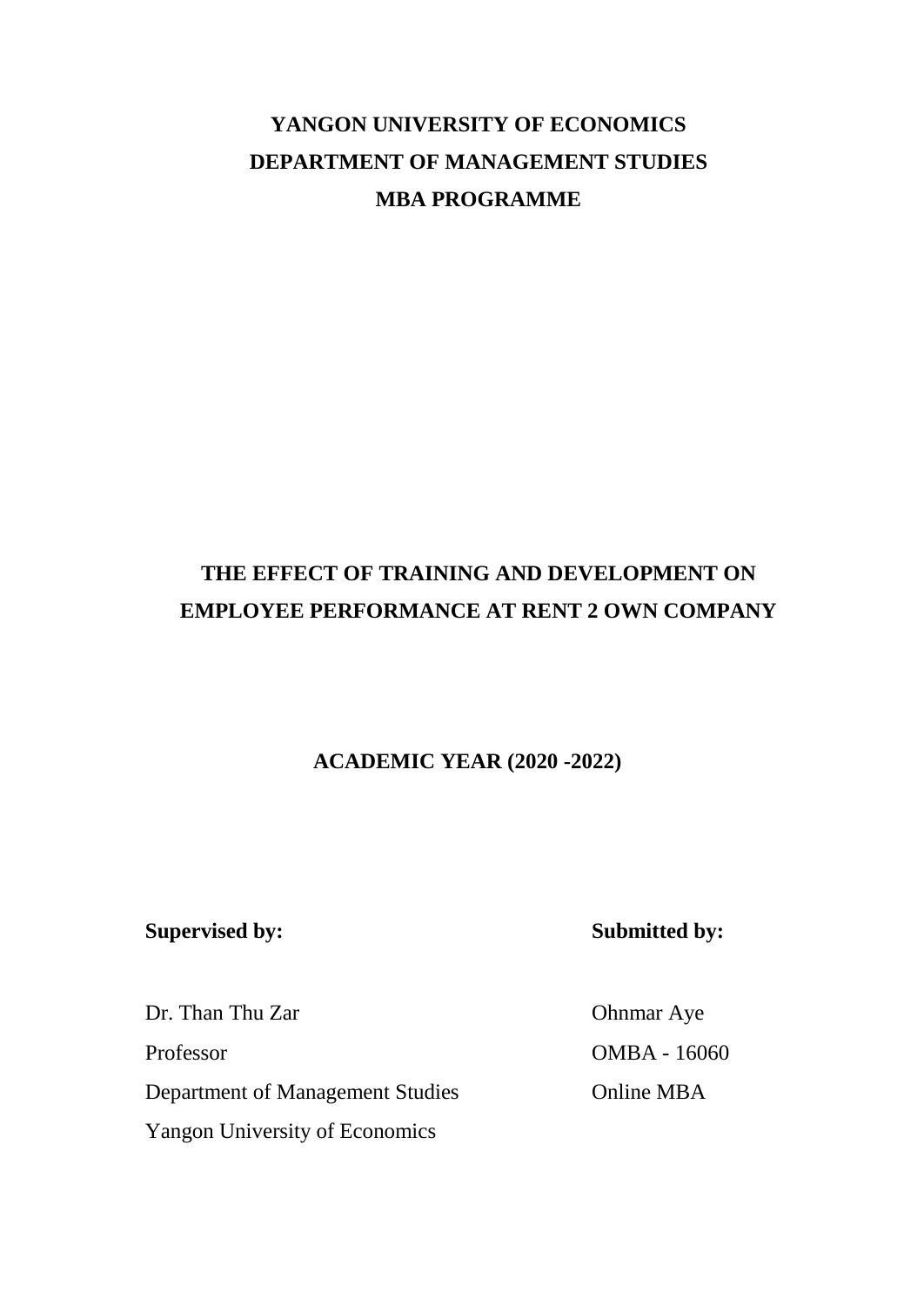# **YANGON UNIVERSITY OF ECONOMICS DEPARTMENT OF MANAGEMENT STUDIES MBA PROGRAMME**

# **THE EFFECT Of TRAINING AND DEVELOPMENT ON EMPLOYEES' PERFORMANCE At RENT 2 OWN COMPANY**

**This thesis was submitted to the Board of Examiners in partial fulfillment of the requirements for the degree of Master of Business Administration (MBA)**

### **Supervised by: Submitted by:**

| Dr. Than Thu Zar                      | <b>Ohnmar</b> Aye |
|---------------------------------------|-------------------|
| Professor                             | OMBA - 160603     |
| Department of Management Studies      | $2020 - 2022$     |
| <b>Yangon University of Economics</b> |                   |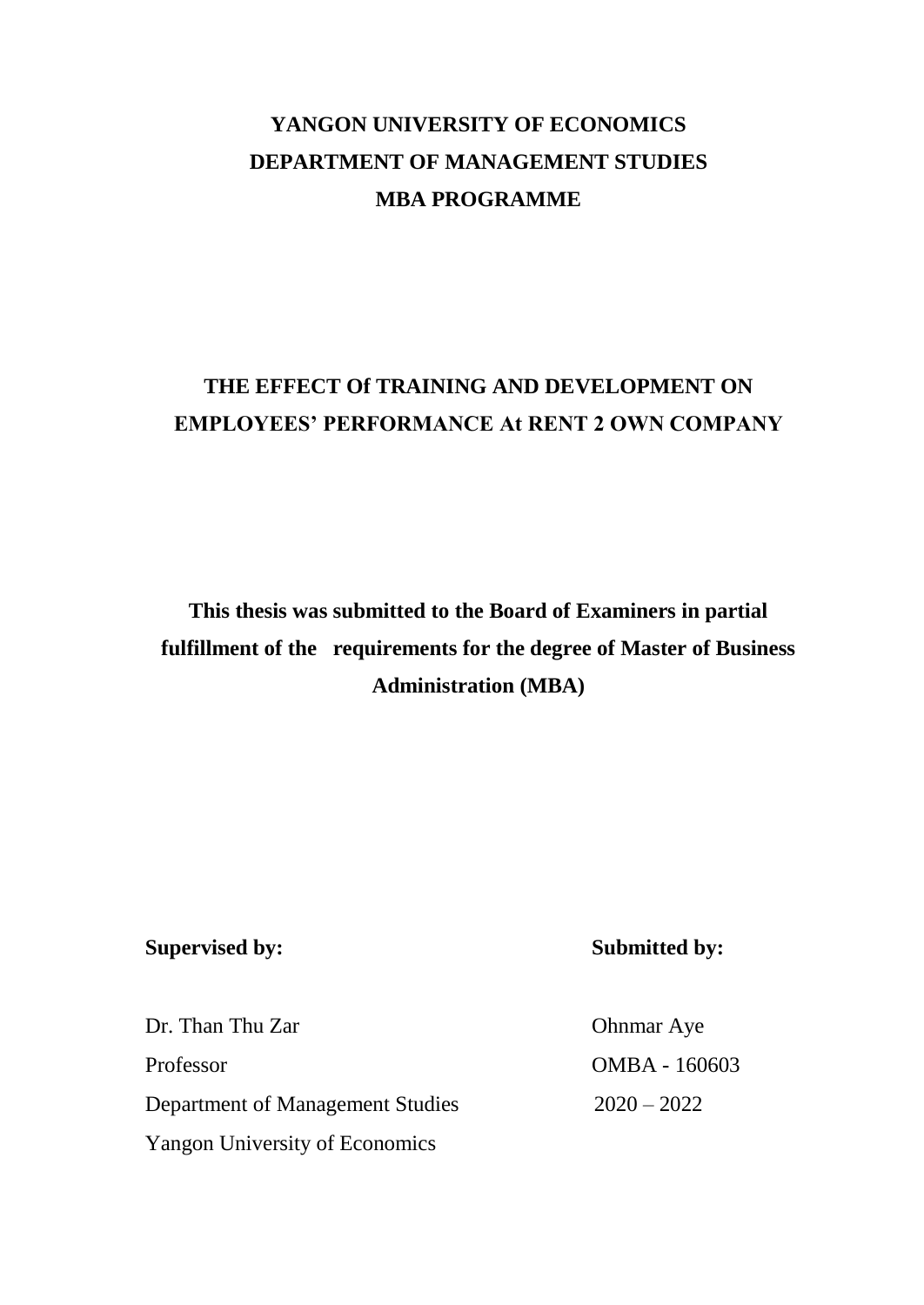### **ACCEPTANCE**

This is to certify that the thesis entitled **"The Effect of Training and Development on Employee Performance at Rent 2 Own Company"** has been accepted by the Examination Board for awarding a Master of Business Administration (MBA) degree.

### **Board of Examiner**

……………………………..

(Chairman) Dr. Tin Tin Htwe Rector Yangon University of Economics

………………….. ………………...

(Supervisor) (Examiner)

…………………… …………………

(Examiner) (Examiner)

**APRIL, 2022**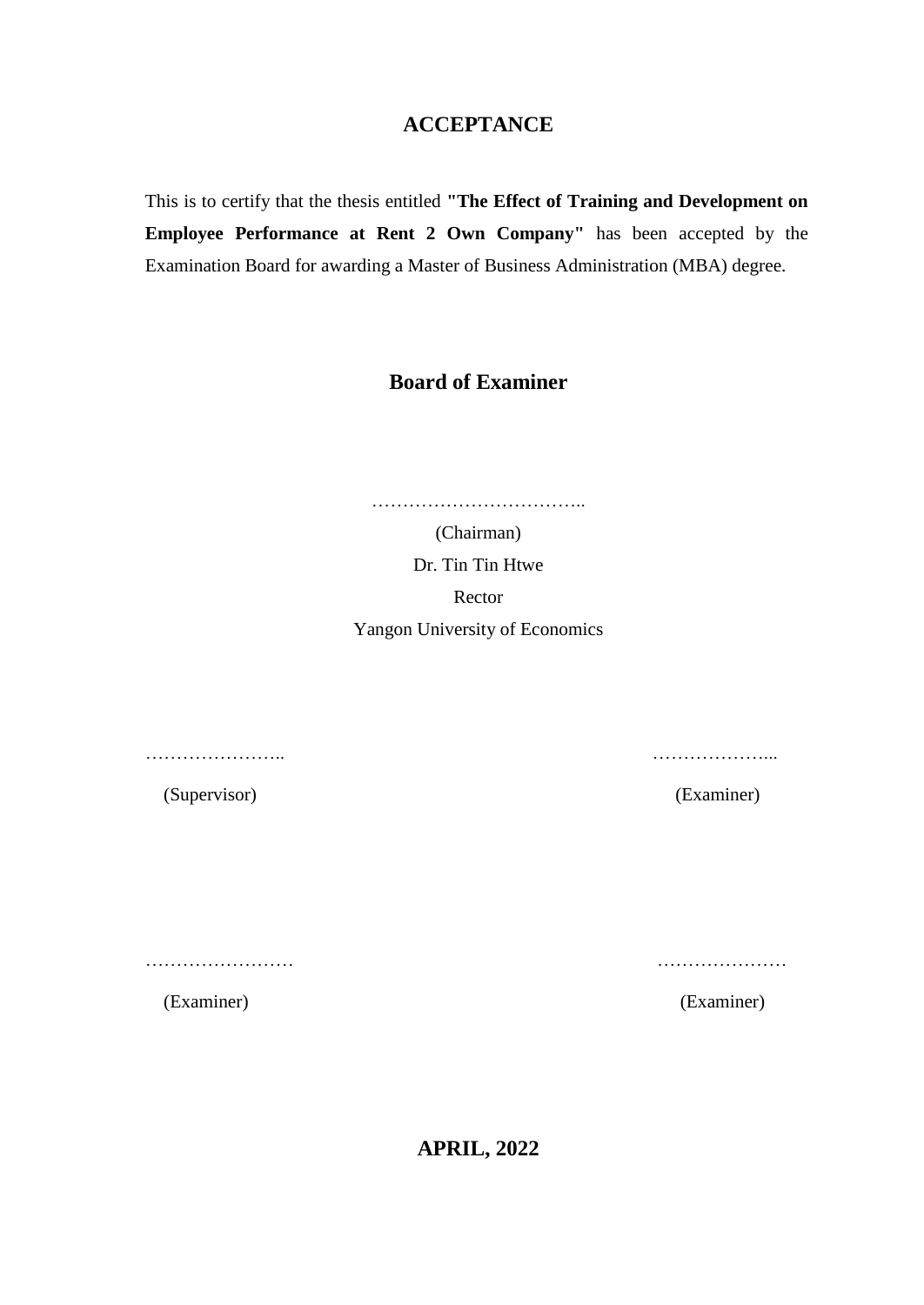### **ABSTRACT**

Training and development are crucial factors in enlightening employee performance in most organizations. The purposes of the study are to analyze the effect of ta raining program on its effectiveness and the effect of the effectiveness of training program on employee performance in Rent 2 Own Co., Ltd. Both primary and secondary data are used in this study. Primary data are collected from 156 employees at Rent 2 Own by using a simple random sampling method. Secondary data are collected from the previous research papers, documents of Rent 2 Own, international journals, papers, articles, reports, and relevant websites. Descriptive statistics and regression analysis are applied to analyze the collected data. According to the multiple regression analysis, organization support has significant and positive effect on reaction. Trainer, training method and organization support have significant and positive effect on learning. Training content has significant and positive effect on behavior. Training method and organization support have significant and positive effect on results. Moreover, effectiveness of training program has positive and significant effect on employee performance. Employees of Rent 2 Own are aware of training; employees are motivated through training, and training and development result in higher performance. The study suggests that training and development of all staff should be dynamically followed and made obligatory. The company should give compulsory training programs for all employees in order to improve performance.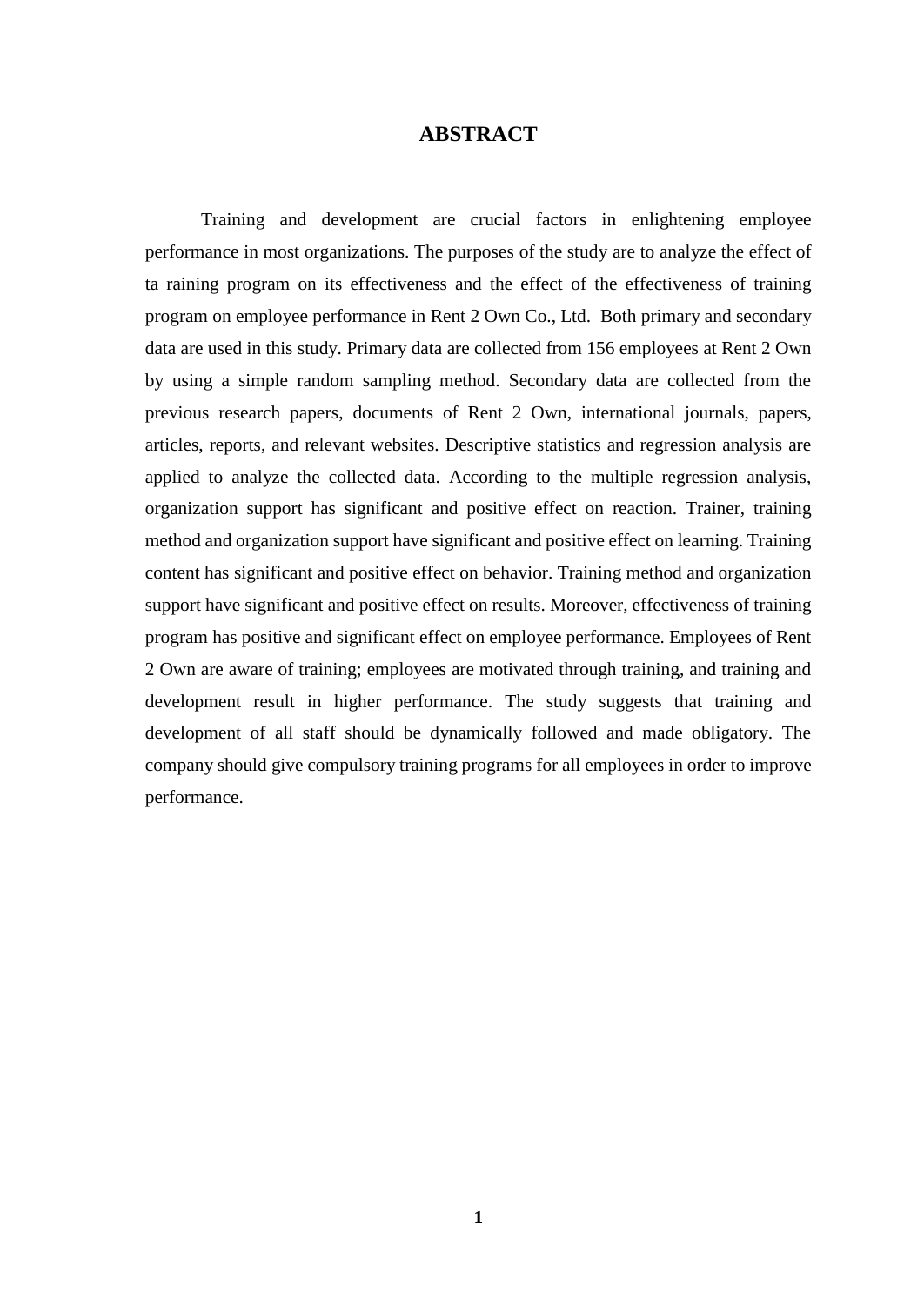#### **ACKNOWLEDGEMENT**

First and foremost, I would like to express my deepest gratitude to Professor Dr. Tin Tin Htwe, Rector of the Yangon University of Economics, for allowing me to successfully accomplish the study.

Secondly, I am grateful and sincere thanks for Professor Dr. Nu Nu Lwin, Programme Director and Head of Department of Management Studies, Yangon University of Economics, Dr. Myint Myint Kyi, Professor of Department of Management Studies, Dr. Thin Nwe Oo, Professor of Department of Management Studies and Dr. Hla Hla Mon, Professor of Department of Management Studies for their kind suggestions and advice.

Especially, I would like to extend my greatest respect and heartfelt gratitude to my supervisor, Dr. Than Thu Zar, Professor, Department of Management Studies, for her patient guidance, encouragement and useful advice during the planning and development of this research study as I would not be able to make it finish this thesis without her support.

Furthermore, I would also like to express my deepest gratitude to all of the professors, associate professors and lecturers who provided direction and fortitude to help me getting the goals set out for this study. In addition, I would like to extend my gratefulness to the faculty and all the staffs in the Department of Management Studies who are providing me with any support throughout my academic years.

I would like to express special thanks to responsible persons of Rent 2 Own Co., Ltd for providing information required for the study, their precious time and effective help. I am graceful to my seniors and classmates from OMBA for their kind suggestions and warm spirit of sharing friendship.

> Ohnmar Aye ID - 160603 Online MBA 2020 – 2022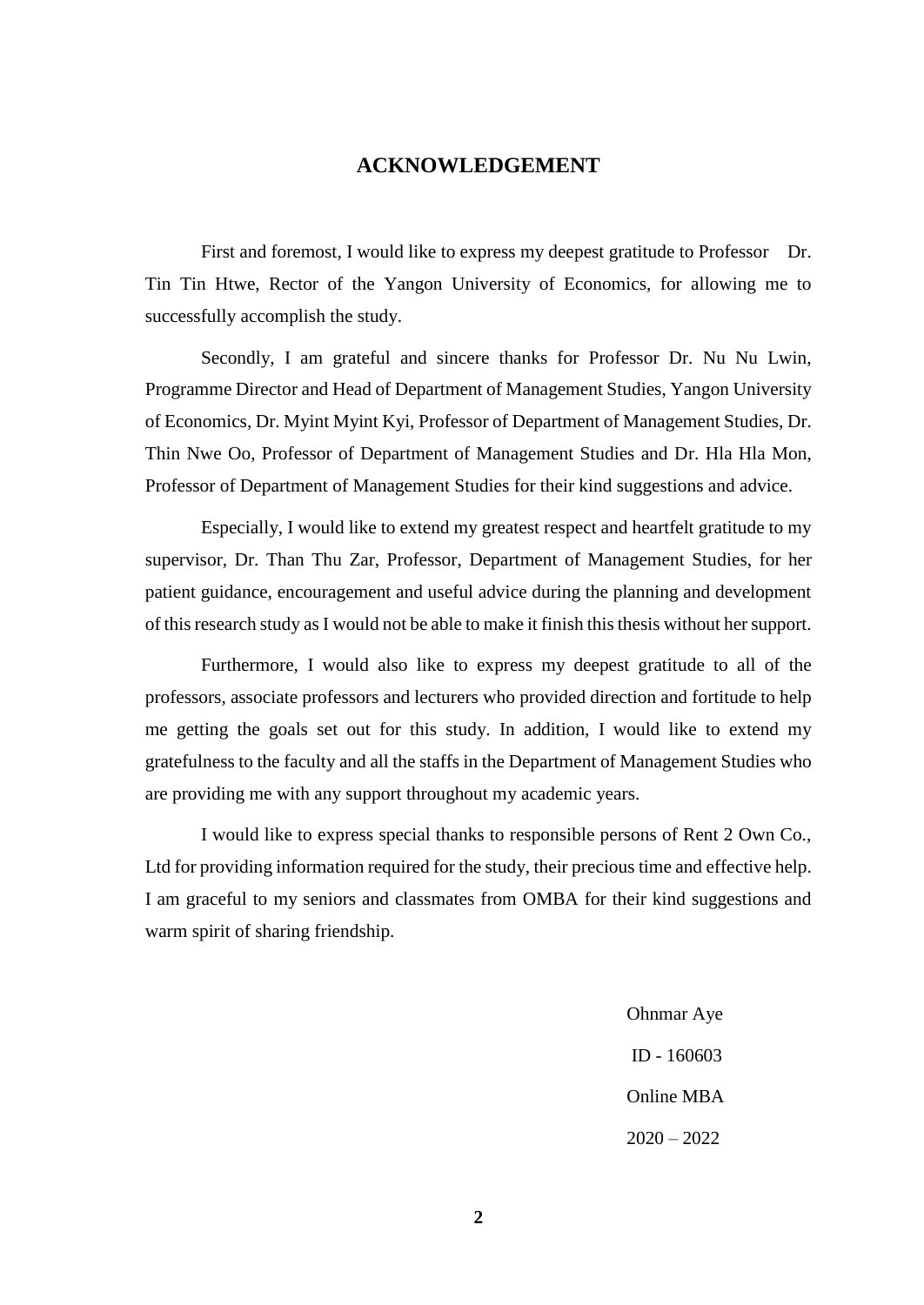## **TABLES OF CONTENTS**

| <b>ABSTRACT</b>          |                 |
|--------------------------|-----------------|
| <b>ACKNOWLEDGEMENTS</b>  | $\mathbf{ii}$   |
| <b>TABLE OF CONTENTS</b> | $\cdots$<br>111 |
| <b>LIST OF TABLES</b>    | v               |
| <b>LIST OF FIGURES</b>   | V1              |
| <b>ABBREVIATION</b>      |                 |

| <b>CHAPTER 1</b> |     | <b>INTRODUCTION</b>                                    | $\mathbf{1}$   |
|------------------|-----|--------------------------------------------------------|----------------|
|                  | 1.1 | Rationale of the Study                                 | 3              |
|                  | 1.2 | Objectives of the Study                                | 4              |
|                  | 1.3 | Scope and Method of the Study                          | 4              |
|                  | 1.4 | Organization of the Study                              | 5              |
| <b>CHAPTER 2</b> |     | <b>THEORETICAL BACKGROUND</b>                          | 6              |
|                  | 2.1 | Training and Development                               | 6              |
|                  | 2.2 | <b>Training Program</b>                                | $\overline{7}$ |
|                  | 2.3 | <b>Effective of Training Program</b>                   | 11             |
|                  | 2.4 | <b>Employee Performance</b>                            | 14             |
|                  | 2.5 | <b>Previous Studies</b>                                | 16             |
|                  | 2.6 | Conceptual Framework of the Study                      | 19             |
| <b>CHAPTER 3</b> |     | PROFILE AND TRAINING PROGRAM OF RENT 2<br>OWN CO., LTD | 20             |
|                  | 3.1 | Profile of Rent 2 Own                                  | 20             |
|                  | 3.2 | Training Program of Rent 2 Own                         | 25             |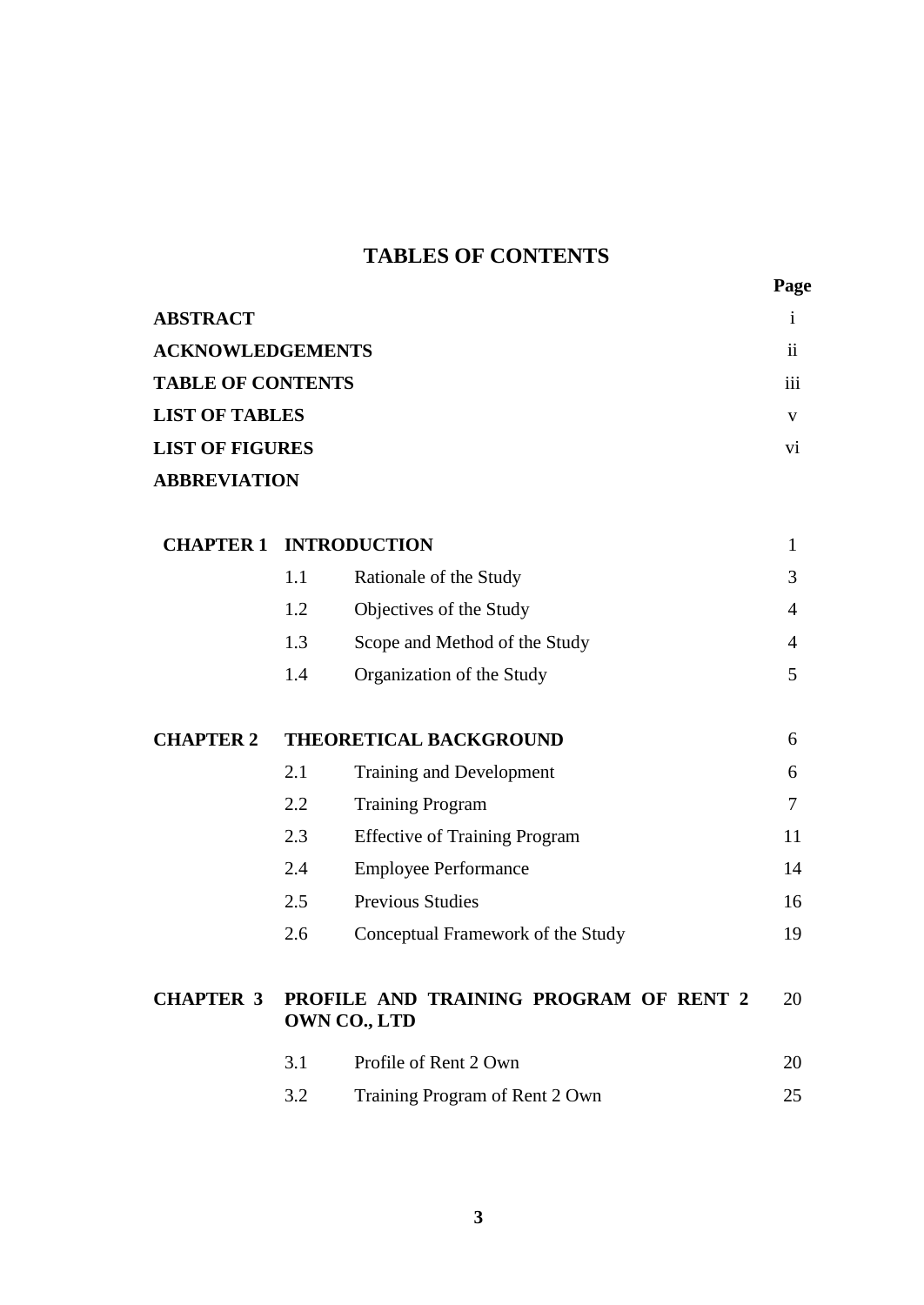| <b>CHAPTER 4</b> |     | ANALYSIS ON THE EFFECT OF TRAINING<br>PROGRAM ON ITS EFFECTIVENESS AND<br><b>EMPLOYEE PERFORMANCE</b> | 32 |
|------------------|-----|-------------------------------------------------------------------------------------------------------|----|
|                  | 4.1 | Demographic Profile of Respondents                                                                    | 32 |
|                  | 4.2 | Training Program, its Effectiveness and Employee<br>Performance of Rent 2 Own                         | 34 |
|                  | 4.3 | Analysis of the Effect of Training Program on its<br><b>Effectiveness</b>                             | 45 |
|                  | 4.4 | Analysis on the Effects of Effectiveness of Training<br>Program on Employee Performance               | 51 |
| <b>CHAPTER 5</b> |     | <b>CONCLUSION</b>                                                                                     | 54 |
|                  | 5.1 | Findings and Discussions                                                                              | 54 |
|                  | 5.2 | <b>Suggestions and Recommendations</b>                                                                | 55 |
|                  | 5.3 | Limitation and Needs for Further Research                                                             | 57 |

### **REFERENCE**

### **APPENDICES**

## **LIST OF TABLES**

| Table No.     | <b>Title</b>                                        | Page |
|---------------|-----------------------------------------------------|------|
| Table $(2.1)$ | Krikpatrick's Training Evaluation Model             | 12   |
| Table $(3.2)$ | Training Methods for Non-Managerial Level Employees | 30   |
| Table $(4.1)$ | Profile of Respondents                              | 32   |
| Table $(4.2)$ | <b>Training Content</b>                             | 35   |
| Table $(4.3)$ | <b>Training Facilities</b>                          | 34   |
| Table $(4.4)$ | Trainer                                             | 37   |
| Table $(4.5)$ | <b>Training Method</b>                              | 38   |
| Table $(4.6)$ | <b>Organization Support</b>                         | 39   |
| Table $(4.7)$ | Reaction                                            | 40   |
| Table $(4.8)$ | Learning                                            | 41   |
| Table $(4.9)$ | <b>Behavior</b>                                     | 42   |
| Table (4.10)  | Results                                             | 43   |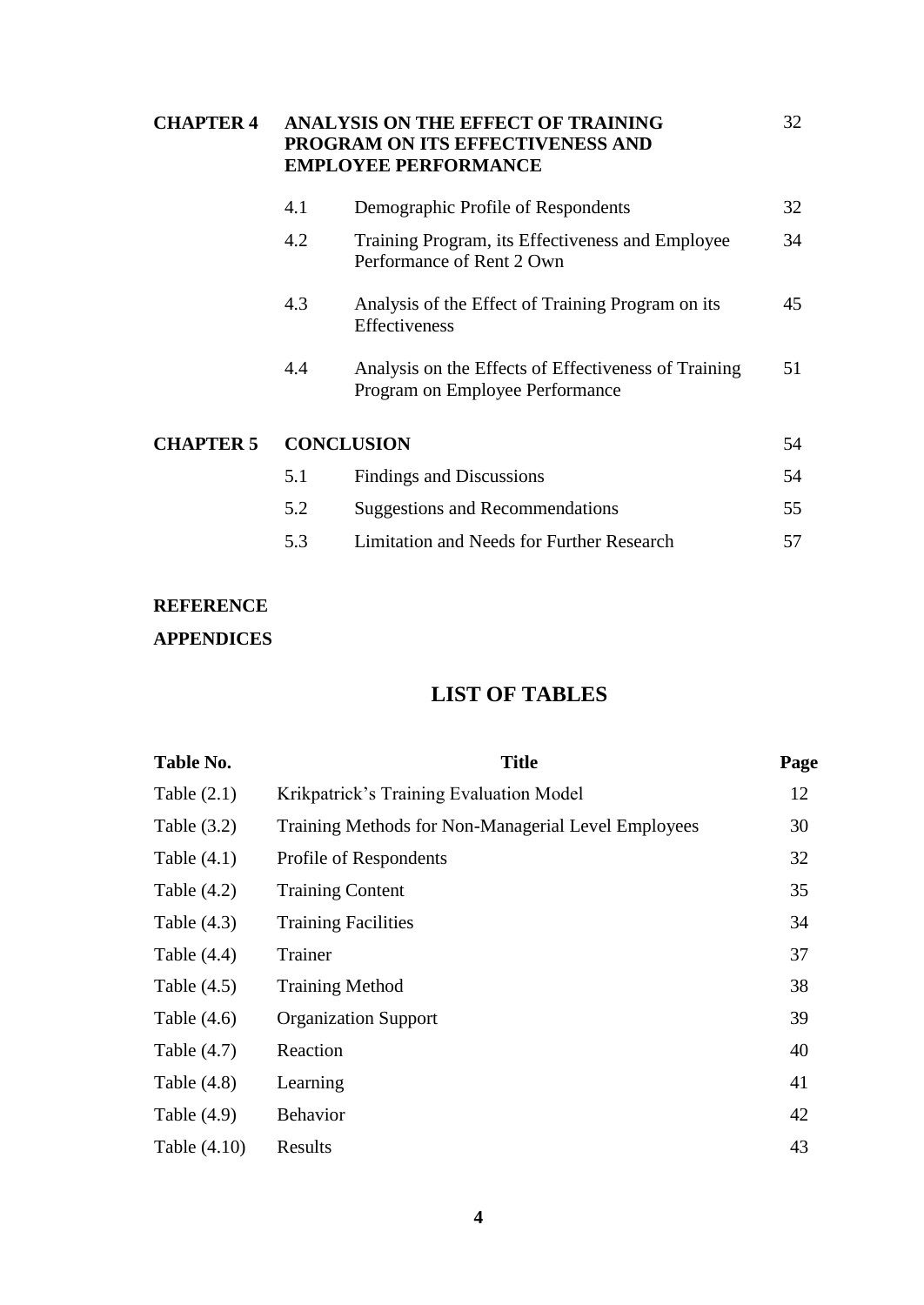| Table (4.11)   | <b>Employee Performance</b>                                     | 44 |
|----------------|-----------------------------------------------------------------|----|
| Table (4.12)   | Analysis on the Effect of Training Program on Reaction          | 45 |
| Table (4.13)   | Analysis on the Effect of Training Program on Learning          | 47 |
| Table (4.14)   | Analysis on the Effect of Training Program on Behavior          | 48 |
| Table (4.15)   | Analysis on the Effect of Training Program on Result            | 50 |
| Table $(4.16)$ | Analysis on the Effects of Effectiveness of Training Program on | 51 |
|                | <b>Employee Performance</b>                                     |    |
|                |                                                                 |    |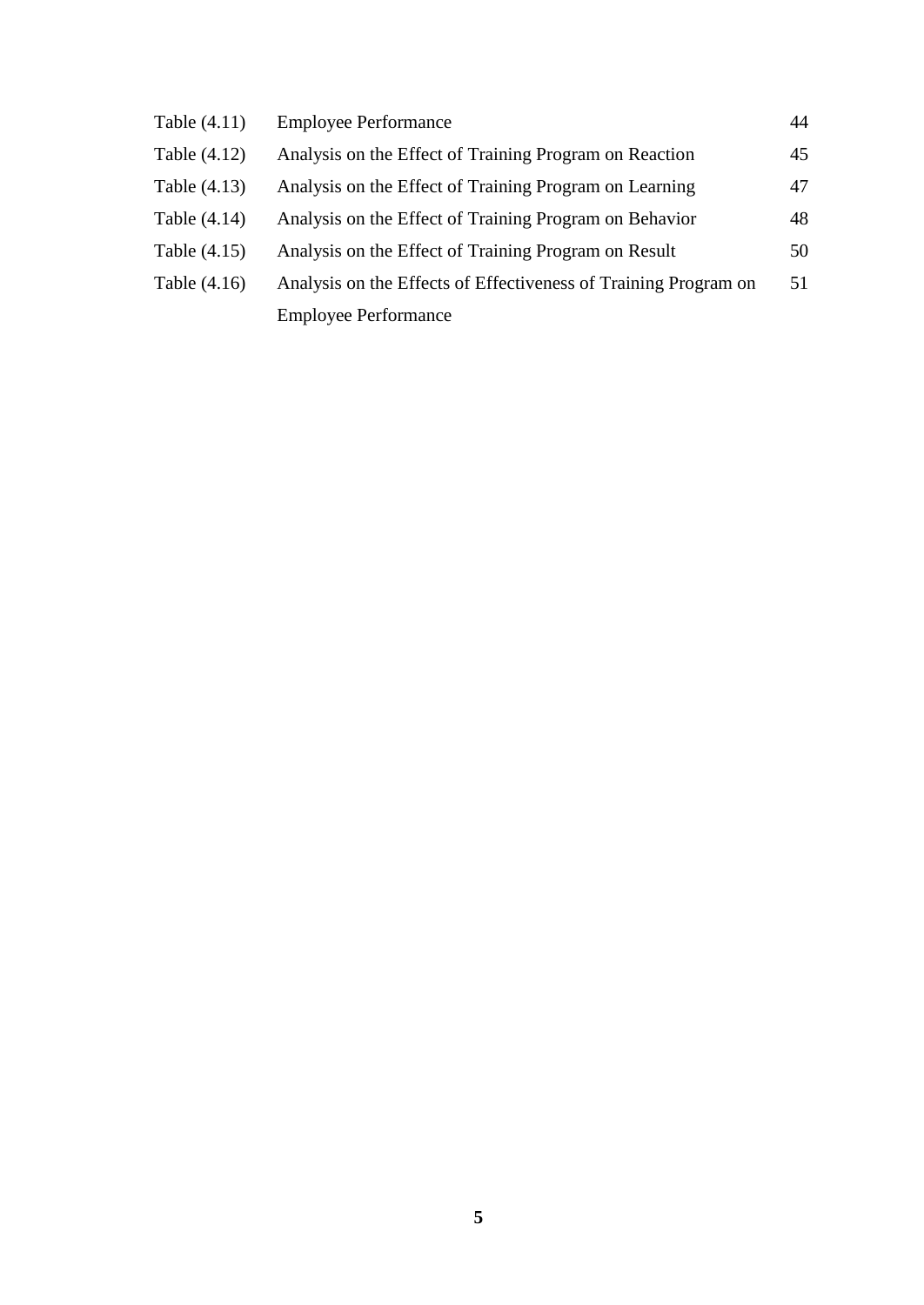### **LIST OF FIGURES**

| <b>Figure No.</b> | <b>Title</b>                                    | Page |
|-------------------|-------------------------------------------------|------|
| Figure $(2.1)$    | Conceptual Framework of Al-Mughairi             | 17   |
| Figure $(2.2)$    | Conceptual Framework of Aksh                    | 18   |
| Figure $(2.3)$    | Conceptual Framework                            | 19   |
| Figure $(3.1)$    | Organizational structure of Rent 2 Own Co., Ltd | 21   |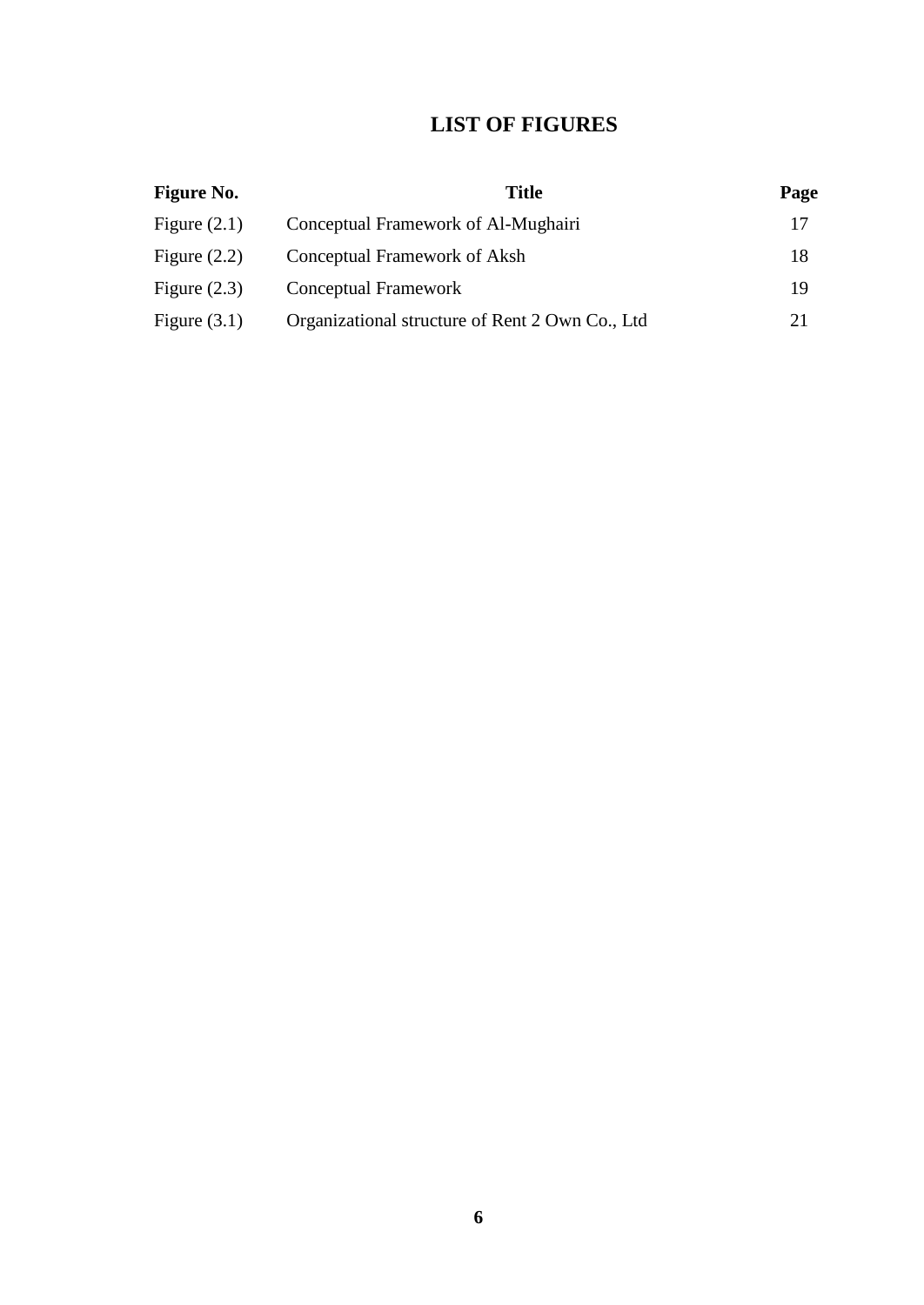#### **ABBREVIATION**

| <b>Abbreviations</b> | <b>Meaning</b>                                      | Page |
|----------------------|-----------------------------------------------------|------|
| <b>USD</b>           | Conceptual Framework                                | 21   |
| <b>KWF DEG</b>       | The organizational structure of Rent 2 Own Co., Ltd | 21   |
| <b>DAIWA PI</b>      | Daiwa PI Partners Co. Ltd. Myanmar Branch           | 21   |
| agRIF                | A Rural Investment Fund                             | 21   |
| <b>ESG</b>           | Environmental, Social, and Governance               | 21   |
| <b>LTO</b>           | <b>Litigation Officer</b>                           | 23   |
| <b>SMS</b>           | <b>Short Message Service</b>                        | 24   |
| <b>IVR</b>           | <b>Interactive Voice Responses</b>                  | 24   |
| <b>NBFIs</b>         | <b>Non-Bank Financial Institutions</b>              | 57   |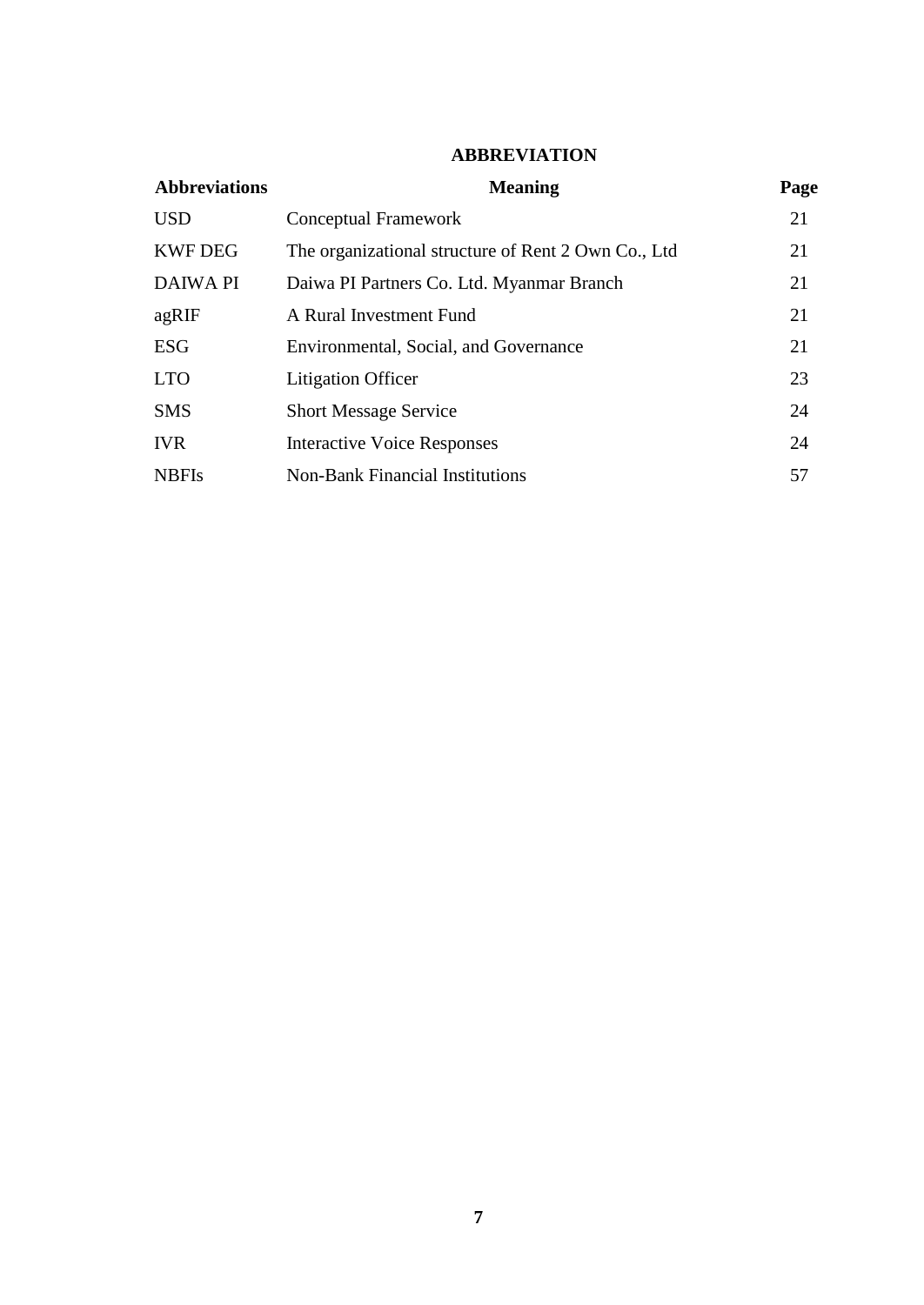# **CHAPTER I INTRODUCTION**

Human capital can be considered an organization's most valuable asset, and firms must invest in it to secure their survival and success. The company should make certain that it has the skilled, devoted, and well-motivated team it requires. Organizations are focusing on every area of their operations as a result of global competitiveness, examining how each function and procedure may contribute to strategic goals. In the same way, training departments are under pressure to demonstrate their worth to the organization (Steed, 2000). This is due to the fact that companies invest a lot of time, effort, and money in educating their staff, yet the results of these efforts aren't always obvious in terms of better performance.

Training and development must be well-designed to be effective. (Rao & Nair, 1990). Staff capacity has an impact on a company's ability to meet its goals, especially in performance-driven businesses. Human resources are widely acknowledged as a vital resource for business success. It is critical to maximizing employee contributions to the attainment of an organization's purposes and goals in order to maintain the organization's performance (Armstrong, 1999). This entails taking steps to assess and meet future people's requirements, as well as enhancing and developing people's inherent capacities their contributions, potential, and employability - by offering chances for learning and continual development.

The term training can be defined in a variety of ways. It can be defined as a systematic development of the information, abilities, and behavior required of employees to perform satisfactorily on a certain activity or job (Shaheen, Naqvi, & Khan, 2013) or simply learning provided to increase performance on the current job. Employee training, on the other hand, is defined by Elnaga and Imra (2013) as programs that give workers information, new skills, or possibilities for professional development. This can happen on the job or off the job, inside or outside the company, in a variety of ways. Regardless of one's point of view, the term "training" refers to the process of learning new skills in order to better manage present and future problems.

As a result of the ever-changing corporate environment, lifelong learning is a crucial coping strategy. Business settings vary over time, necessitating constant staff skill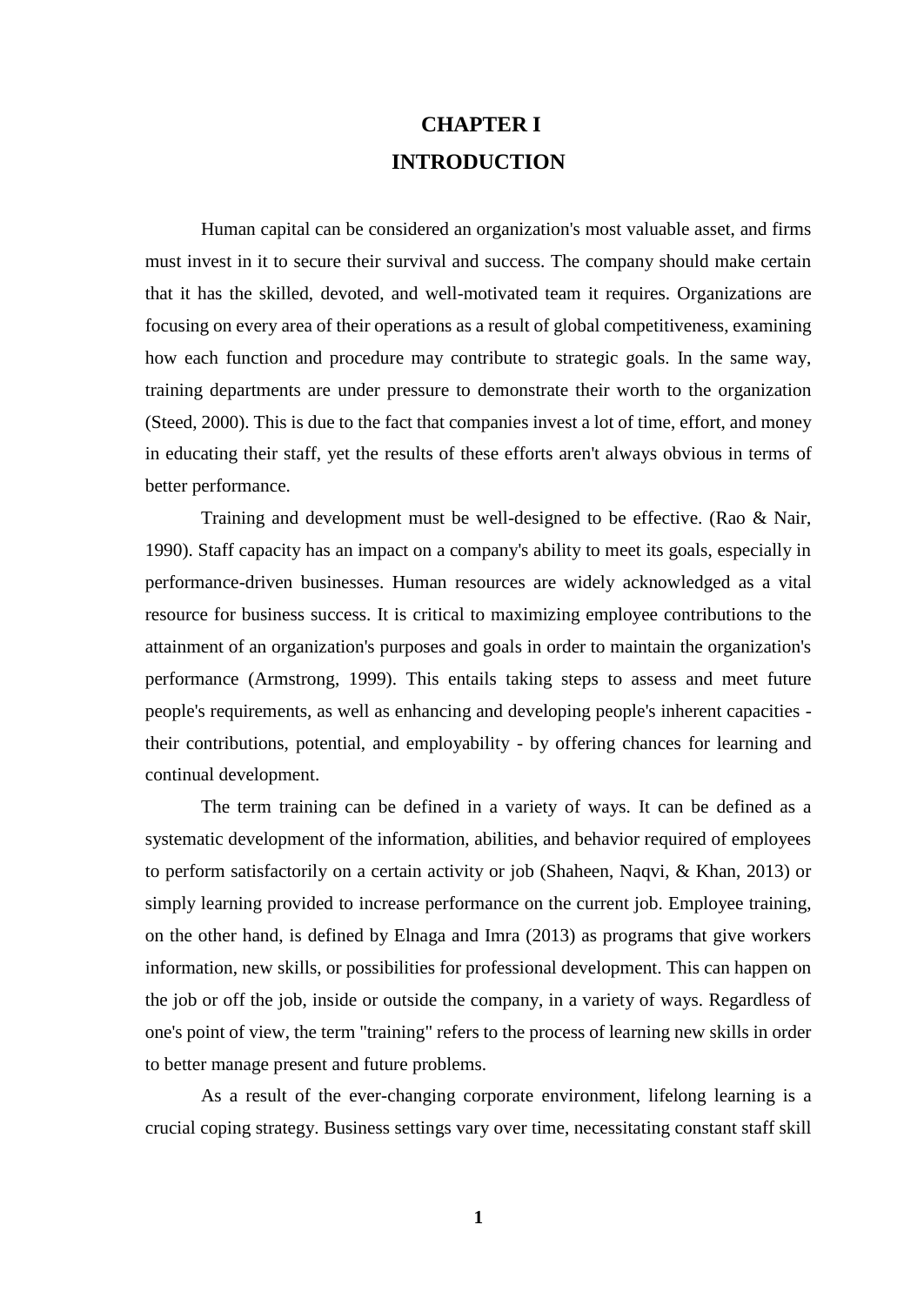and capability upgrades to increase work performance, growth, and the ability to react to quickly changing economic circumstances in order for the company to remain competitive.

Development is a long-term education process in which managerial people learn conceptual and theoretical knowledge for general objectives through a systematic and coordinated technique. According to Campbell (1971), development in a brand foundation entails individual progress and self-realization. Cole (1990) advocated for a more comprehensive approach to knowledge and skill acquisition training.

Individual development, according to Armstrong (2001), is the evolution of individuals in their professions with advice, support, and assistance from their managers. Training and development improve workforce competency to provide a competitive edge and contribute to corporate success. Employers can also meet the requirements of their employees through training and development. Employers can help employees establish their own competitive edge and ensure long-term employability by providing training and development opportunities (Jackson, 2008). Development means that it is a continuous process in which development is produced through time, which corresponds to the emphasis on lifelong learning.

Performance, according to Holton (1995), is a multi-dimensional construct whose assessment varies depending on a range of conditions. Armstrong (2000), on the other hand, defines performance as both behavior and results, emphasizing the importance of considering both behavior (input) and results (output) when managing performance. The acrostic of persons and organizational units determines the organization's performance. Except for external impacts on human behavior and personal attributes, organizations can use formal and informal techniques to influence or control all elements impacting individual and unit performance. Individuals can exert more formal influence through communication, work culture, and management style (Kasturi, 2006). Employee performance encompasses all factors that affect and are related to the employees' work, whether directly or indirectly. Performance encompasses both actions and outcomes. The performer's behavior changes the performance from abstraction to action. Not only are behaviors instruments for results, but they are also outcomes in and of themselves—the consequence of mental and physical effort devoted to tasks—and can be appraised apart from results (Brumbranch, 1998).

Training will be matched and integrated with actual work in high-performance work systems. Employees require training in group dynamics, interpersonal connections, and systems thinking in order to better grasp how all aspects of their company interact and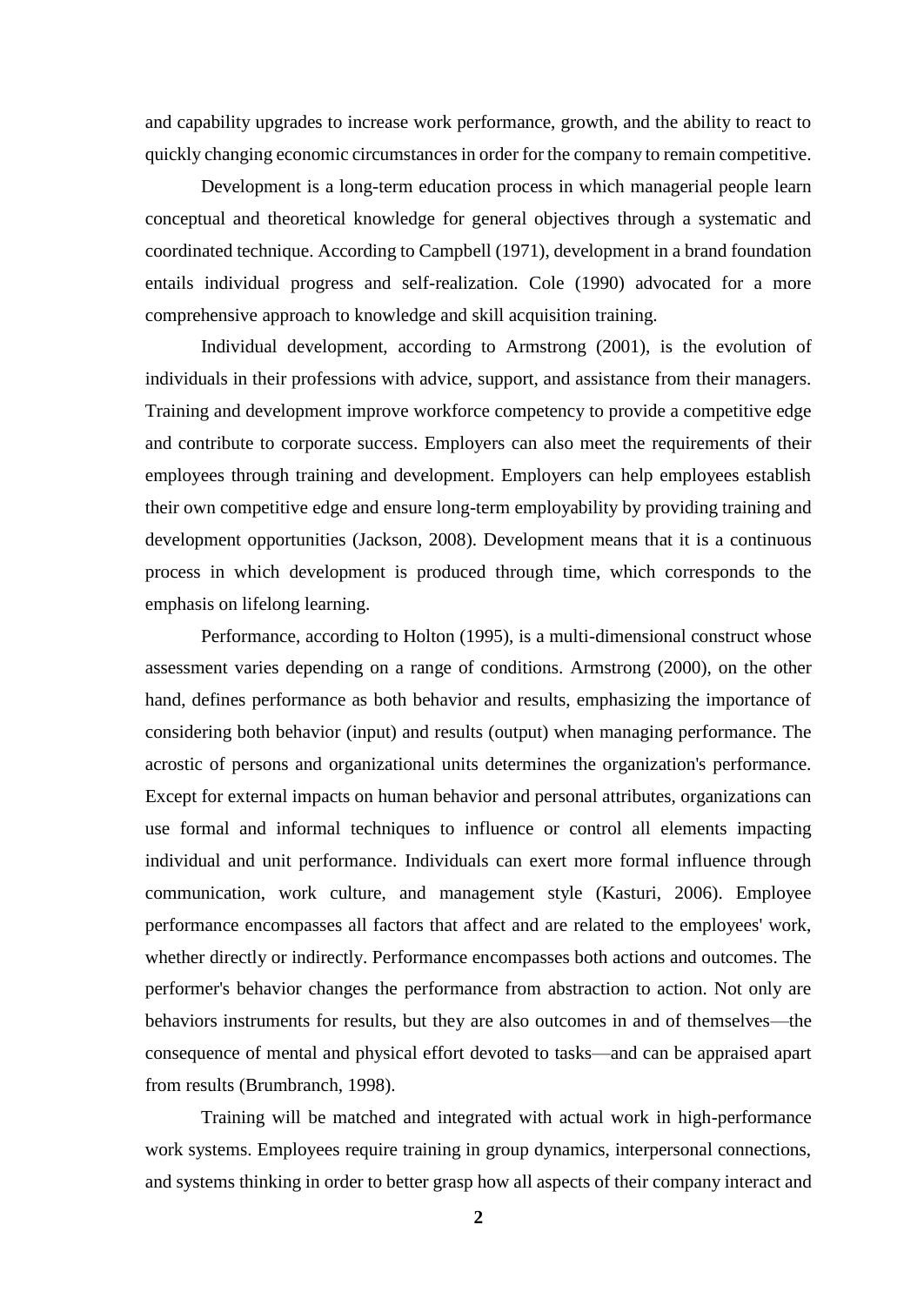affect one another. Trainers are critical in delivering feedback on employee performance as well as their organization's financial performance (Steed, 2000).

Training and development are used in the business sector to increase employee quality. The companies seek to get a greater return on their training investments. These organizations require the implementation of training and development programs. These firms should look into the training programs (content, facilities, trainer training approach, and organizational support) that may have an impact on employee performance in order to better utilize their new knowledge and abilities in the real world.

Rent 2 Own is a commercially licensed rental service firm that first opened its doors in November 2015. Its headquarters are in Yangon. It has 50 branches in Thanlyin, Pyay, Magway, Monywa, Mawlamyine, Pathein, Taunggyi, Bago, Meiktila, Myitkyina, and Myeik, with regional headquarters in Thanlyin, Pyay, Magway, Monywa, Mawlamyine, Pathein, Taunggyi, Bago, Meiktila, Myitkyina, and Myeik. The impact of Rent 2 Own Co., Ltd's training and development program on employee performance will be investigated in this study. The findings are expected to provide vital information to the company's decision-makers, allowing them to determine the company's future success.

#### **1.1 Rationale of the Study**

Staff training and development are widely acknowledged as a critical component in achieving company goals and objectives. It is essential to maximize employees' contributions to an organization's goals and objectives in order to maintain economic and successful performance (Armstrong, 1999). Training and development activities have ramifications for efforts to engage and encourage employees in order to improve performance. One of the fundamental goals of human resource management is to create conditions that allow employees' latent potential to be fulfilled and their commitment to the organization's success to be secured. The scope of evaluating the training effort, according to Chang (1994), should demonstrate how training contributes to the big picture as it is implemented to increase job performance. The ultimate goal of training is to assist businesses in achieving their desired performance outcomes. At both the aggregate level of the national economy or industrial sector and at the level of individual firms, training activities have an impact on relative competitiveness and economic performance (Storey, 1999).

By encouraging to embrace training and development to increase competitiveness, it helps to establish how training has impacted the performance of employees in Rent 2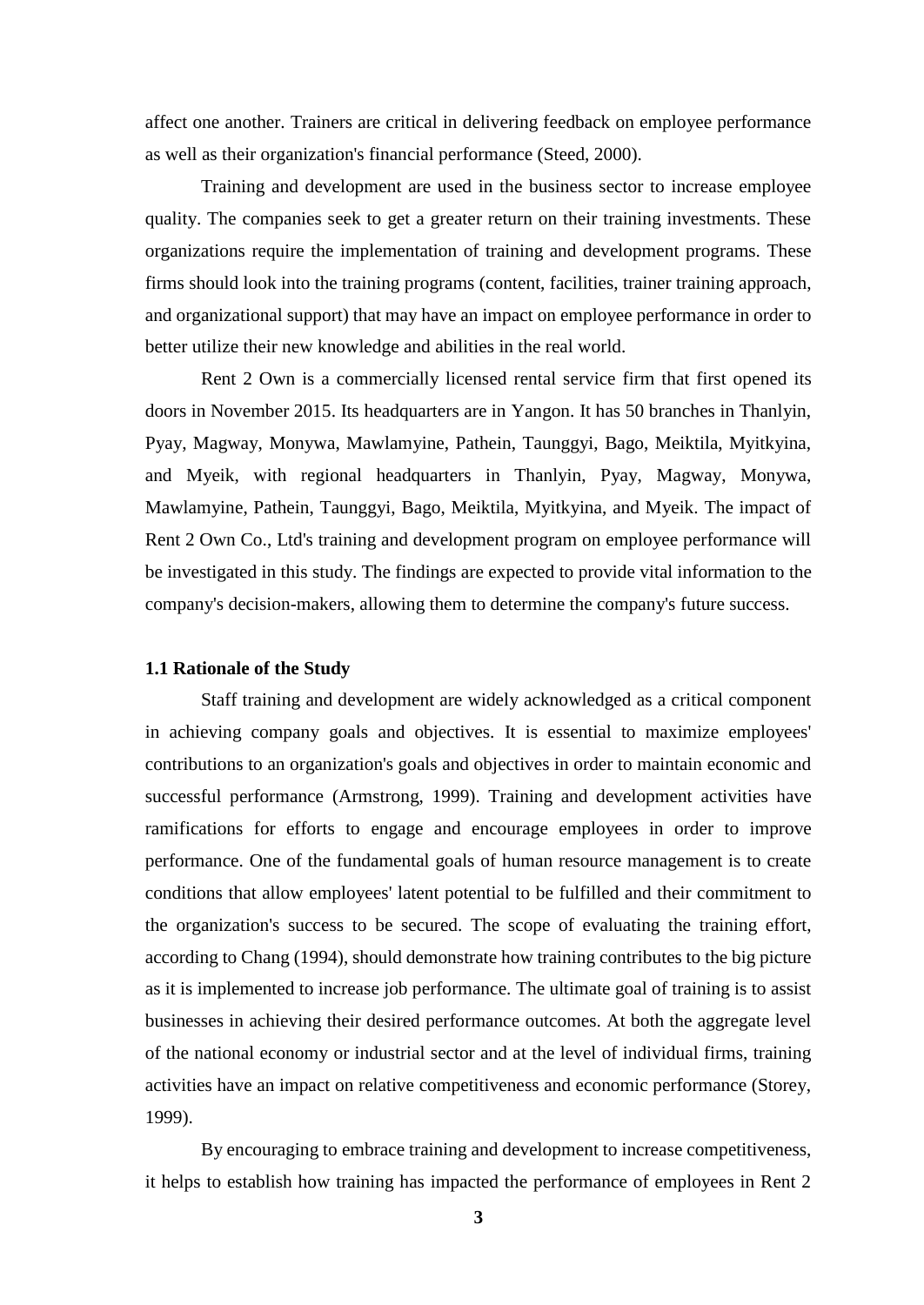Own Co., Ltd and what improvements can be done to help equip the employees further as well-motivated them to work better for better performance.

There is a requirement for the development of skills, knowledge, and capability of employees' job performance in an organization. This need becomes very crucial for the accomplishment of the desired objectives of the organization and improvement of the performance deficiency of employees in the organization. It is also hoped that the findings are to yield empirical results that would be useful to the human resource analysts, Consultants who utilize the public sector human resources statistics to evaluate employee performance. Therefore, this study aims to analyze the training program, their effectiveness, and employee performance.

#### **1.2 Objectives of the Study**

The objectives of this study are:

(1) To analyze the effect of the training program on its effectiveness at Rent 2 Own Co., Ltd.

(2) To ensure the influence of the effectiveness of the training program on employee performance at Rent 2 Own Co., Ltd

#### **1.3 Scope and Methods of the Study**

This study focuses on the training content, training facility, trainers, training method, organization support, program effectiveness, and employee performance. This study applies both primary and secondary data. There is (500) staff in the company, including 50 managerial and 450 non-managerial. Among them, (156) respondents from non-managerial levels who attended the training were included in the sample of the study. 35% of total non-managerial level employees are selected as the sample respondents by using a simple random sampling method.

For primary data, the structured questionnaire is distributed to these sample respondents of Rent 2 Own Co., Ltd. The items of the questionnaire are measured with the Five Point Likert Scale. The secondary data are obtained from various sources, including previous publications, research papers, textbooks, statistical yearbooks, journals, magazines, newspapers, and relevant websites. For secondary data, the relevant books and internet websites are used. Descriptive statistics are used to explore the general information of the respondents (age, gender, educational level, work experience, and a number of training programs attended) and the perception of employees on the training program, its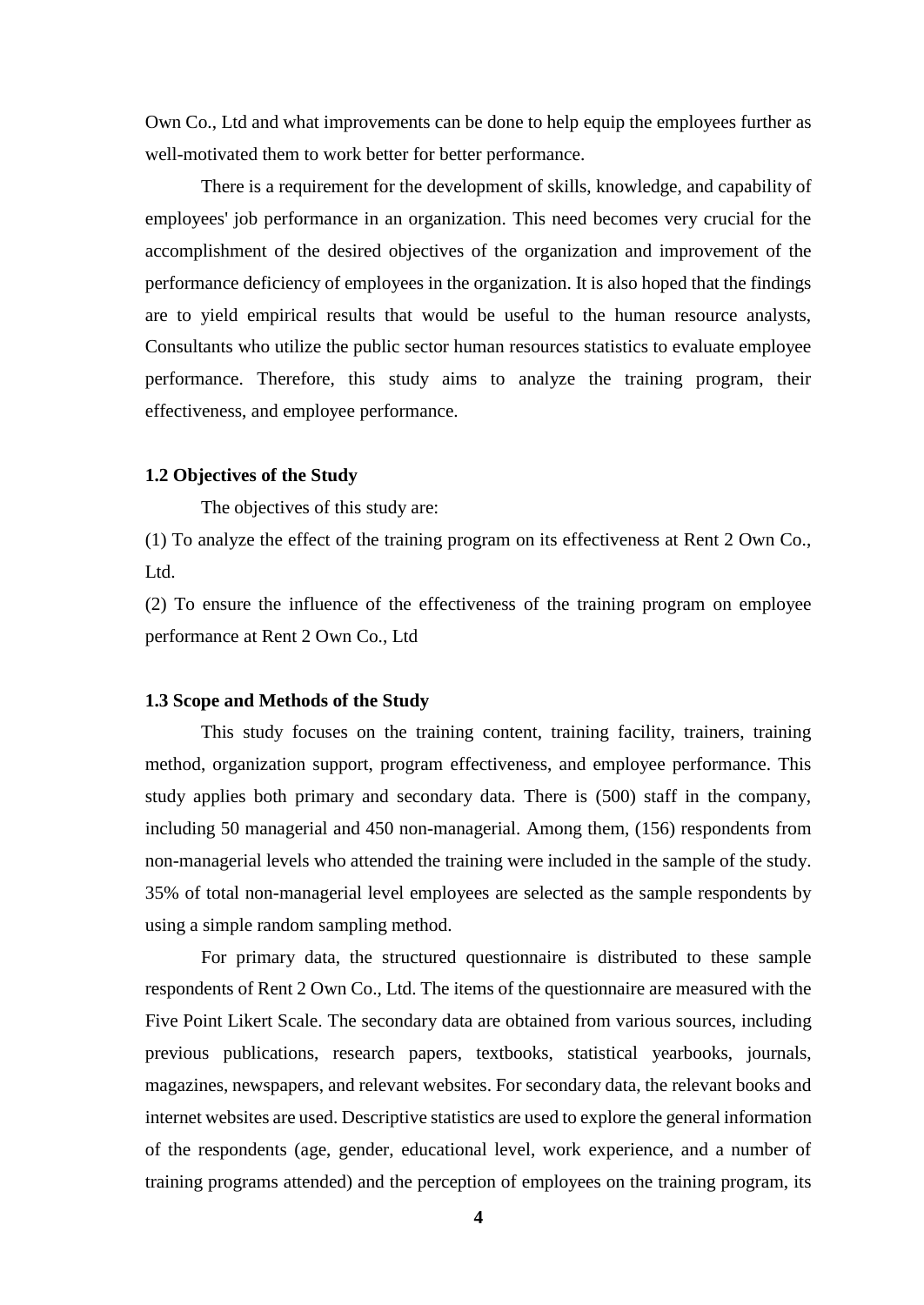effectiveness, and employee performance. We use the multiple regression analysis to analyze the effects of a training program on its effectiveness and employee performance. The data collection period was in March 2022.

#### **1.4 Organization of the Study**

This study is organized into five chapters. Chapter 1 is the introduction which includes the rationale of the study, objectives of the study, scope and methods of the study, and organization of the study. Chapter 2 is a theoretical background regarding training programs and their effectiveness and employee performance. Chapter 3 is the profile and the factors of training programs of Rent 2 Own. Chapter 4 describes the analysis of the effect of the training program on its effectiveness and employee performance of Rent 2 Own. Chapter 5 consists of the conclusion of the findings and discussions, suggestions and recommendations, and needs for future research.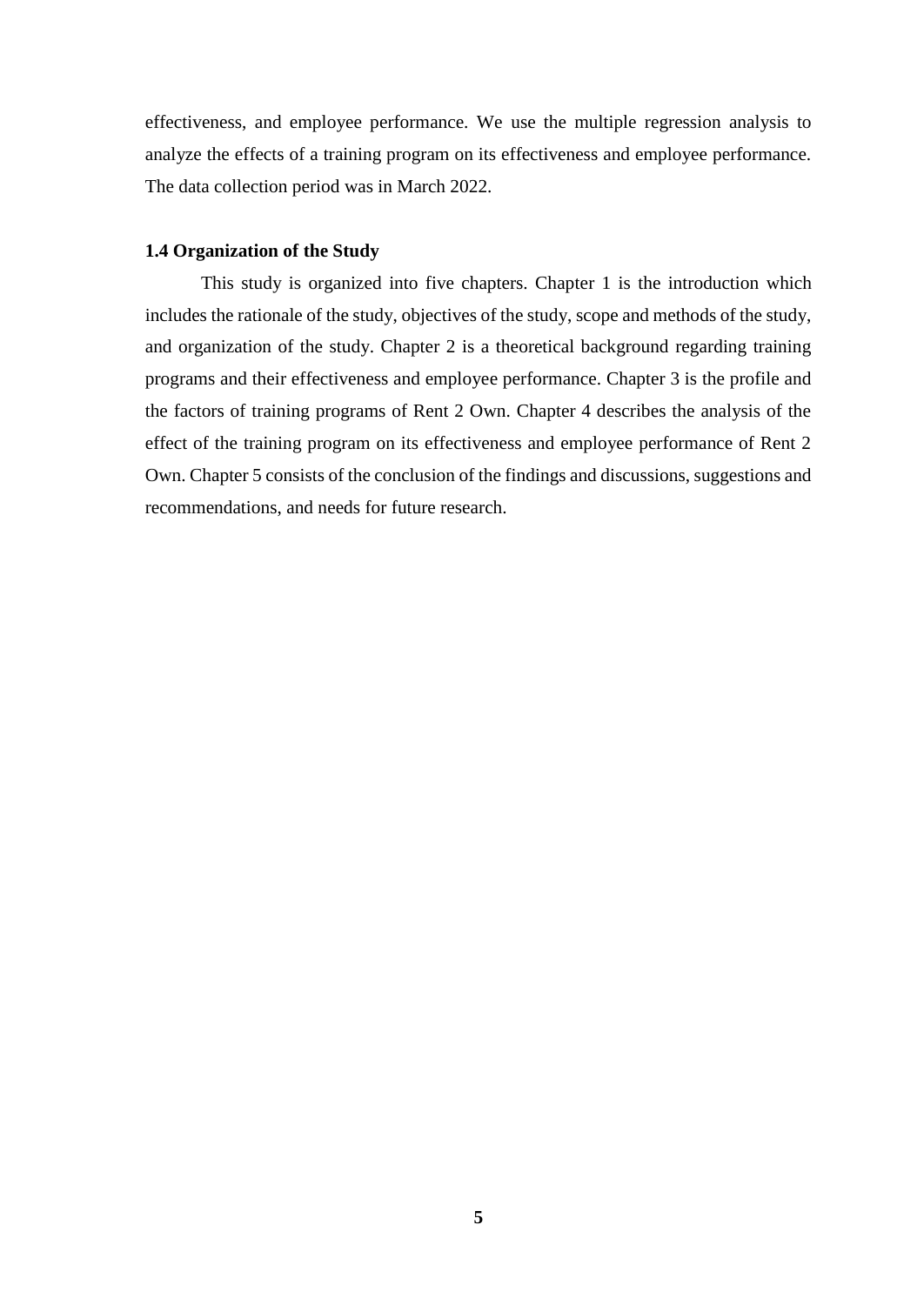# **CHAPTER II THEORETICAL BACKGROUND**

This chapter describes previous literature on training and development, training programs, and employee performance. It reviews the previous studies that help the researcher to understand and identify the problem being studied more appropriately. According to the literature review and previous studies, the conceptual framework of the study has been developed.

#### **2.1 Training and Development**

The process of deliberately building work-related knowledge and competence in people with the goal of enhancing performance is known as training and development (Richard, Elwood & Holton, 2008). Training is the process of developing skills, providing information, and nurturing traits in order to enable people who work in organizations to become more successful and efficient in their jobs. Training aids in the achievement of the organization's objectives and goals while also contributing to the overall development of employees. Training is required to assist workers to qualify for a job, perform the job, or advance, but it is also required to improve and transform the job so that it contributes value to the company. Learning is facilitated by training, but it is not limited to a formal activity developed and encouraged by properly trained trainers to produce specific performance improvements.

Training and development is a continuous activity for any organization. Education, development, and planned experience all contribute to training, which is the formal and systematic alteration of behavior through learning (Armstrong, 2001). The systematic development of an individual's knowledge, abilities, and attitudes required to execute a given task or employment satisfactorily is known as training (Armstrong, 2001). The phrase "training" refers to the process of increasing an employee's aptitudes, skills, and talents in order for them to do specified tasks (Aswathappa, 2000). Training aids in the development of new skills and the maintenance of old ones. To fulfill their duties efficiently, successful applicants placed on jobs require training. The primary goal of training is to ensure that the organization has access to skilled and willing staff (Kulkarni, 2013). There are also four other objectives: individual, organizational, functional, and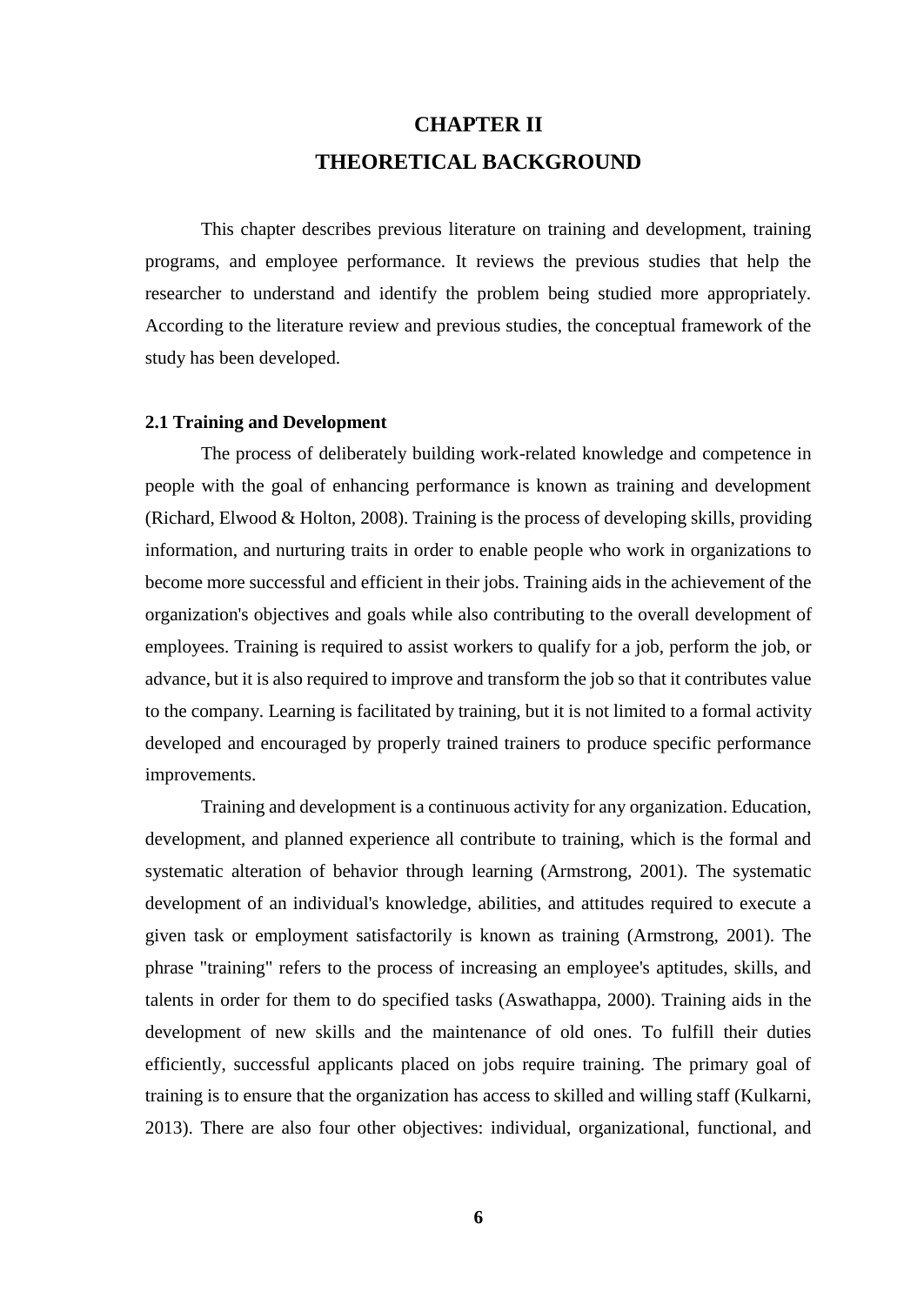social. The training objectives inform the trainee about what is expected of him at the conclusion of the program (Karthik, 2012).

Employee development programs, according to Kulkarni (2013), are designed to achieve certain goals that benefit both employees and the firm. Reviewing organizational objectives, evaluating the organization's current management resources, determining individual needs, designing and implementing development programs, evaluating their effectiveness, and measuring the impact of training on the participants' quality of worklife are just a few tasks involved. According to Mathis and Jackson (1997), there is a distinction to be made between training and development. Training is a learning process in which people gain skills and knowledge to help them achieve their objectives.

Employees receive training to gain specific knowledge and skills that they may use in their current employment. On the contrary, they described the development as having a broad scope and focusing on individuals acquiring new information and abilities that will be valuable in their current and future occupations. Non-managerial individuals develop technical knowledge and skills for a specific purpose through training, which is defined as a short-term process involving a systematic and organized approach (Samson & Timothy, 2014). In this sense, the term development refers to the kind and direction of change in personnel as a result of educational and training programs, and it is managerial in nature and career orientated.

Organizations that embrace training and development practices, according to Noe (2001), are better able to keep consumers, suppliers, employees, shareholders, and other stakeholders for a long time because they are seen as more trustworthy and better custodians of the various stakeholders' interests. As a result, the company's financial performance improves. According to Myles (2002), a firm that attempts to properly train and develop its people, as well as reward them for their efforts, has motivated employees who are more inclined to engage in their work, therefore boosting their performance and loyalty to the company.

#### **2.2 Training Program**

Different companies provide a training program to their employees for the improvement of their skills and abilities. A training program must be tailored to the specific needs of the athlete, taking into account a variety of elements such as gender, age, strengths, weaknesses, objectives, and training facilities. Training programs enable organizations not only to develop personnel but also to make the most use of their human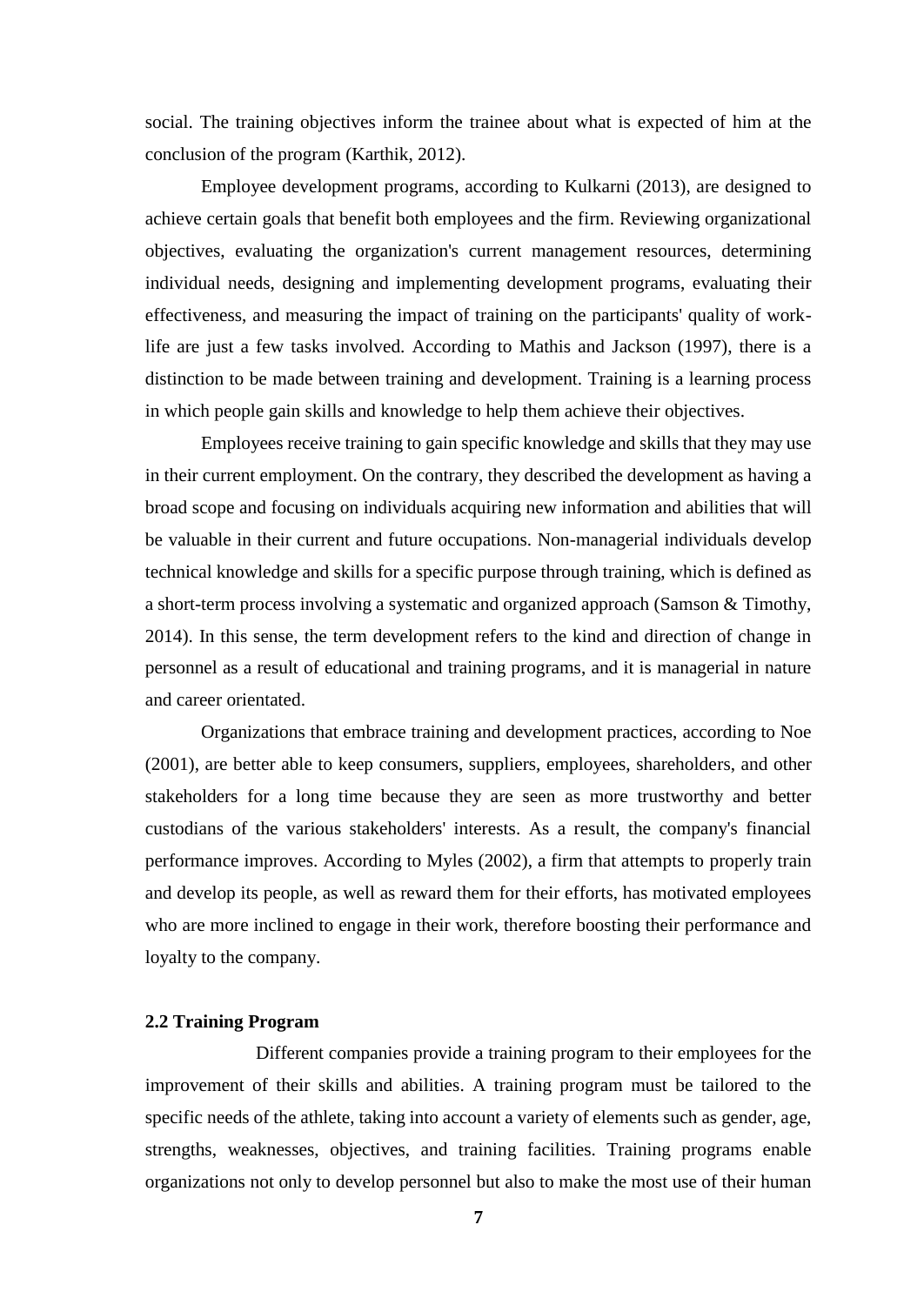resources in order to obtain a competitive advantage. As a result, it appears that the company must arrange for such training programs for its personnel in order to improve their talents and competencies in the workplace (Jie & Roger, 2005). Training objectives, trainers, training courses, training delivery methods, training materials, and training schedules are all included in the design of a training and development program, according to Werner and Desimone (2012). This study focuses on training content, training facilities, trainers, training methods and organization support.

#### *2.2.1 Training Content*

Program objectives are necessary for pinpointing desired outcomes of a training program, but these statements alone are insufficient for determining the content of the training program and the training methods, techniques, and materials. The creation of a lesson plan is required to translate program objectives into an actionable training session.

A lesson plan is a trainer's manual for delivering training material. Creating a lesson plan requires the trainer to determine in advance what is to be covered and how much time to devote to each part of the session. A lesson plan specifies:

- **1.** Content to be covered
- **2.** Sequencing of activities
- **3.** Selection or design of training media
- **4.** Selection or development of experiential exercises (or both)
- **5.** Timing and planning of each activity
- **6.** Selection of the method of instruction to be used
- **7.** Number and type of evaluation items to be used

Some organizations have program designers whose responsibilities include defining training objectives and developing lesson plans. Individuals with educational backgrounds in instructional design (especially from colleges of education) are often hired for such positions. The kind of assistance that program designers can provide is particularly important for subject matter experts who have limited training skills.

#### *2.2.2 Trainers*

Once an organization has made a decision to design its own training program or has purchased a program that is running, a trainer must be selected, provided the instructional format includes one. When a company has a big, multifaceted training workforce with the competencies and subject matter expertise to train in high-demand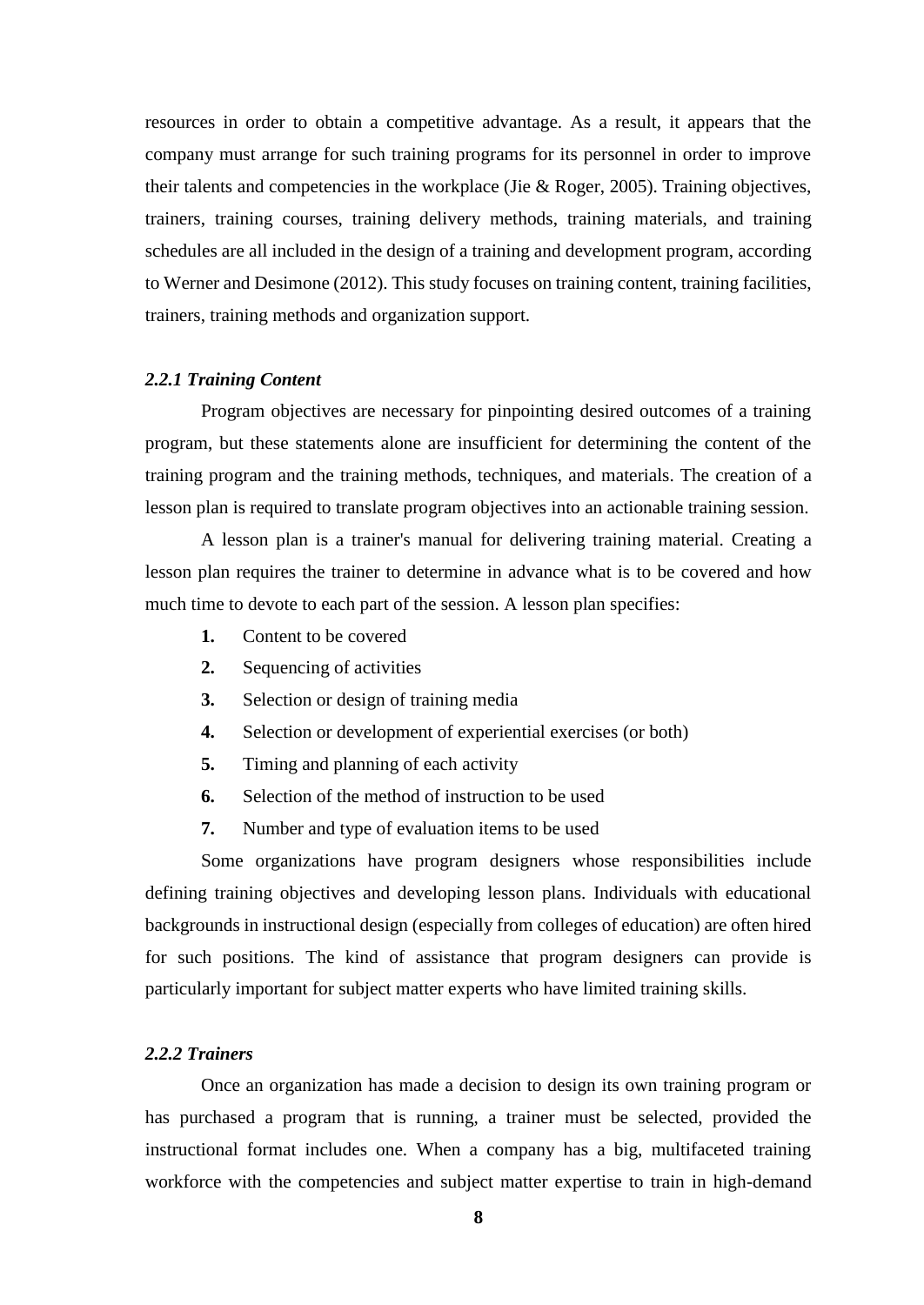areas, selecting a trainer can be very simple. The knowledge and skills required to design and implement a training program are referred to as training competency. Trainers must be able to properly express their expertise, employ a variety of instructional strategies, have good interpersonal skills, and be able to motivate people to learn in order to be effective.

Subject matter expertise refers to the mastery of subject matter. However, subjectmatter expertise alone does not guarantee an individual will be an effective trainer—many experts (including some college professors) make poor trainers. Ideally, then, a subject matter expert must have the ability to train others. Individuals who lack the ability to design and implement effective training programs may rely too heavily on a single method of instruction that may be inappropriate for the subject matter (such as using merely a lecture format to train employees and other first-aid techniques), or they may lack the interpersonal skills to effectively interact with or motivate participants.

A trainer's job is to enhance an individual's competency and skill sets so that he or she may operate effectively and efficiently in the workplace. In a clear and professional manner, the trainer should communicate to the trainees what is expected of them as a result of the training.

From the beginning until the finish of the training, the trainer performs an important role, which involves the following:

Training plan

Timing of different training sessions Choosing the relevant training methods

Preparing the training materials and aids

Conducting training sessions and

Evaluating the post-training session

[www.careerride.com/td-role-of-a-trainer](http://www.careerride.com/td-role-of-a-trainer)

#### *2.2.3 Training Facilities*

A training program is to prepare or purchase training materials, depending upon whether the program is purchased or designed by the organization. If a training program is purchased from an outside vendor, training materials such as books, handouts, and videos will usually be part of the package. Programs designed in-house require the preparation of materials. If the program is similar to past training programs, those materials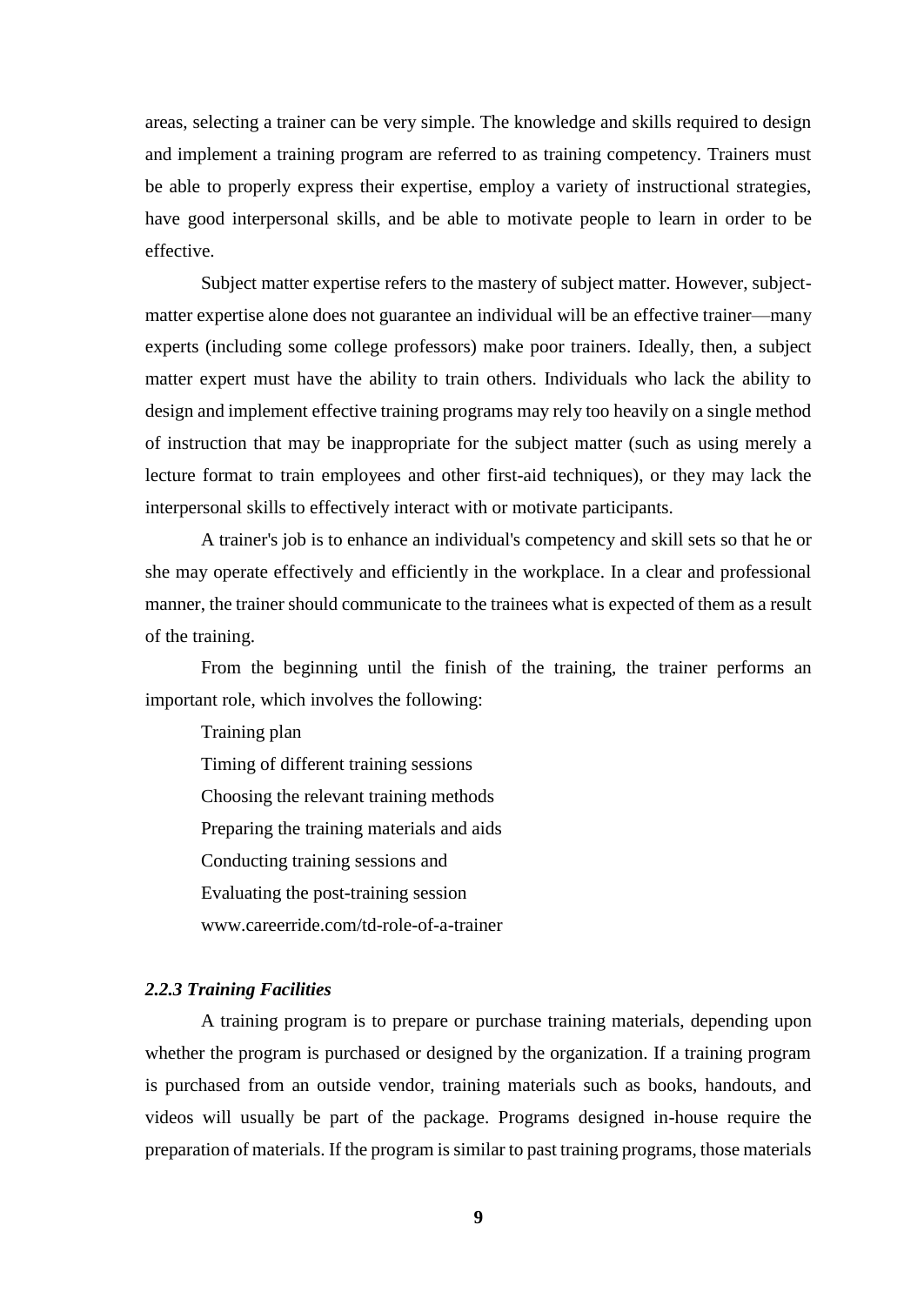may simply need to be modified to fit the current program. Much information is now available through the Internet.

#### *2.2.4 Training Methods*

The next activity in the training program is to select the appropriate training methods. There has been considerable recent growth in web-based self-study programs and virtual (online) classrooms. The top areas for content coverage were: profession- or industry-specific content, managerial or supervisory, quality and product knowledge, IT and systems, and processes, procedures, and business practices. According to Weil and Woodall (2005), the need to consider skill and tasks characteristics in determining the most effective training delivery approaches have to be highlighted. Giving training delivery approaches may be more effective than others for a specific task or training content because all training delivery approaches are capable of communicating specific skills, knowledge, attitudinal, or task information to trainees, so different training delivery approaches can be selected to deliver different training contents.

Many businesses fail because their personnel is under-trained in the skills that are most important in the information era. People skills, on the other hand, are notoriously difficult to observe, quantify, and measure in the same way that they are needed in everyday life and at work because they are concerned with how people interact with one another: communicating, listening, engaging in dialogue, providing feedback, cooperating as a team member, solving problems, and resolving conflicts (Werner & DeSimon, 2012). It is a good idea to examine people skills prior to training programs by hiring leaders who can teach their supervisors and subordinates by providing frequent feedback, encouragement, and reinforcement. Therefore, organizations can achieve the desired return on considerable investment in people skills training.

Organizations recognize that their employees have access to the most up-to-date technical skills training, which is designed and offered by organizations to help employees update their existing skills and learn new technologies that best suit the organization's technical training needs, goals, and budgets. Employees must acquire certain abilities in order to evaluate a thorough new hiring training program and perform specific job activities. According to Dessler (2017), the most popular training and development method used by organizations can be classified as on-the-job training, coaching, job rotation, assignment, job instruction training, apprenticeship training, apprenticeship training, simulated training, and off-the-job training.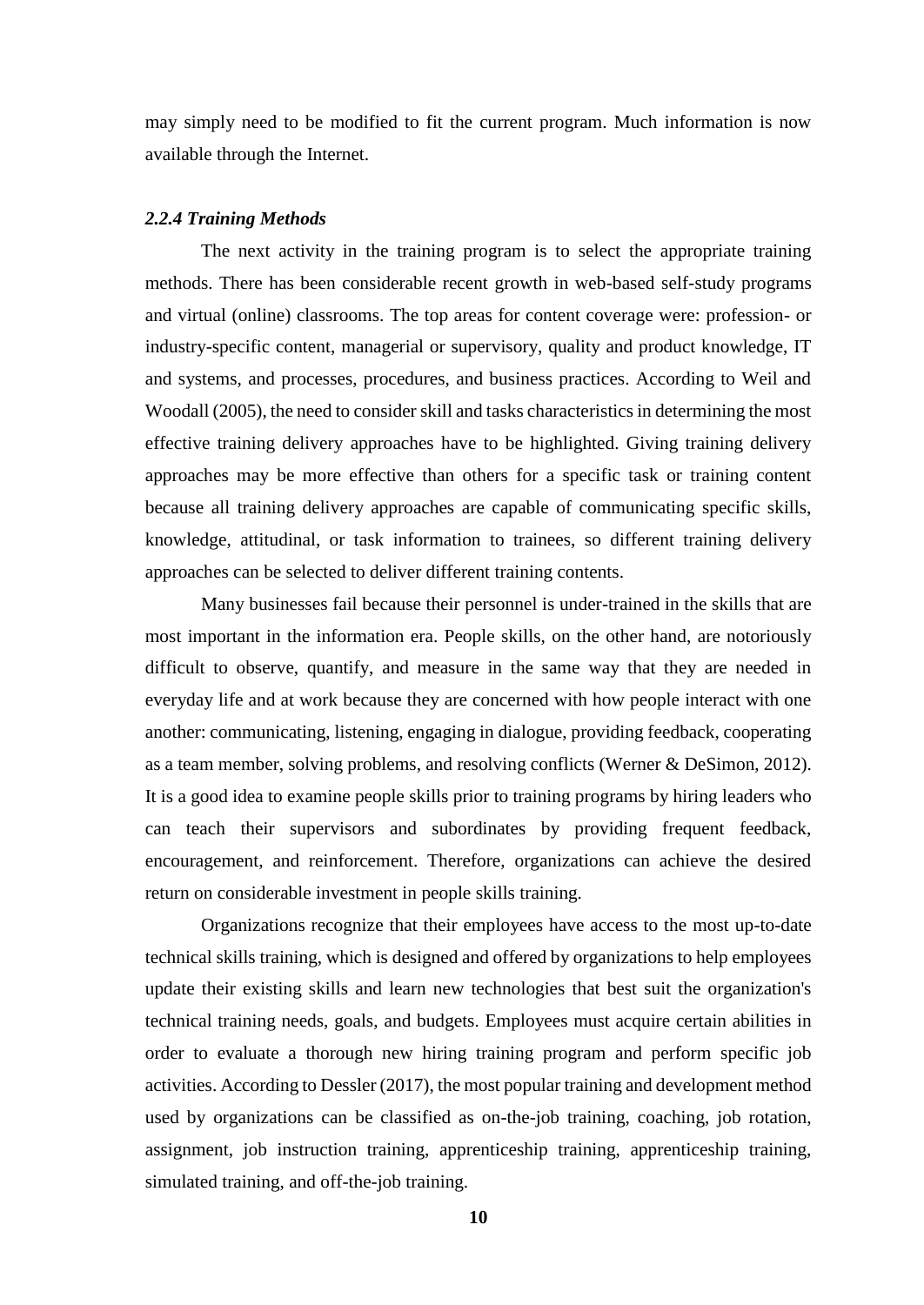#### *2.2.5 Organization Support*

Organization support can be described as the extent to which an organization support and reinforce the use of newly learned knowledge and skills on the job (Holton et al., 2000). Although there is some contradictory evidence, the dominant literature suggests that when trainees perceive that their supervisors support the application of newly developed knowledge and skills, they are more likely to transfer these competencies back to the job (Tracey & Tews, 2005). Russ-Eft (2002) defined organization to support as a situation in which supervisors provide reinforcement for the use of learning on the job. The importance of organizational support was that trainees expect their supervisors to encourage them to attend the training, to learn and transfer the trained skills to the workplace (Cohen, 1990). They also believe that the skills and knowledge learned in training would help them to perform better on the job and to get a high salary. Because of these reasons, supervisors should direct their support to employees' expectancy, instrumentality, and perceptions.

 Some researchers suggested that managers and supervisors need to focus their effort on the trainee's level of training motivation. In the study of Hawley and Barnard (2005), they concluded that the reinforcement of supervisors is important to move the training outcomes from the training environment to the work environment for performance improvement of both individuals and organizations.

#### **2.3 Effective of Training Program**

Understanding training effectiveness is meant to improve the process of training in order to accomplish objectives and goals (Homklin et al., 2013). The term training effectiveness consists of two basic concepts: training and its effectiveness on trainees (Borat et al., 2014). Effectiveness is defined as the achievement of the desired objective (Devi & Shaik, 2012). Training effectiveness enhances what trainees learn in training programs, which is eventually implemented in the work environment (Bates and Coyne, 2005). There are two elements involved in training effectiveness: first measuring individual performance improvement as the outcome of training, and second, the effectiveness of training processes in terms of measuring how training is delivered to trainees (Al Yahya & Mat, 2013).

Measuring effectiveness has two major factors: the training program and the evaluation of the training (Borate et al., 2014). Training evaluation is the best way to determine the effectiveness of training (Rafiq, 2015). With the information gathered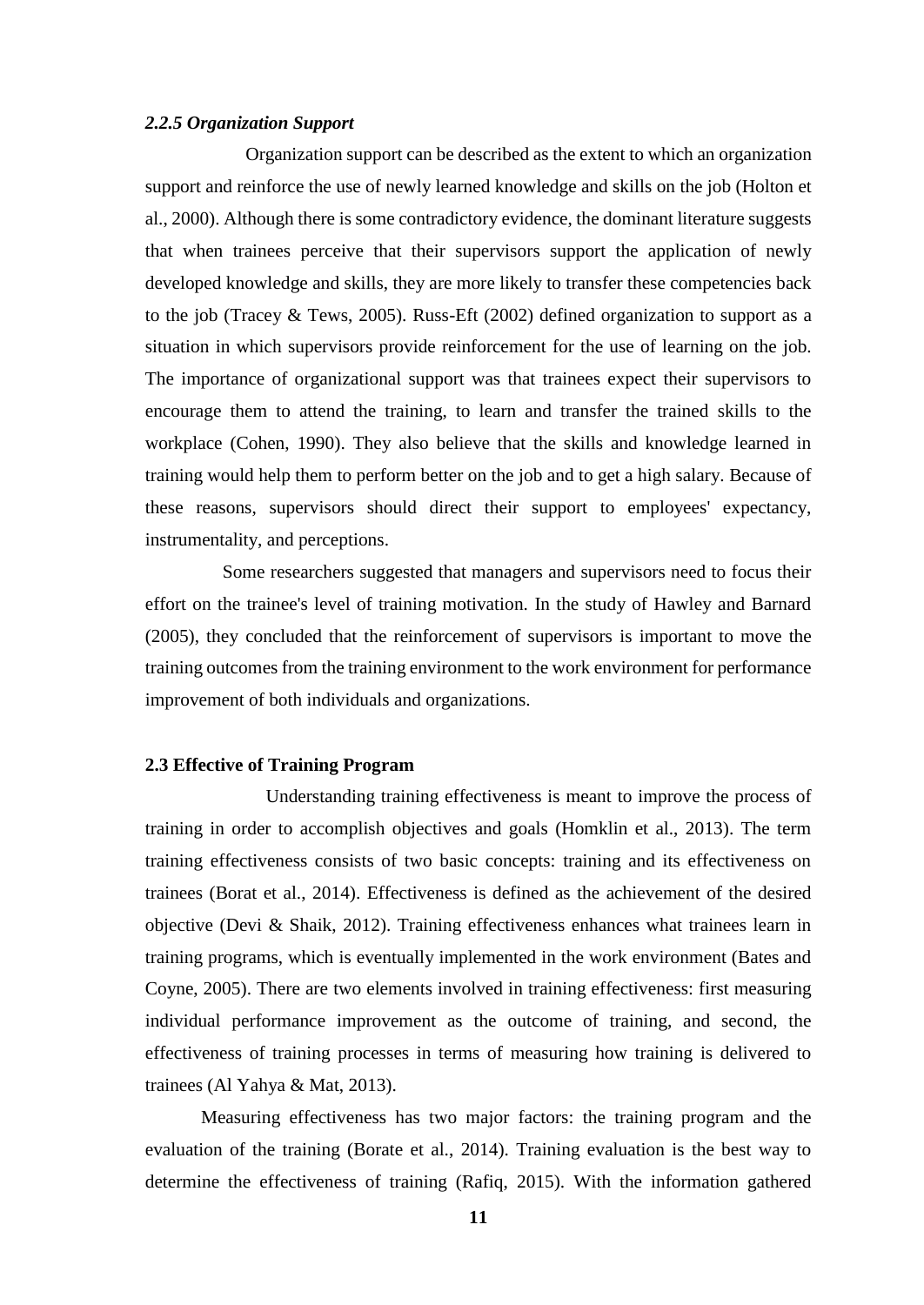through the evaluation, the organization will be able to ascertain whether the training conducted was effective (Farjad, 2012). Therefore, an organization must first identify the outcomes or criteria of evaluation to determine the effectiveness of a training program (Noe, 2016). It does this by first considering Kirkpatrick's four levels model: reaction, learning, behavior, and results.

Although several models have proposed evaluating the effectiveness of training (Aziz, 2013), Kirkpatrick's four-level model is the most acceptable and recognized model among the different models used to measure training effectiveness (Xue, 2015). According to Noe (1986), training effectiveness is usually determined by assessing some combination of the criteria presented in Kirkpatrick's four-level model of training outcomes. Thus, both the participant's feedback regarding training, the acquisition of knowledge and skills, the application of learned skills and knowledge, and the effect of training on the organization indicate the effectiveness of training (Kirkpatrick, 1967; Tracey et al., 2001; Vasudevan, 2014). Training effectiveness provides a full picture of what the training was able to cover and what it was not able to cover (Manyika, 2014).

Kirkpatrick's model (1959) had been used to measure training effectiveness for over 50 years. Kirkpatrick's model sets out what can be considered to be the key evaluation criteria to measure the effectiveness and/or efficiency of a training program in order to identify weaknesses and improve future instruction programs (Saks & Burke, 2012). Similarly, Milne (2007) showed that Kirkpatrick's model is the most established framework for measuring evaluation criteria. Bates (2004) stressed that this model is a widely accepted approach in the field of training and development and by training specialists to evaluate the training program. This model is considered a popular model for attempting to assess training effectiveness.

| Level    | Description                                                      |
|----------|------------------------------------------------------------------|
| Reaction | Measures participants' satisfaction and interest in the training |
| Learning | Assesses the extent of skills and knowledge gained               |
| Behavior | Measures trainees' ability to apply learned knowledge and skills |
|          | in the work place                                                |
| Results  | Measures the effect of training on the organization              |

**Table (2.1) Krikpatrick's Training Evaluation Model**

Source: Devins & Smith (2013)

### *2.3.1 Reaction*

The reaction can be defined by either a single dimension (i.e., the trainee's satisfaction with the training) (Diamantidis and Chatzoglou, 2012) or a multi-dimensional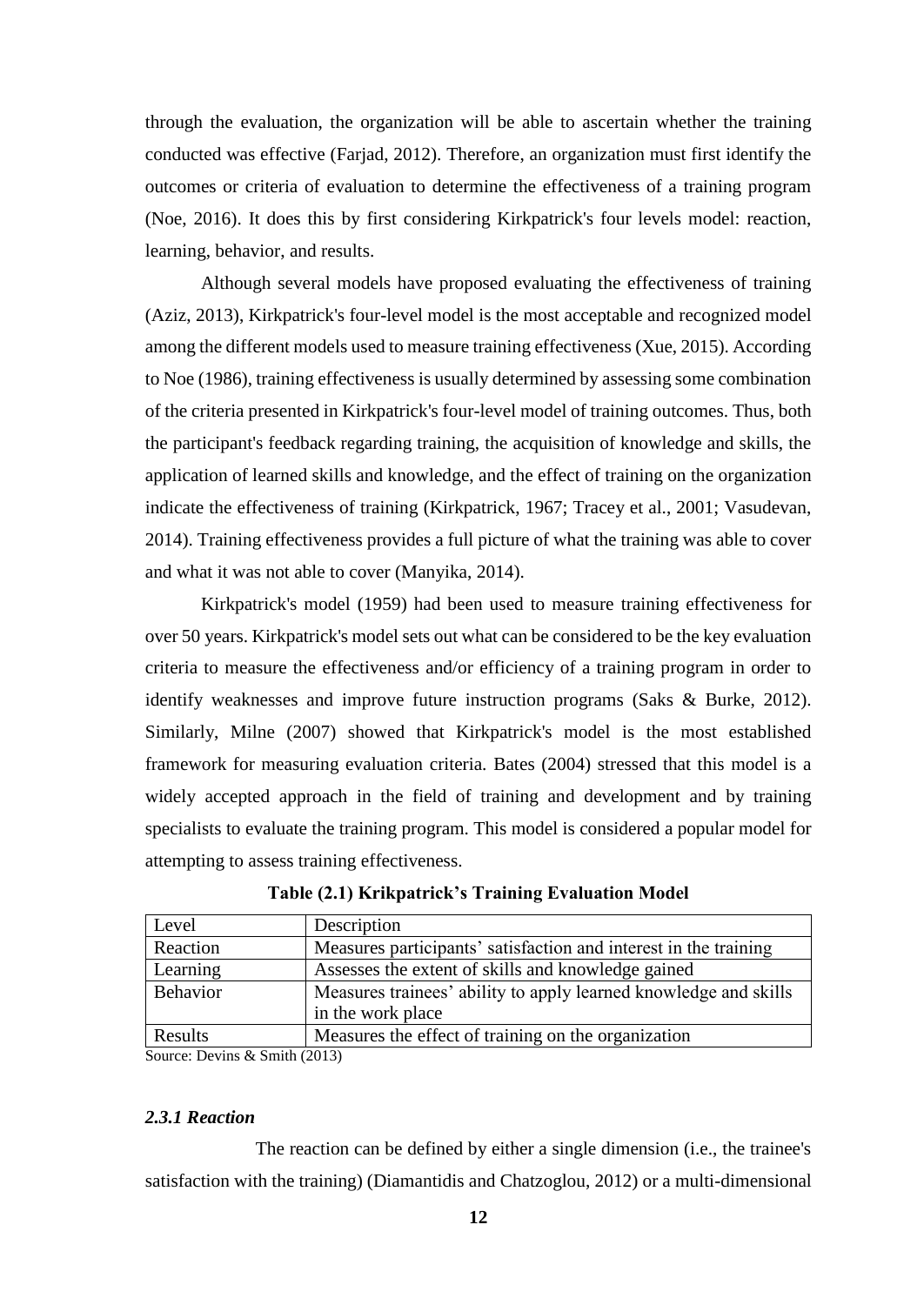construct such as enjoyment, utility, affection, and difficulty. Warr and Bunce (1995) suggested that reactions include enjoyment, utility, and difficulty dimensions. Furthermore, Alliger et al. (1997) propose that reaction includes utility perceptions and affective reactions.

Receiving feedback about a training program supports trainers to do their work better and demonstrate the effectiveness of their training program. The strength of measuring reaction lies in getting feedback from the trainee and judging the effectiveness of a training program so that the trainer can recognize what the trainee needs from the training program (Kirkpatrick & Kirkpatrick, 2006). Measuring reactions to training helps organizations improve future training programs by recognizing the weaknesses of the current training. Quantitative information provided by trainee reaction is useful to set the standards for the performance of future training programs.

#### *2.3.2 Learning*

Learning is defined as the extent to which the learners gain knowledge and skills (Kunche et al., 2011). Learning is one of the potential training outcomes investigated in training research. Saks and Burke (2012) stated that evaluating learning reveals whether the supervisor should adjust the training context or teaching techniques. In other words, this level seeks to identify the results of a training program. Hence, in order to evaluate learning, it is necessary to ensure that new knowledge, attitudes, or skills have been acquired (Kirkpatrick & Kirkpatrick, 2006).

Learning is a function of the content, methods, and processes used during a training program (Tannenbaum, 1993). On the other hand, several environmental and situational factors can affect trainee learning (Turner et al., 2017). Thus, trainers who are most knowledgeable about the training environment and trainees' reactions are responsible for how they administer and deliver the course objectives and whether or not trainees acquire the necessary amounts of knowledge during training (Adgate et al., 1999).

#### *2.3.3 Behavior*

Behavior is defined as the capability to perform the learned skills while on the job (Kunche et al., 2011). Transfer of knowledge is sometimes used in lieu of behavior (Olagunju, 2014). In other words, behavior is measured by determining if the trainees implemented their newly learned tasks in the workplace. Saks and Burke (2012) stated that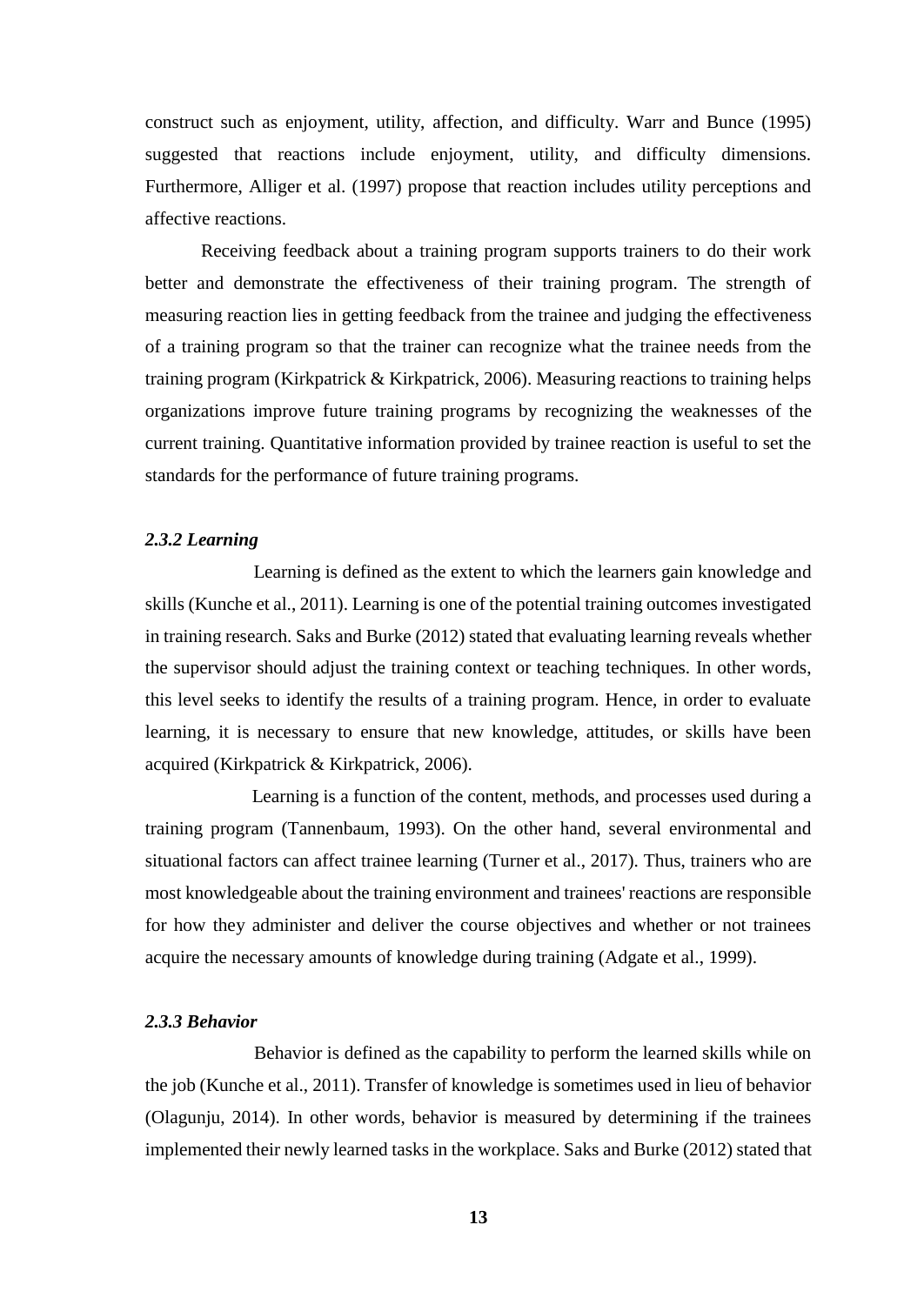evaluating behavior can show if changes happened or if further training is required to enhance development.

Measuring behavior also provides a greater amount of qualitative information about the effectiveness of training compared to data collected at the results level which tends to be quantitative information and is measured by a supervisor's rating or other objective indicators of performance (Arthur et al., 2003). Management can measure changes or improvements in trainees' skills, competence, abilities, and relationships by distributing surveys, observing performance, giving performance reviews, and listening to comments from the employees' bosses and or colleagues (Rouse, 2011).

#### *2.3.4 Results*

Results are defined as the effect on the business or environment resulting from the improved performance of the trainee (Topno, 2012). Measuring results is necessary to determine the efficiency of training and development programs as well as to measure the impact of training on organizations and to measure training effectiveness through objective measures, such as sales per trainee (Phillips, 1991). This level defines the final results of a training program, such as increased production, upgraded quality, reduced costs, decreased frequency and/or severity of accidents, increased sales, condensed turnover, and higher profits (Kirkpatrick & Kirkpatrick, 2006). It also measures the monetary benefits of the training program, such as productivity and profits (Arthur et al., 2003).

#### **2.4 Employee Performance**

Staff productivity and production as a result of employee development are referred to as employee performance. Employee performance has a direct impact on the efficiency of an organization (Hameed & Waheed, 2011). Employee training is crucial because it improves an organization's efficiency and allows employees to improve their performance in a more effective manner. Employees must understand what they must accomplish in order to complete their tasks correctly. Individuals and groups are given performance expectations and goals to help them focus their efforts on accomplishing organizational goals. Employee participation in the planning process aids their understanding of the organization's goals, what needs to be done, why it has to be done, and how well it should be done (Terrington, 1995).

Performance expectations need to be understood and, where possible, involve the contribution from the employees, as Terrington (2005) puts it. Williams (2000) argued that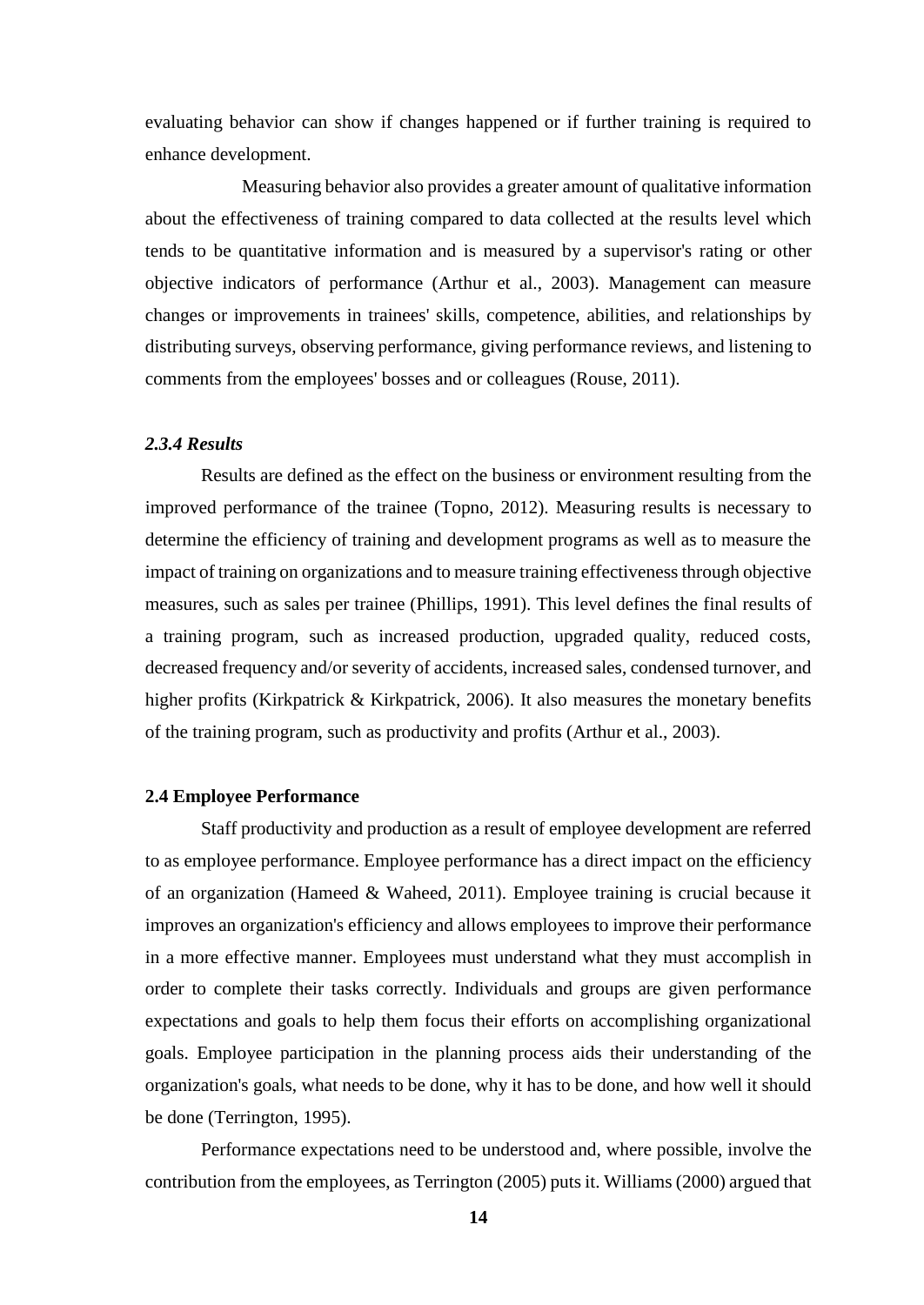as individuals cannot always control their results, it is important to have behavioral targets as well as output targets. It is suggested that a personal development plan be created, which would support the achievement of goals.

According to Price (2005), the key to an efficient performance management system is managing employee performance on a daily basis. People work better when goals are set, expectations are explicit, and feedback is provided frequently. Managers and subordinates work together to define and clarify the goals of their employees. It has an impact on performance by influencing what people think and do by orienting their behavior in the direction of goals, energizing behavior, motivating people to work hard to achieve tough goals, and clarifying roles and responsibilities.

Employee participation persuades them that the objectives are attainable, which can boost motivation and performance (Cummings & Worley, 2005). Whether your goal is to build a project team, a departmental team, or a company-wide feeling of teamwork, clear performance expectations are key to teamwork success. To assist employees, build accountable, productive, meaningful, and participatory teamwork, and set clear performance expectations (Armstrong, 2003).

In performance management, measurement is a crucial topic. It's the foundation for giving and receiving feedback. It recognizes where things are going well in order to lay the groundwork for future success, as well as where things aren't doing so well in order to take remedial action. All jobs, according to Armstrong (2006), produce results, even if they are not quantifiable. As a result, it is frequently required to evaluate performance in terms of what outcomes were achieved vs. what outcomes were projected. The primary goal of measurements, according to Behn (2003), is to increase performance. Measures that aren't directly related to boosting performance (such as those aimed at better communicating with the public to create trust) are a means to that end.

There are numerous approaches for evaluating an individual's capacity to execute a job effectively and identifying the gap between effective and current performance that a training solution can help close (Muchel'le, 2007). According to Price (2005), a human resources manager can either question employees about their jobs, issues, or perceived training and development needs or observe workflows. Internal records data can also be studied to find patterns and trends in an employee's performance.

The number of units produced, processed, or sold is a good sign of performance, but quality must not be compromised. Work quality can be measured in a variety of ways, such as the percentage of work that needs to be redone or rejected. The percentage of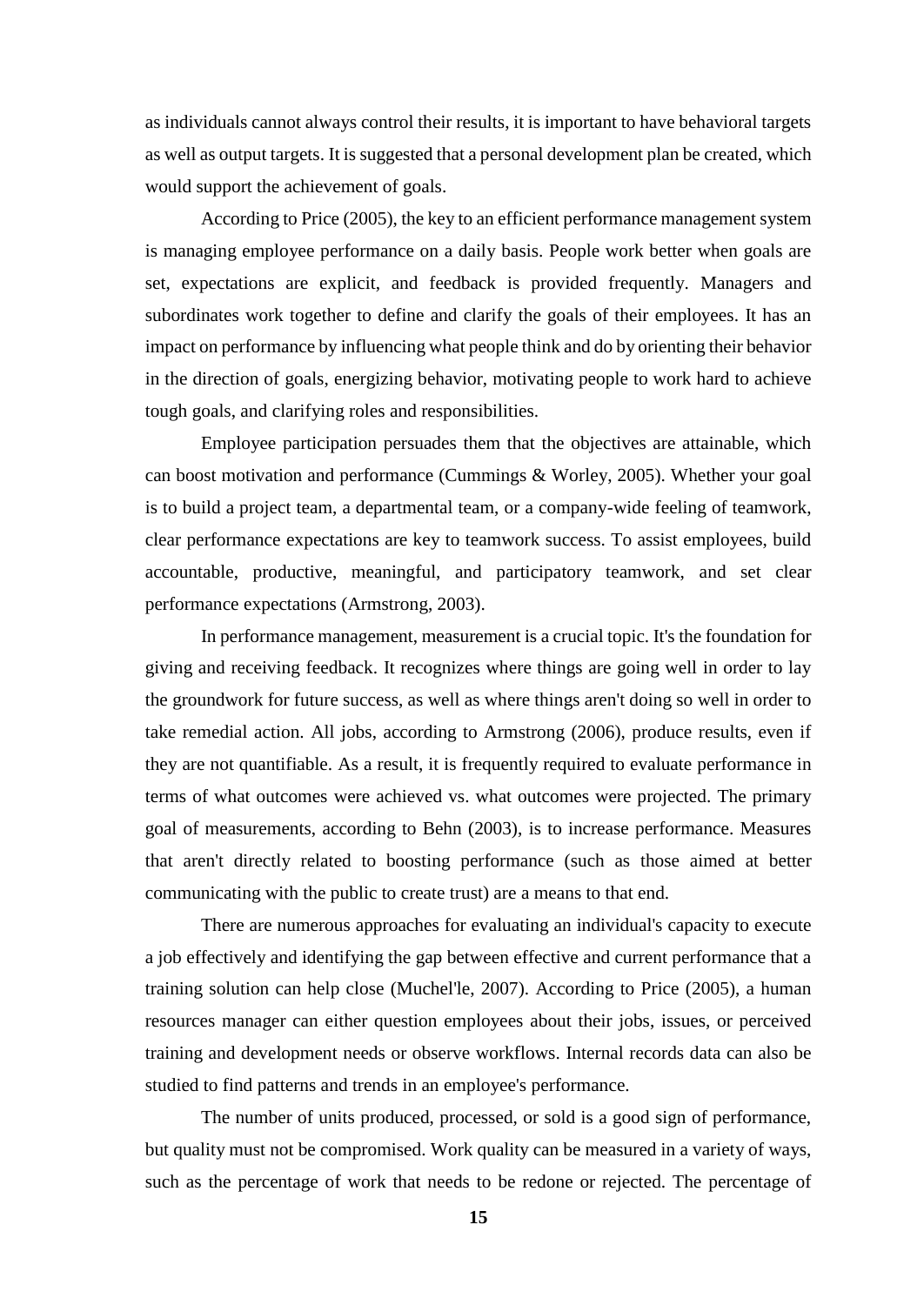inquiries that result in sales is a good indicator of salesmanship quality sales. Timeliness and how fast work is accomplished. The cost of work performance can be used as a measure of performance only if the employee has some degree of control over the cost (Price, 2005).

When an employee is absent or tardy, it is clear that he or she is not performing. This absenteeism may have an impact on the performance of other employees. Creativity can be difficult to quantify as a performance measure, but it is critical in many white-collar positions. Supervisors and employees should keep note of and strive to quantify creative work instances (Noe, 2001).

Employee performance is influenced by a variety of elements, including job satisfaction, knowledge, commitment, and management viewpoint, but training and development are essential components. Employee performance is normally looked at in terms of outcomes. However, it can also be looked at in terms of behavior.

#### **2.5 Previous Studies**

There are many studies that have addressed training programs, each dimension of training effectiveness, and employee performance. According to Al-Mughairi (2018), employee performance is a dependent variable, and training and development is an independent variable. To this end, this study will be guided by the following conceptual framework, which is used to explain the interrelationship between the variables.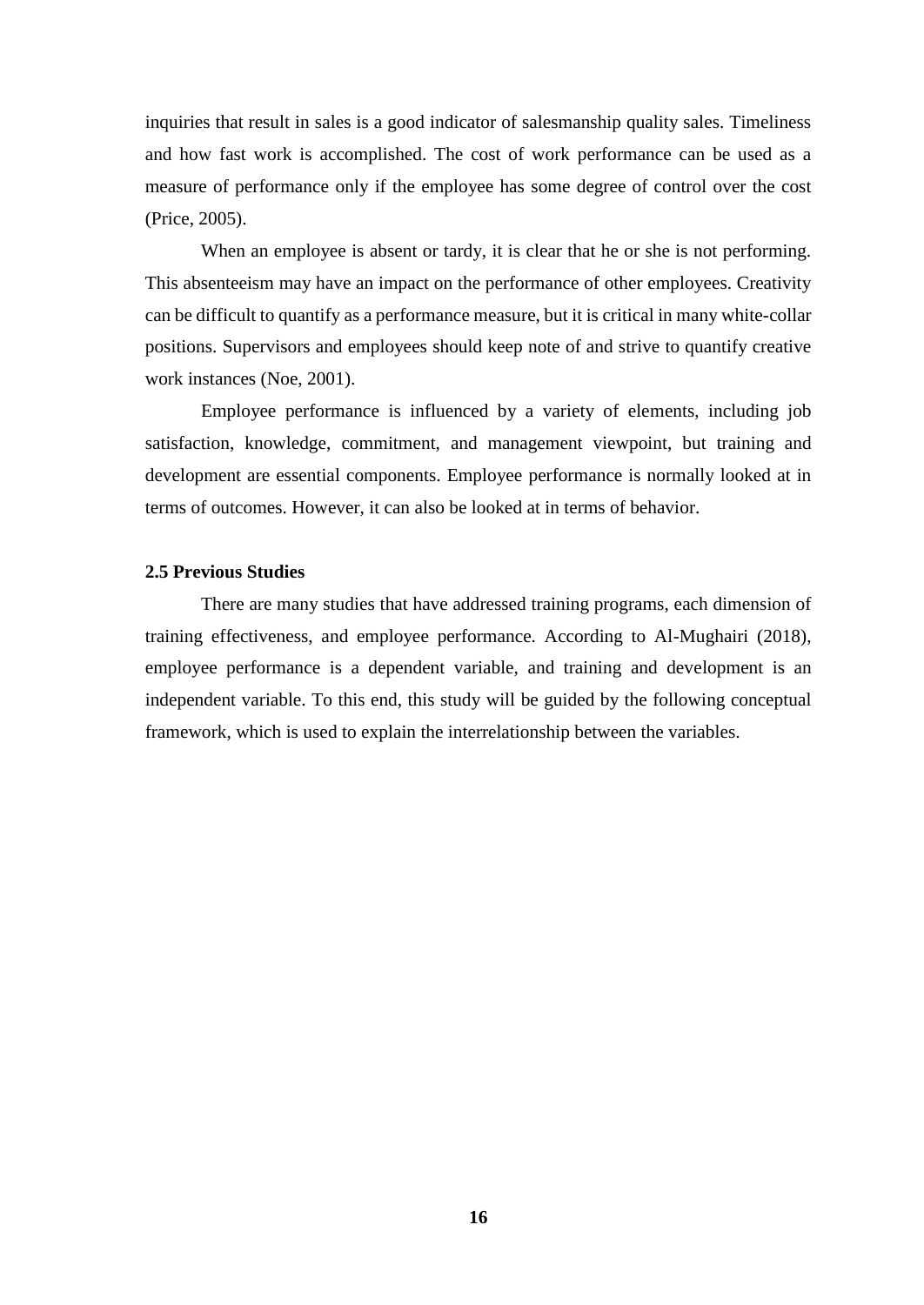

**Figure (2.1) Conceptual Framework of Al-Mughairi** 

Source: Al-Mughairi (2018)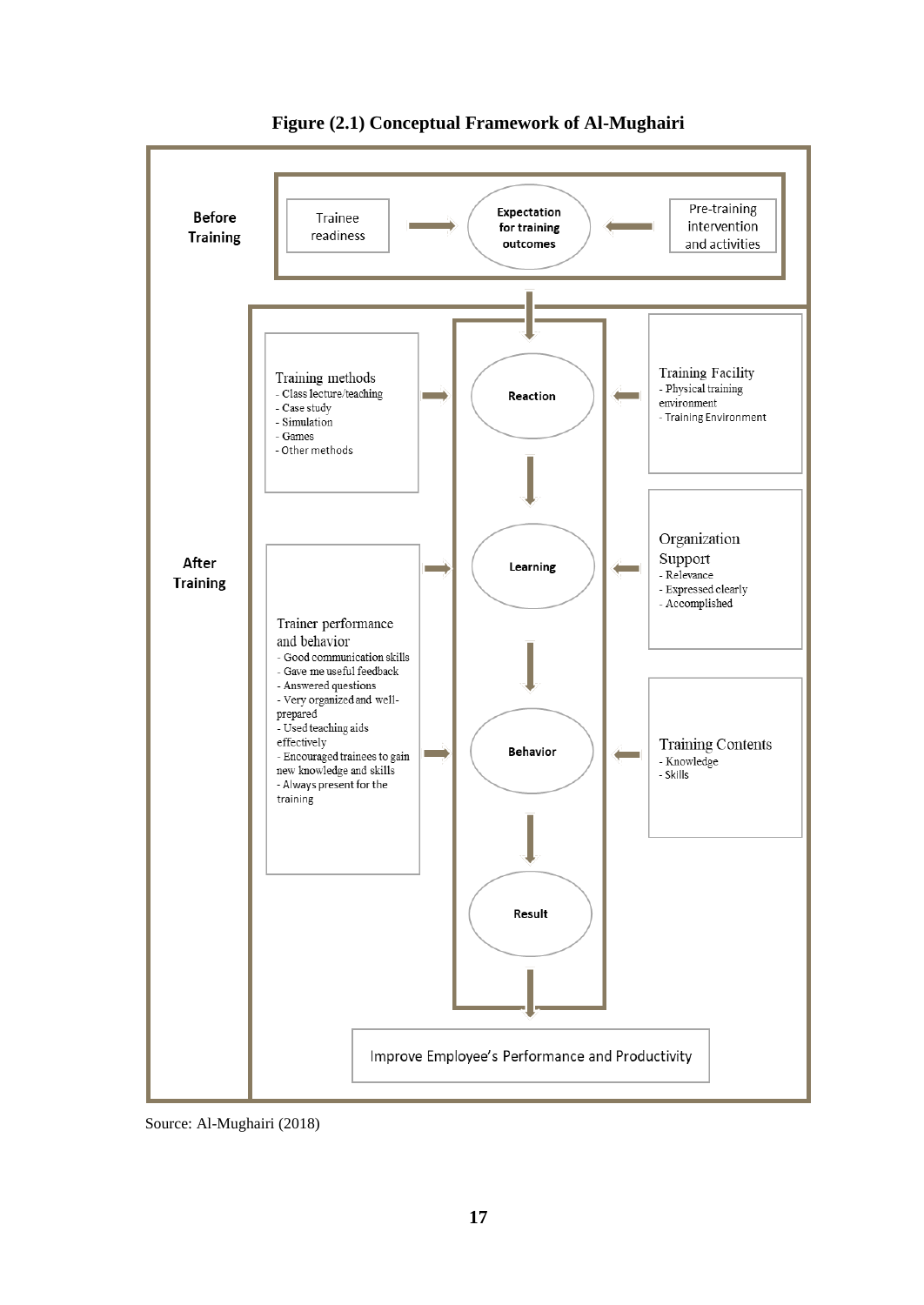Only trainee readiness was shown to be favorably and significantly connected to expectations of the training environment and expectations of trainer performance and behavior, according to the findings of this study. Furthermore, the findings revealed that pre-training intervention and practices were related to the two training outcomes of reaction and learning in a positive and significant way. Learning was influenced by the training environment in a strong and beneficial way. The content and goals of training were found to be positively and significantly associated to behavior. The following conceptual framework was developed according to the researcher Aksh (2018).

**Figure (2.2) Conceptual Framework of Aksh**



Source: Aksh (2018)

This research has empirically investigated the effects of training characteristics on the relationship between reaction, learning, intention to transfer learning, behavior, and results. This study found that trainee readiness was the most substantial factor contributing to expectations of the training outcomes. This study has added to the literature by demonstrating that trainer performance is important and behavior was the strongest factor contributing to reaction. Furthermore, the training environment was the most vital factor supporting learning. This study has further contributed to the empirical literature by showing that the impact of behavioral change on outcomes is significant. This study also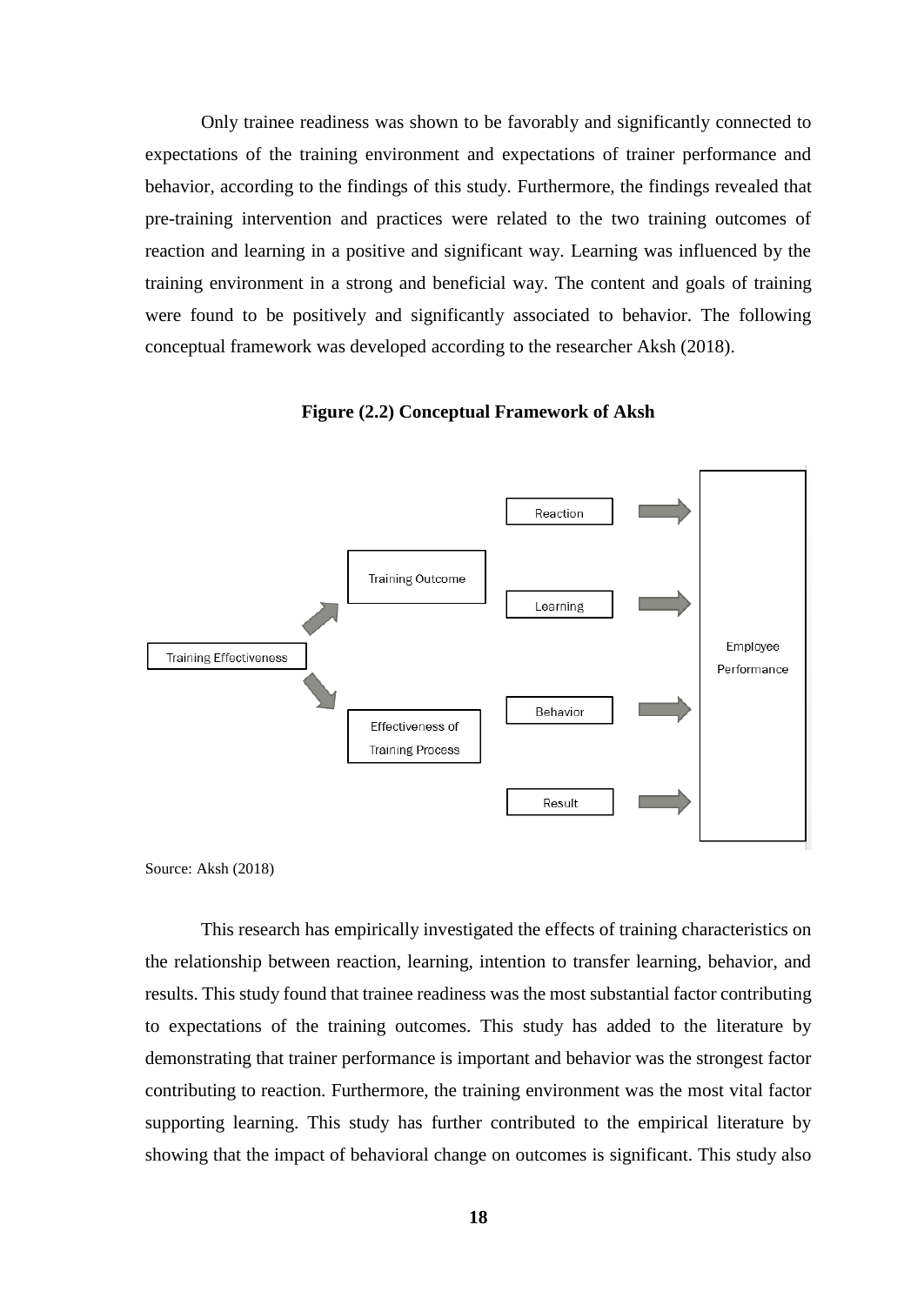found that the most important element influencing behavior was training objectives (followed by training material). When it comes to establishing an effective training program, the findings of this study have substantial and practical consequences for instructors, training planners, managers, and supervisors.

#### **2.6 Conceptual Framework of the Study**

The present study proposed the following conceptual framework to analyze these relationships as shown in Figure (2.3)





According to the proposed conceptual framework shown in Figure (2.3), training content, training module, training facilities, trainers, training method, and organization support are considered independent variables. The effectiveness of training is considered the dependent variable. The results are expected to benefit the organization by focusing on training content, training module, training facilities, trainers, instructional methods, and organization support. Additionally, the effectiveness of the training program will affect employee performance.

Rent 2 Own training programs based on training content, module, training facilities, trainers, training method, and organization support. These factors are considered independent variables. Rent 2 Own considers employee reaction, learning, behavior, and result as the dependent variable. Additionally, these four factors will affect employee performance at Rent 2 Own Company.

Source: Own Compilation (2022)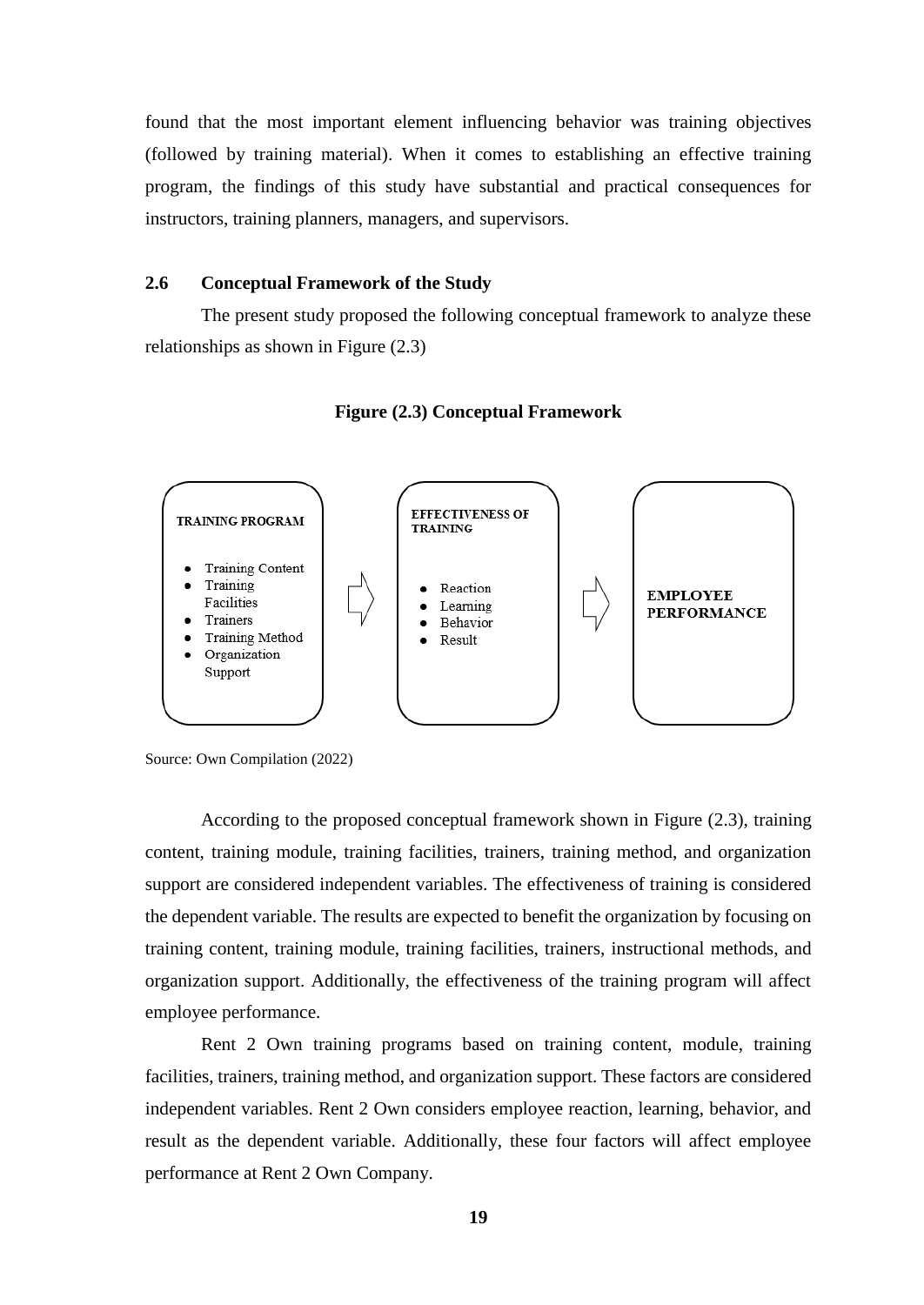#### **CHAPTER III**

### **PROFILE AND TRAINING PROGRAM OF RENT 2 OWN CO., LTD**

This chapter describes the profiles and the organization structure of Rent 2 Own Myanmar. Additionally, the training program implemented by the company is explored by collecting the required information from the responsible persons of the company.

#### **3.1 Profile of Rent 2 Own**

Rent 2 Own is situated in No. 155, Corner of Ahlone Rd & Irrawady St., Ahlone Tsp., Yangon, Myanmar. Rent 2 Own is Myanmar's first company to provide a flexible rental service to assist prospective purchasers in purchasing a vehicle or consumer durable. Providing personalized solutions to persons in need of transportation or equipment but who do not have the financial capacity to purchase everything at once. Rent 2 Own main focus is helping entrepreneurs to buy the equipment they need to generate income and grow their business.

The vision of Rent 2 Own is to reduce economic and social exclusion and ameliorate lives through quality financial solutions. Rent 2 Own's objective is to promote Myanmar as a country with enormous economic potential. Entrepreneurs, on the other hand, who do not have easy access to finance, have fewer options for expanding or modernizing their businesses. Rent 2 Own is a novel, adaptable approach for improving the quality of life in rural areas by assisting rural businesses in becoming self-reliant and increasing their revenue.

Rent 2 Own is a commercially licensed rental service corporation with its headquarters in Yangon. It has 50 branches in Thanlyin, Pyay, Magway, Monywa, Mawlamyine, Pathein, Taunggyi, Bago, Meiktila, Myitkyina, and Myeik, with regional headquarters in Thanlyin, Pyay, Magway, Monywa, Mawlamyine, Pathein, Taunggyi, Bago, Meiktila, Myitkyina, and Myeik. Rent 2 Own offers easy, simple and fast solutions for people who can't afford to invest in white goods or motorcycles out of pocket. Rent 2 Own provides consumers with rental contracts that allow them to own the product at the conclusion of the term, as well as cash and educational loans. The point of sale, whether it's a motorbike dealer or a retailer, is frequently the first point of contact with Rent 2 Own. But Rent 2 Own also provide our services directly, through regional Rent 2 Own offices and online shops.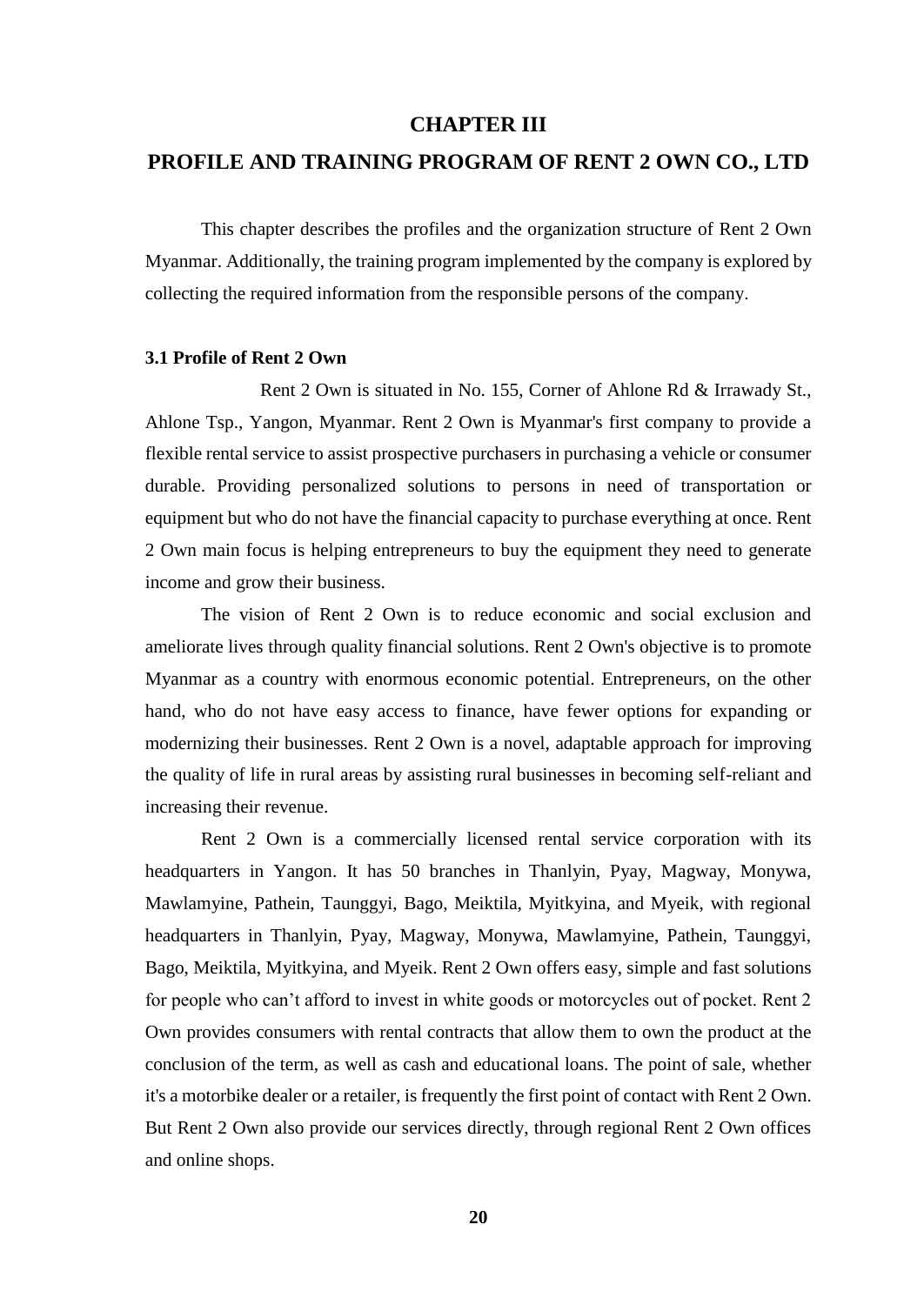Rent 2 Own is able to provide the service it does because it has brought USD 35 million in FDI into Myanmar since its registration in November 2015: USD 10 million in equity and USD \$25 million in funding raised both locally and internationally, with a significant portion of that being foreign loans approved by Myanmar's Central Bank. Three additional international shareholders joined the objective of delivering mobility to Myanmar's rural communities in November 2018. Rent 2 Own was funded by KWF DEG, a state-owned German development fund, agRIF, a Belgian private development fund run by Incofin, and DAIWA PI Partners, the private equity arm of Japan's largest merchant bank.



**Figure (3.1) Organizational Structure of Rent 2 Own Co., Ltd**

According to Figure (3.1), there are (13) operating departments in Rent 2 Own. They are the Human Resource (HR) department, Administration department, Finance department, IT department, Risk department, ESG department, Investment department, Internal Audit department, Underwriting department, Litigation department, Call Center department, Marketing department, and Sales Operation department. The staff of all

Source: Rent 2 Own (2022)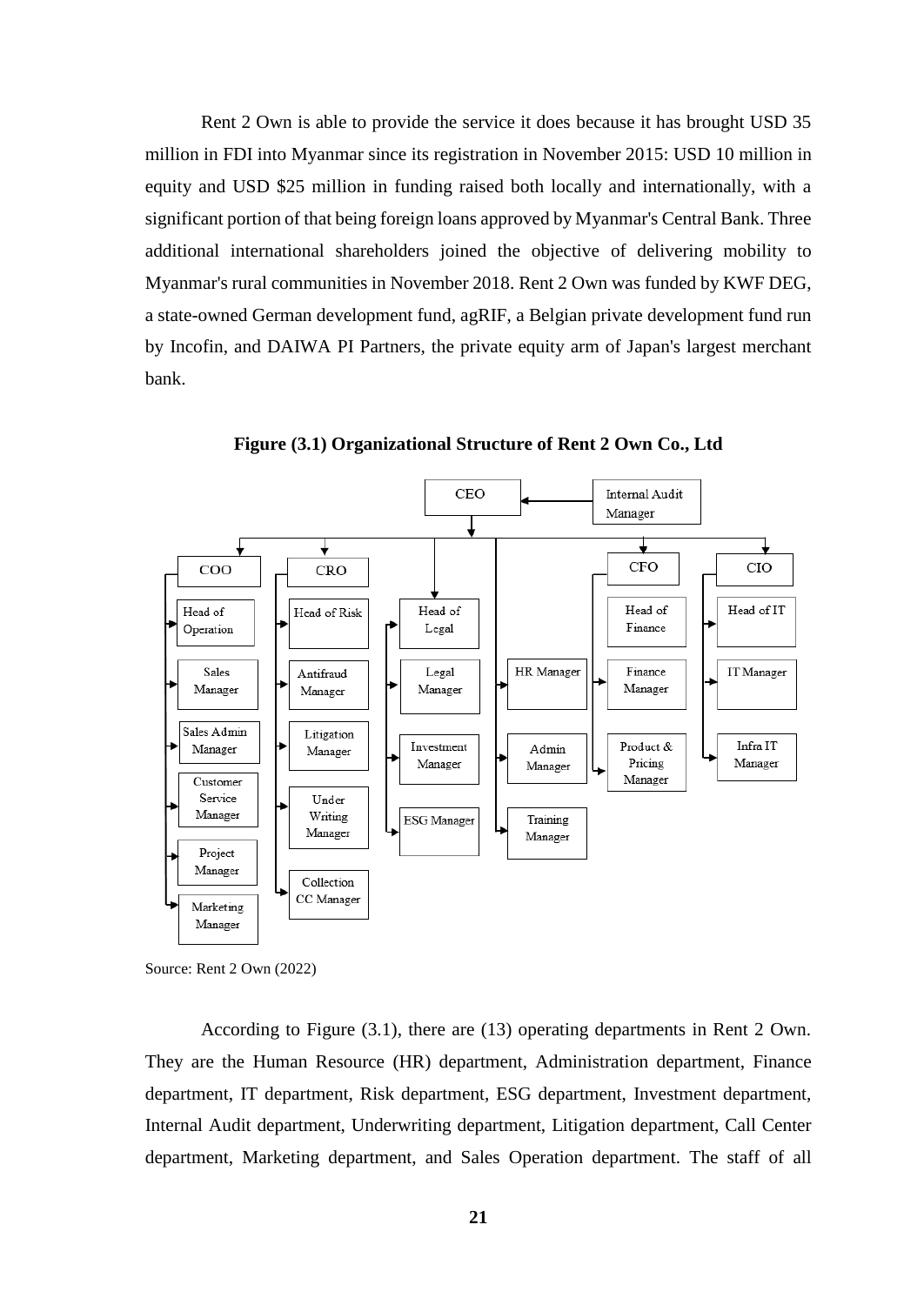departments must attend the training programs to meet the requirements of each department to perform the tasks effectively and efficiently.

#### **(1) Human Resource Department**

The functions of human resource departments are recruitment, workplace safety, employee relations, compensation planning, labor law compliance. The function of the training department is to provide off-job training, on-the-job training, POS staff training for the merchant, coaching session, knowledge sharing sessions, monitoring & evaluation, and feedback.

#### **(2) Administration Department**

The function of the Administration department is to provide and make available humane, quality, facilitative administrative services to employees resulting to highly satisfied employees. And keep a workplace safe and healthy work environment for employees and provide excellent, timely, and cost effective to the department's necessary.

#### **(3) Finance Department**

The function of the Finance department is responsible for managing the finances of the business. This includes the preparation of balance sheets, cash flow reports, financial statements, record keeping and reporting. It also includes managing the payroll and accounts of the business. eg: merchant payment, client payment, and expenses for the network.

#### **(4) IT Department**

The function of the IT department is responsible for within a company that is charged with establishing, monitoring, and maintaining information technology systems and services. And also control company system opens/closes the system account. Provide service electronic IT materials and internet.

#### **(5) Risk / Anti-Fraud Department**

The process of discovering, assessing, and controlling threats to a company's capital and profits is known as risk management. Financial uncertainties, legal responsibilities, strategic management failures, accidents, and natural disasters are only some of the hazards, or risks, that could arise.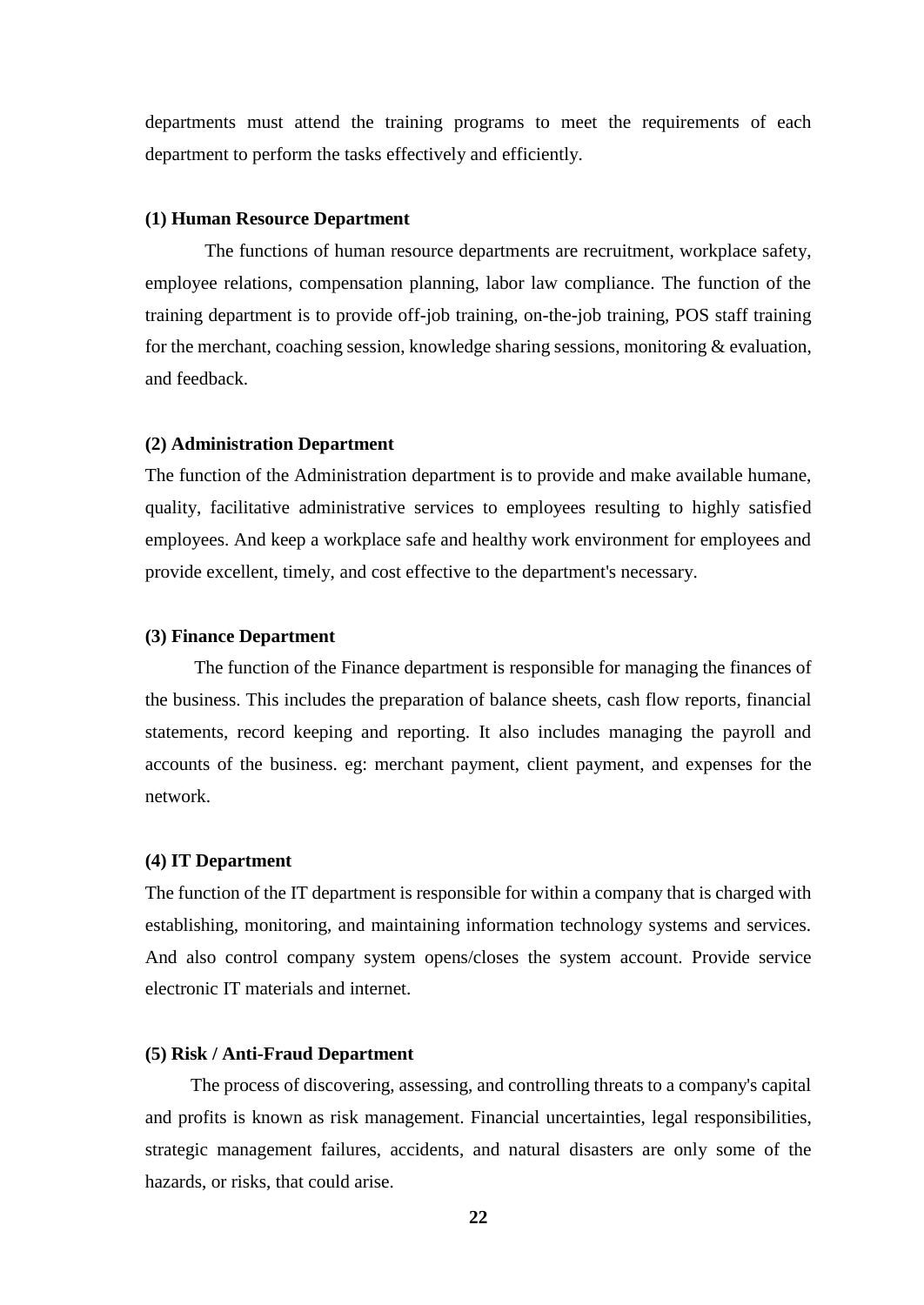#### **(6) Environmental, Social, and Governance Department (ESG)**

Environmental, Social, and Corporate Governance (ESG) is a measurement of a company's collective social and environmental awareness. It's usually a score derived from data gathered around specific indicators relating to intangible assets inside the company.

#### **(7) Legal / Investment Department**

 The legal department offers legal guidance and counseling, as well as reviewing rules, contracts, and agreements created by other departments. The legal department's responsibilities include producing resolutions, letters, and memos, as well as taking part in balanced administrative decision-making.

#### **(8) Internal Audit Department**

 Internal audits evaluate the effectiveness of a company's internal controls, corporate governance, and accounting processes, as well as providing risk management. Internal audits provide added value to management and the board of directors by identifying process flaws.

#### **(9) Underwriting Department**

The function of the underwriting department is responsible for the front line of risk control. To follow up on the client applications. Checkup uploads documents of the client photos, NRC (Applicant, Reference), and Family Book. Make phone calls to client household members, references, and applicants.

#### **(10) Litigation Department**

The function of the Litigation department is litigation officer (LTO) can represent either defendants or plaintiffs and often spend time arguing cases in the courtroom. The process can include investigation, trials, settlements, appeals, and more. Not all LTOs will end up in court, but an LTO is well prepared to handle this legal process when necessary.

#### **(11) Customer Services (Call Center) Department**

There are two teams under of call center in Rent 2 Own. They are the Contact Center team and Call Center Collection team. There have two different units under the Contact Center team. Inbound and Telesales. The purpose of the contact center team is to deliver a good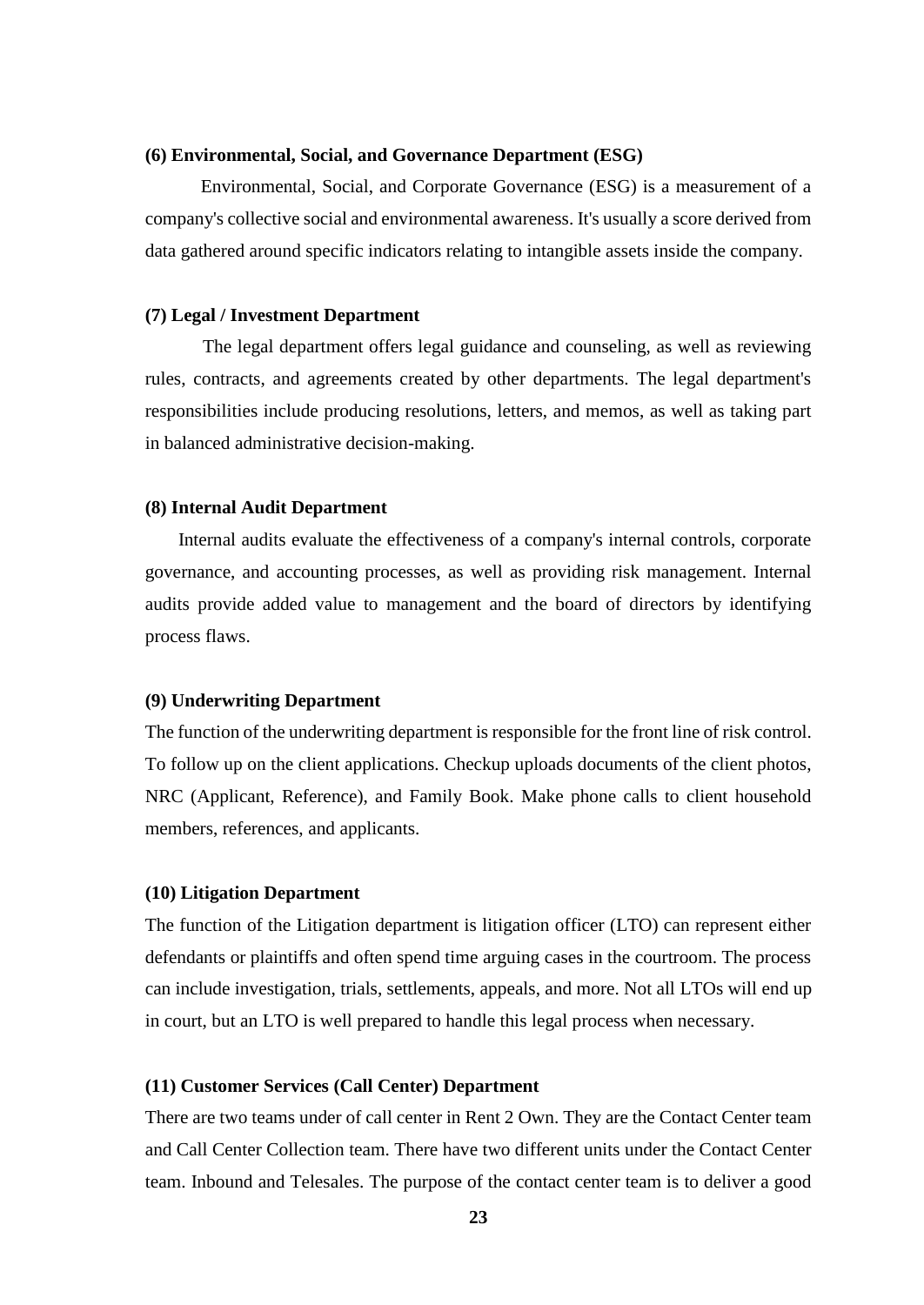customer experience by serving client inquiries, requests, and complaints. The Telesales team, they are here to make sales to clients thru phone calls. They are communicating with the clients thru phone calls only for the time being. The Call Center Collection team is responsible for collecting money from clients from Pre-due and Past-due. They are communicating with the clients thru SMS, Viber SMS, IVR, and phone calls. Ensure to educate the client since the beginning that calls from the collecting call center are not pushing clients for immediate payment as it's just reminding to avoid late payment.

#### **(12) Marketing Department**

A marketing department promotes your business and drives sales of its products or services. It provides the necessary research to identify target customers and other audiences. Provide POS visibility of marketing items for merchants.

#### **(13) Sales Operation Department**

The sales operation department consists of a set of business activities and processes that help a sales organization run effectively, efficiently, and in support of business strategies and objectives. The sales department generally includes the sales team, the sales admin team, and the project team. The sales team is responsible for sales targets, customer relationships, merchant relationships, and maintaining marketing material in the network. There have two different units under the sales admin team. They are sales admin (1) and sales admin (2) also known as back office. Sales admin (1) is responsible for the Network HR process, Calculation Target & Commission, recruiting for network staffs, Finance process, Monitor of Merchant Dealers Documents. Sales Admin (2) (Back Office) is responsible for Stamp Duty Process, Owner Book Process, Customer Service Process, Inventory Process (Second Hand Bike), Maintenance Process, Insurance Process. The project team is responsible for Deployment, Business Relationships, Office Sales, and Apps Development.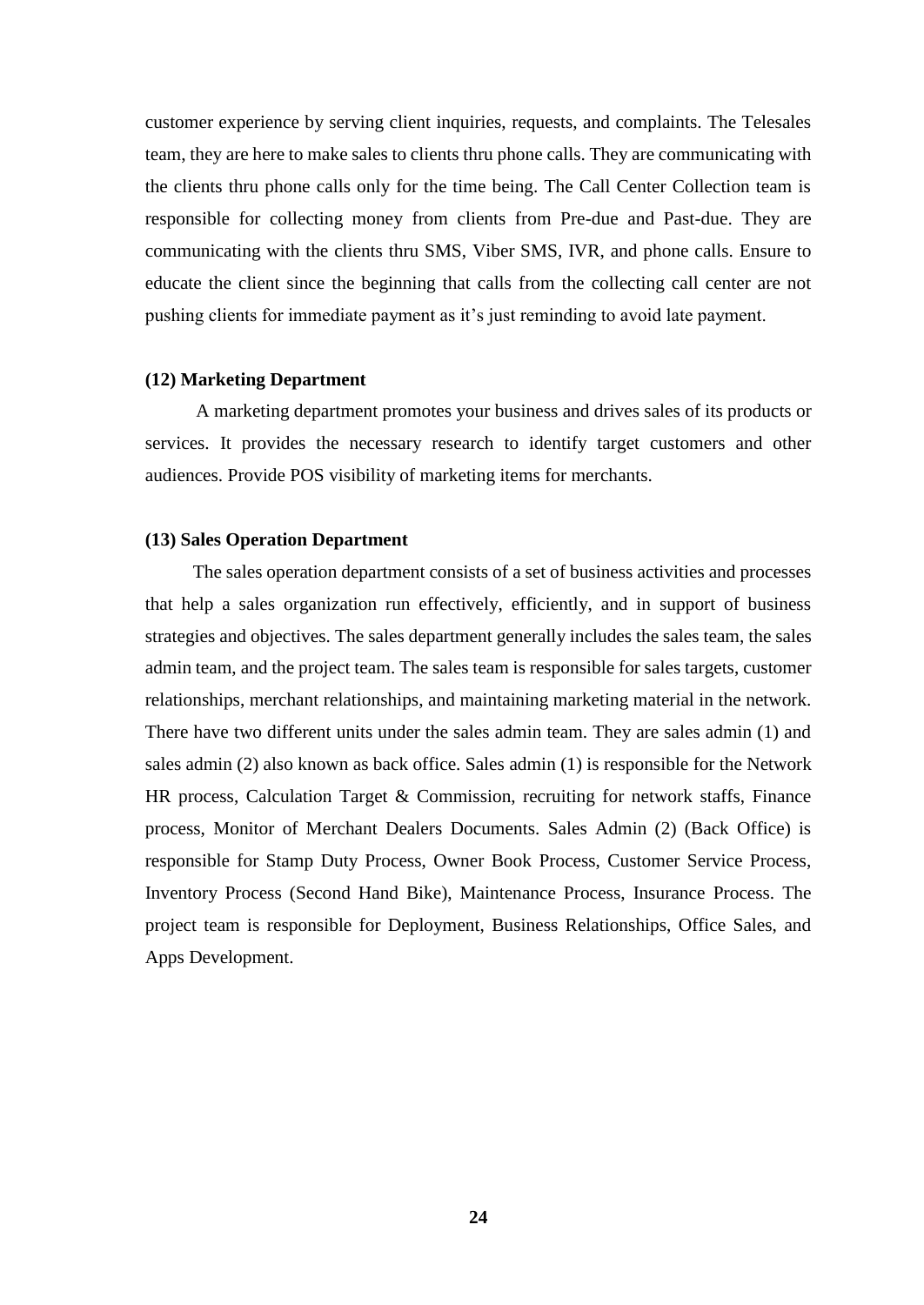#### **3.2 Training Program of Rent 2 Own**

Rent 2 Own Co., Ltd. gives the services to the customer that are Wi-Fi free, water bottle, sweet, soft drink, coffee and comfortable seat and politely and warmly employee service.

Training has several definitions that are best appreciated by investigating the various objectives of the training. In this context, Ghuman (2010) and Armstrong (2013) categorise the different types of training as follows:

- Technical skills training develops skills, such as manual skills and information technology (IT) skills, that are needed to perform work duties, for example, during apprenticeships.
- Trainer training supports trainers in developing their skills in order to achieve training goals.
- Performance management helps workers upgrade their job performance by providing them with skills that reduce waste, improve the quality of work and so on.
- Personal training enables the person to manage his/her life and career, such as assertiveness, coaching, communication and time management.
- Problem solving/decision-making teaches individuals to solve difficulties by facing them in a systematic way.
- Management training helps managers improve their management skills by studying problems and find solutions.
- Mandatory training is determined to be essential by an organization because it is necessary to reduce organizational risks and comply with policies and government guidelines.
- Interpersonal skills support the development of leadership, coaching and communication skills, as well as interpersonal skills, such as team building, group dynamics programs.
- Business function training improves the knowledge and skills required for various business functions.
- Organizational procedures training informs and teaches employees about organizational practices, such as health and safety, performance management, equal opportunities, managing diversity policies and practices, induction programs and so on.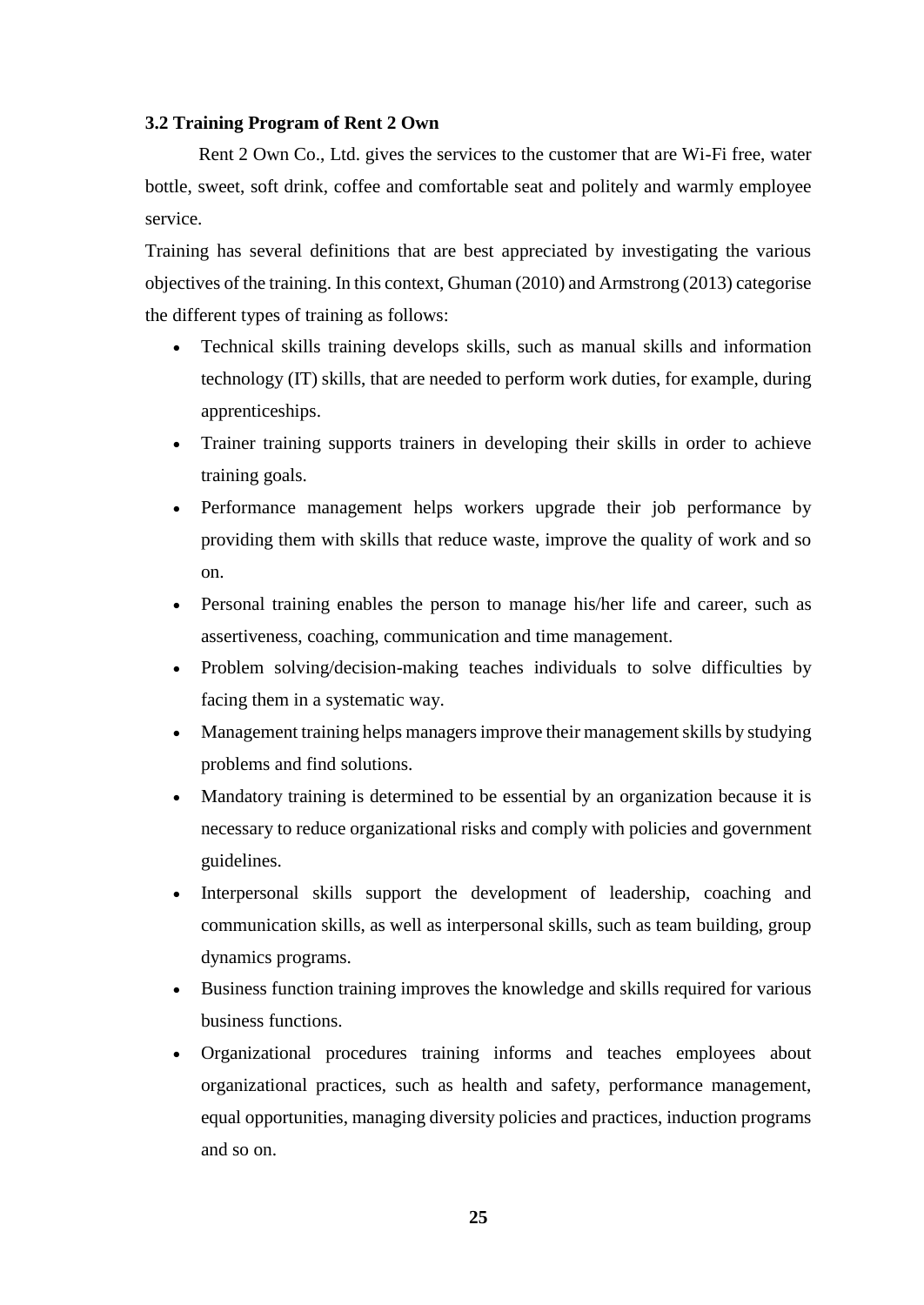This study examines implementation of training program of Rent 2 Own Co., Ltd. To implement training program, Rent 2 Own Co., Ltd. always conducts training content, trainers, training facilities, training methods and organization support.

#### **3.2.1 Training Content**

The training content means what the trainees were actually taught during the program. Trainers determine what content is needed.When trainees believe the training program was developed and presented in such a way that enhances the trainee's ability to transfer the training to the job, they are more likely to transfer the content to the job (Holton, 1996).

The content of the training influences the training transfer (Nikandrou et al., 2009) because the task-related content directly affects the trainees' learning performance. Depending on the goal and desired outcome What content should be included in the training program is decided by the instructors. It is then planned, developed, and sent to the employees who require it. Training content is provided how to develop good work habits.

It is accepted that the closer at which the training content and environment prepare trainees for use of the learning outcomes on the job, the greater is the likelihood that transfer will occur (Noe, 2008). Vroom (1964) suggests that trainees that perceive training content accurately to reflect job requirements and to be useful in reaching desired goals. The work relatedness of a training program is evaluated by reviewing the content of the program, and using the evaluation results in redesigning the training program to be more aligned with actual work practices. Therefore, organizations could enhance trainee motivation levels to improve learning performance. To be successful, a training program should be accomplished (or administered) in a similar environment to actual work surroundings and conditions. The more common the factors between the training and work environments, the more enhanced the job performance becomes after training (Braney, 1991). When trainees recognize that the content was practical, they will apply the knowledge and skills from the training to their real work.

Training content includes the information presented with the aim of teaching the knowledge or skills to the trainees. It can take a variety of forms including notes, text, visual representation, online, mobile, activities, role plays or any other interactive elements. To provide the training based on knowing the trainees, training contents are written similar to real environment, put scenarios and short and simple sentences. Thus,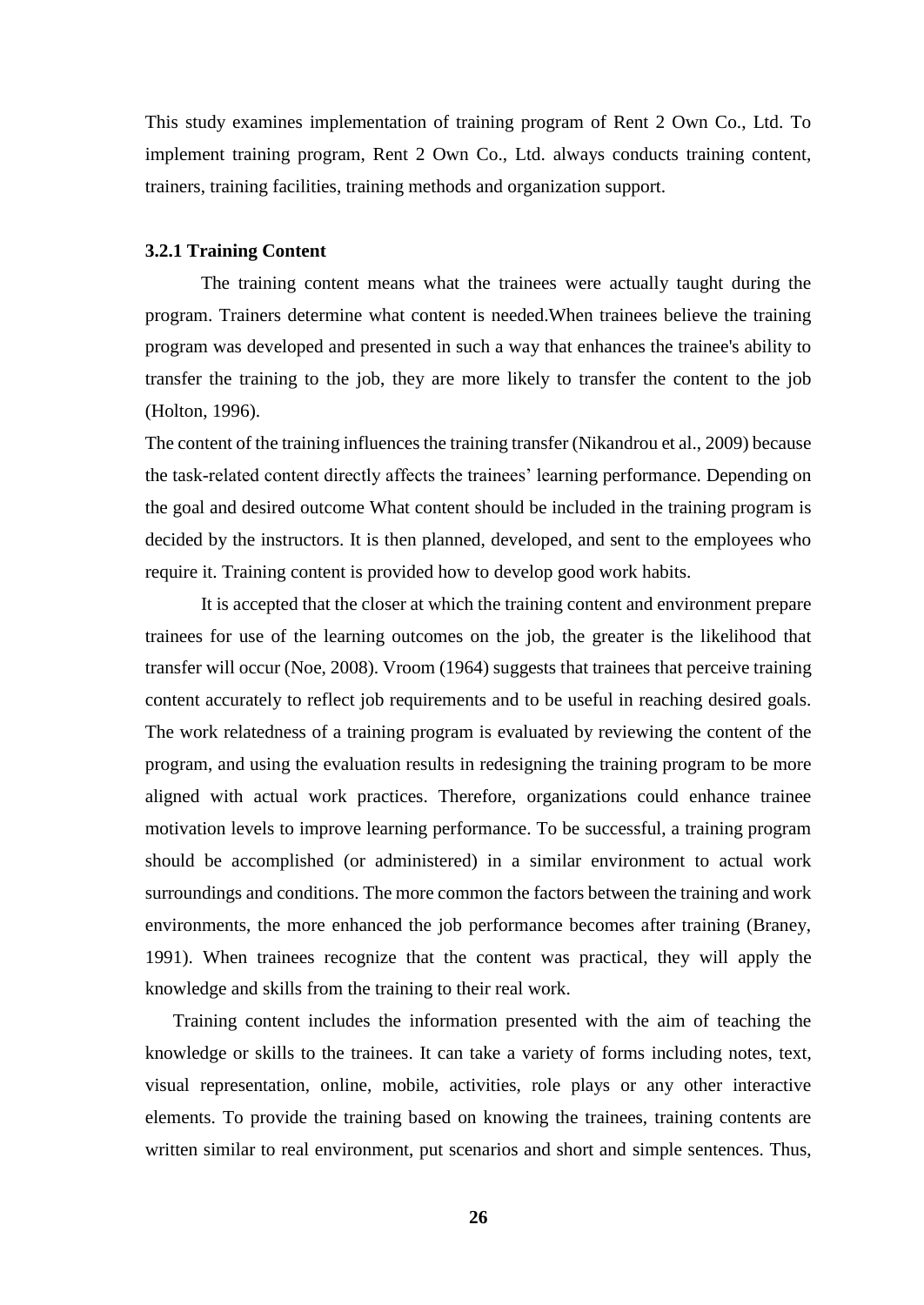the staffs can apply the training outcomes and can improve their skills in an effective way. Content creation involves:

- Finding the greatest stuff from a variety of sources, including your own knowledge base and external sources
- Filtering to ensure that only the most relevant content gets through.
- Sharing it with the appropriate viewers, at the right time, on the right platform.
- Commentary, context, or organization to add worth to that content

# **3.2.2 Training Facilities**

A training facility for employees must have flexible and good learning environments that are safe, healthy, comfortable, aesthetically pleasing, and accessible. It must be able to accommodate the specific space and equipment needs of the training program and curriculum, support spaces geared toward employees' needs.

# **Type of facilities**

# **(1) Classroom**

- Auditoriums are large spaces used for lecture-style training and instruction.
- Conference Rooms: Medium-sized education rooms that can be used for a variety of purposes. The rooms may allow lecture-style education or stimulate engagement through roundtable discussions and teleconferences, depending on the seating design.
- Seminar Rooms are multi-purpose, small-size training rooms that are typically intended to accommodate a small group of individuals in close proximity.
- Rooms with Audio/Visual and Internet-Based Training: Rooms with audio/visual and Internet-based instruction.
- Computer Training Rooms: Each student has access to a computer workstation and the Internet in these rooms.
- Trainee Storage Areas: Lockers, coat closets, or cubbies for trainees to store their belongings temporarily.
- Study cubicles at a library or a quiet reading area.
- Business Stations: A space containing computers with Internet connection, phones, and fax machines for trainees to communicate with their organizations swiftly.
- Common Space: Informal, multi-purpose recreation and social gathering space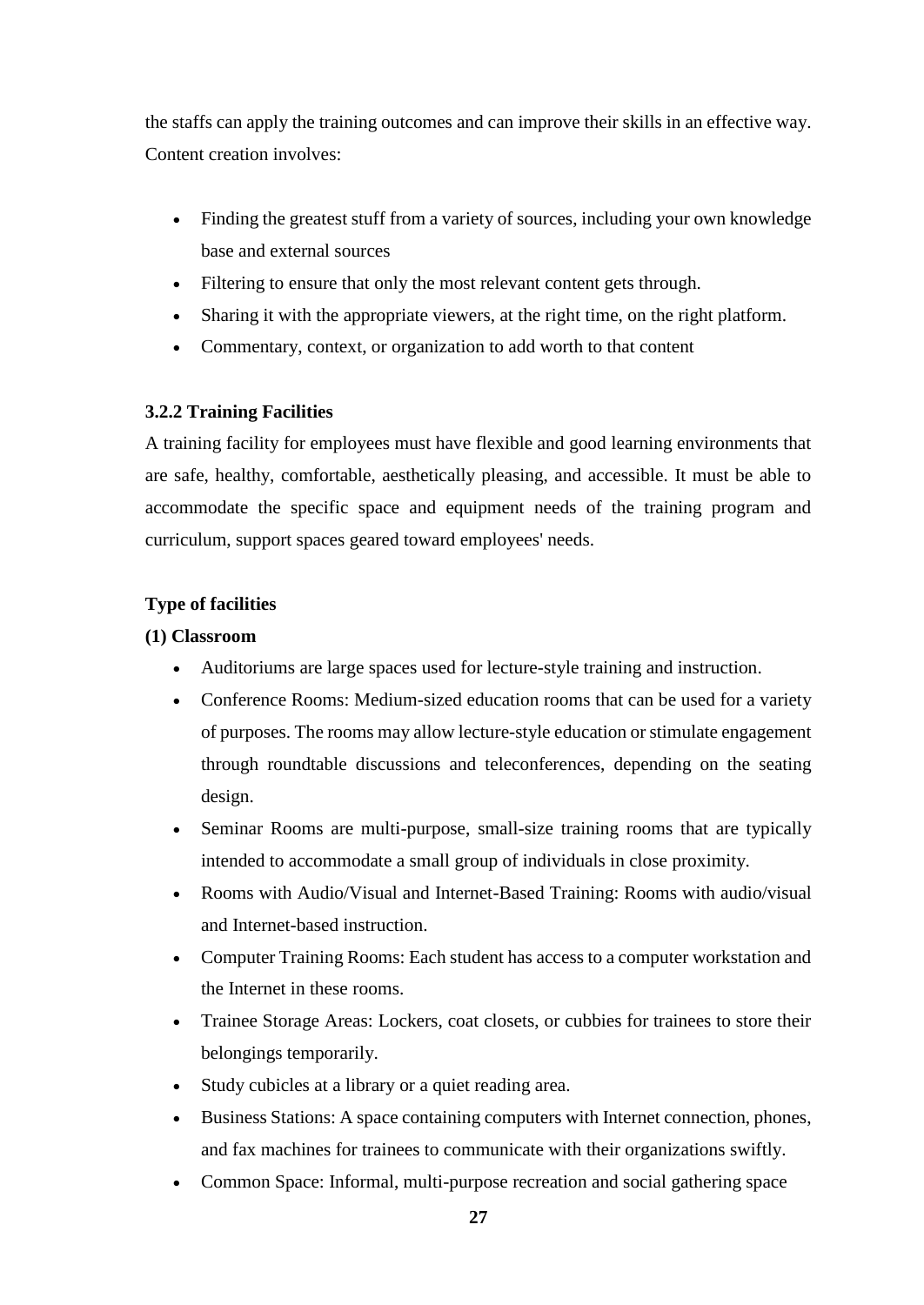- Cafeteria or Dining Hall
- Infirmary: On-site health care facility with a private office for health care provider
- Restrooms

#### **(3) Administrative Support Spaces**

- Administrative offices may be acoustically and/or visually private or semi-private.
- Trainer Offices: Shared space and equipment, such as computers, phones, fax machines, desks, libraries, and supplies, may be available.

#### **(4) Technological Connectives**

For business, industry, and education, technology has become a vital tool. Many training courses are tailored to improve a trainee's ability to use new software and hardware. Distance learning, which uses telecommunication technologies such as cable television, the Internet, satellites, and videotapes, is popular because it allows students from all over the country to participate in classes from a distance.

#### **(5) Indoor environmental quality**

To improve learning and productivity, all educational facilities, including training facilities, must have high-quality indoor settings.

Quality acoustics: Trainees and instructors should be able to hear each other clearly. Using a combination of space planning, sound absorption, and sound transmission reduction strategies, provide low ambient background noise and acceptable acoustics in classrooms and support spaces. Make provisions for trainees who are deaf or hard of hearing.

Lighting that is appropriate: For a learning environment, a high-quality, energy-efficient lighting system that incorporates both natural and electric sources as well as lighting controls is ideal. Make sure the lighting is suitable for the task at hand.

Allow users to alter seating, computer equipment placement, light levels, table or desk heights, classroom arrangement, and ventilation for comfort and aesthetics.

Thermal Comfort and Ventilation: Ensure proper airflow rates and fresh air intake. Highefficiency heating, ventilation, and air-conditioning equipment should be specified.

#### **(7) Signage**

Signage and other wayfinding measures, especially for trainees who are new to the training facility, serve to create a welcoming and efficient training environment. Posting directories for easy navigation, activity calendars, and clear delineation of classes and support spaces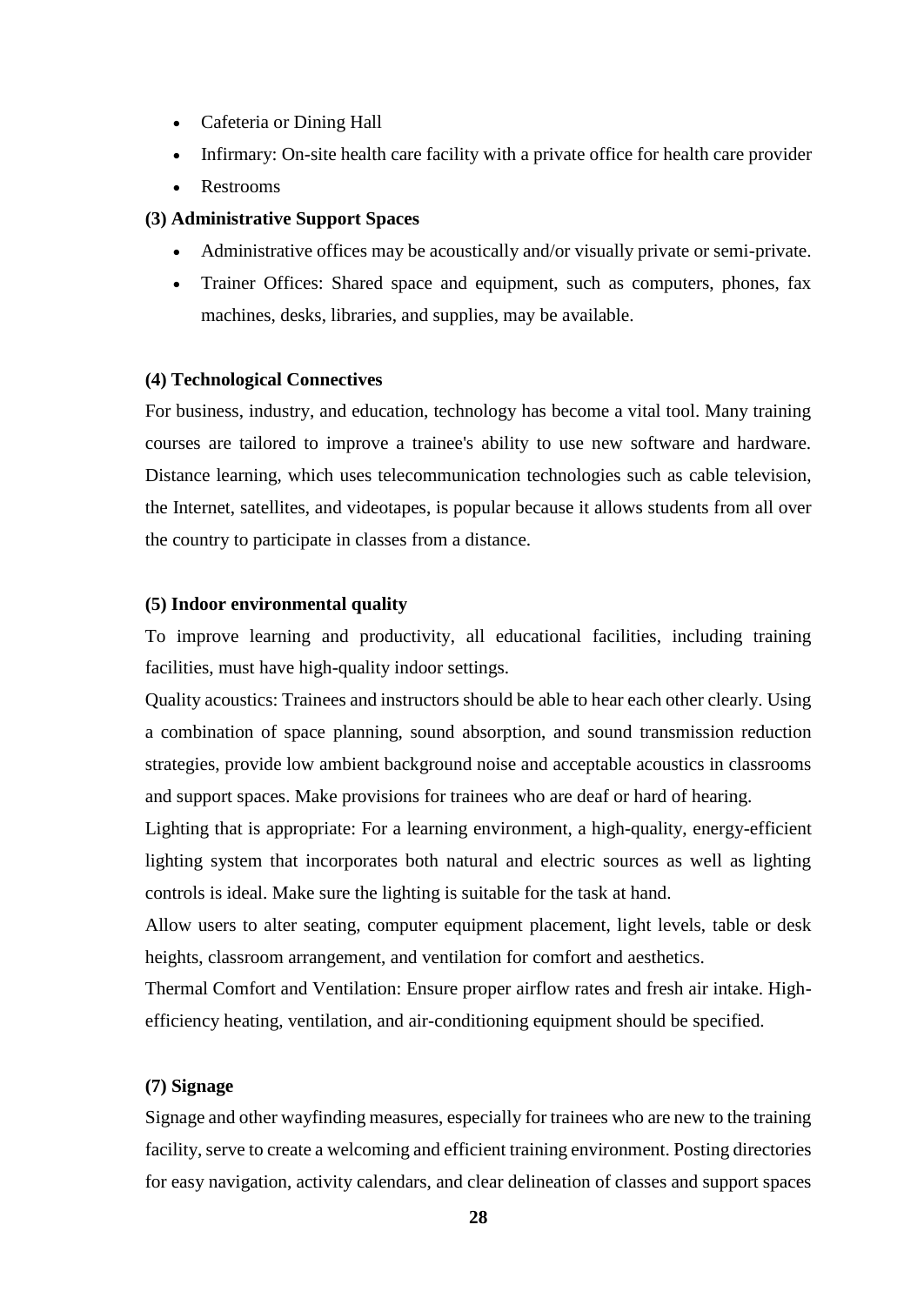should all be included in the signage. Make sure there is accessible signage for those with impairments.

#### **(8) Security and Occupant Safety**

First time visitors, unfamiliar with their surroundings, may have trouble navigating the safest exit route from the building. Consider using increased signage and/or providing safety information and a building directory in welcome brochures. Also, review and evaluate safety plans on a regular basis. See WBDG Secure/Safe —Fire Protection and Secure/Safe—Occupant Safety and Health.(by the National Institute of Building Sciences and Subcommittee) 2017

Training facilities of Rent 2 Own for employee are flexible and technologically-advanced learning environments that are safe, healthy, comfortable, aesthetically-pleasing, and accessible. It is able to accommodate the specific space and equipment needs of the training program and curriculum.

## **3.2.3 Trainers**

The role of a trainer is to develop a competency and skill sets in an individual to perform his/her effectively and efficiently in the work place. The trainers are communicating to the trainees about what is expected out of training in a simple and professional way. Rent 2 Own chooses the trainers who teaches skills to people well, deliver training courses effectively and identify training needs by evaluating strengths and weaknesses. Each of the qualities of a good trainer can make a huge difference in the success of the program and the engagement of learners. Trainers who invest their time in developing these qualities, and put them into practice too, are bound to see their course evaluations and learner results improve.

#### **3.2.4 Training Method**

Employee training programs help improve the knowledge and skills of employees to match the various changes in the industry. These improvements will positively affect the productivity of workers, which can increase the profits and efficiency of an organization. Selection and use of training methods is dependent upon the participants, time, the desired outcome of a training activity. Most used training methods in Rent 2 Own are lecture, group discussion, small group discussion individual exercise, brainstorming, role play and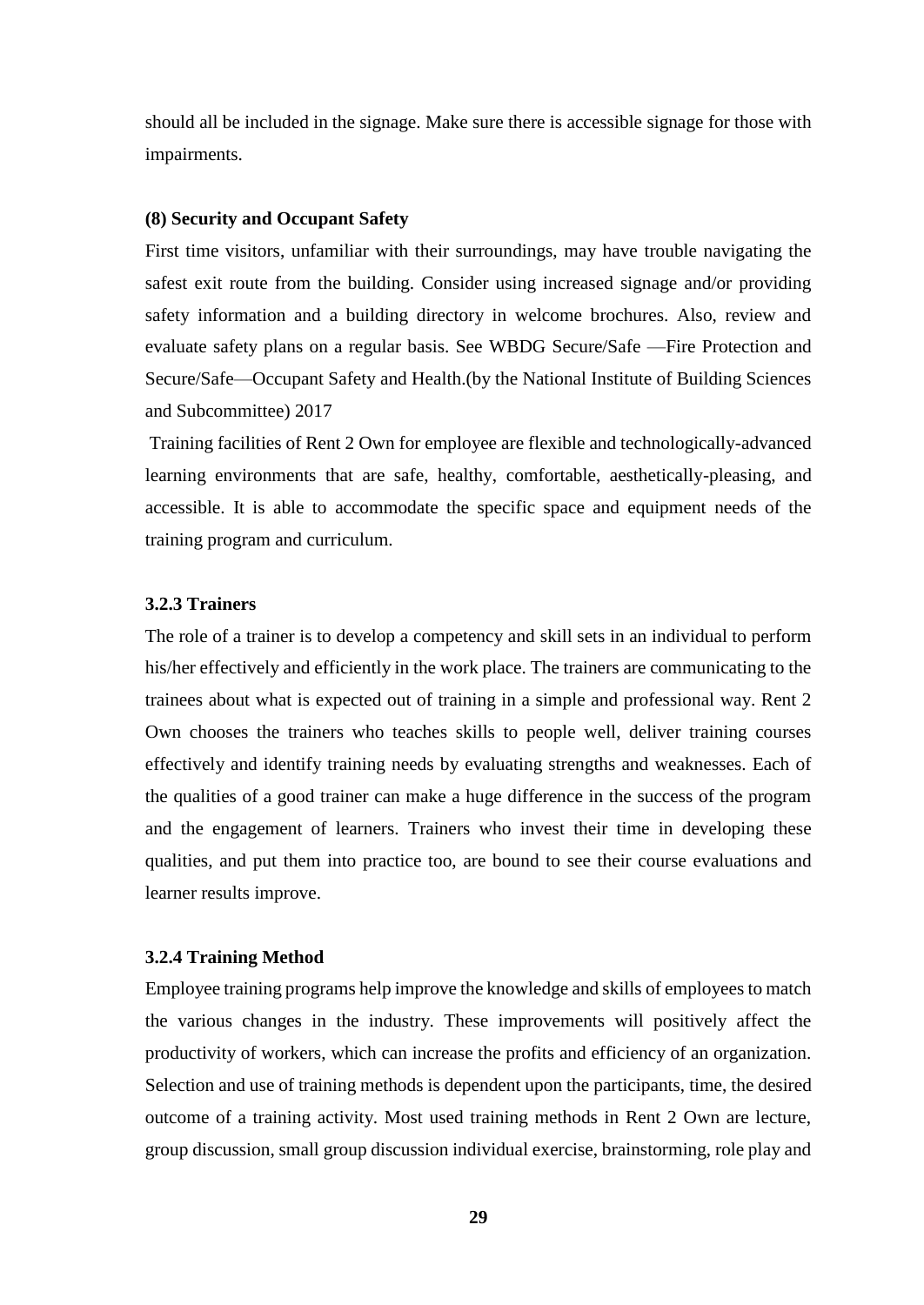game. Training methods is the process of enhancing the skills, capabilities and knowledge of employees for doing a particular job.

| Sr. No.        | Training program(s)                     | <b>Training Methods</b>                                                                                               | Facilities                                                                                              |
|----------------|-----------------------------------------|-----------------------------------------------------------------------------------------------------------------------|---------------------------------------------------------------------------------------------------------|
| 1              | <b>Orientation Training</b>             | Lecture, group discussion, Job<br>Instruction                                                                         | Computer, slide<br>projector, video file,<br>documents, papers<br>and stationeries for<br>each trainee. |
| 2              | <b>System and Apps</b><br>Training      | Lecture, individual exercise<br>and gives the assignments                                                             | Computer, slide<br>projector, video file,<br>documents, papers<br>and stationeries for<br>each trainee. |
| 3              | Road Safety Training                    | Information about a road<br>safety guideline, situation                                                               | Computer, slide<br>projector, video file,<br>documents, papers<br>and safety equipment.                 |
| $\overline{4}$ | <b>Sales Training</b>                   | Lecture, group discussion,<br>small group discussion<br>individual exercise,<br>brainstorming, role play and<br>game. | Computer, slide<br>projector, video file,<br>documents, papers<br>and stationeries for<br>each trainee. |
| 5              | <b>Customer Service</b><br>Training     | Lecture, group discussion,<br>small group discussion<br>individual exercise,<br>brainstorming, role play and<br>game. | Computer, slide<br>projector, video file,<br>documents, papers<br>and stationeries for<br>each trainee. |
| 6              | <b>Personal Development</b><br>Training | Lecture, group discussion,<br>small group discussion<br>individual exercise,<br>brainstorming, role play and<br>game. | Computer, slide<br>projector, video file,<br>documents, papers<br>and stationeries for<br>each trainee. |

**Table (3.2) Training Methods for Non-Managerial Level Employees**

Source: Rent 2 Own Co. Ltd. (2022).

# **3.2.5 Organization Support**

Organization Support means trainees need support from their supervisor or department. Organization provides the requirement and feedback of their employees when the employees applied their trained skills. The organization regularly evaluate the performance of employees. supervisors always admit to discussing the disadvantages or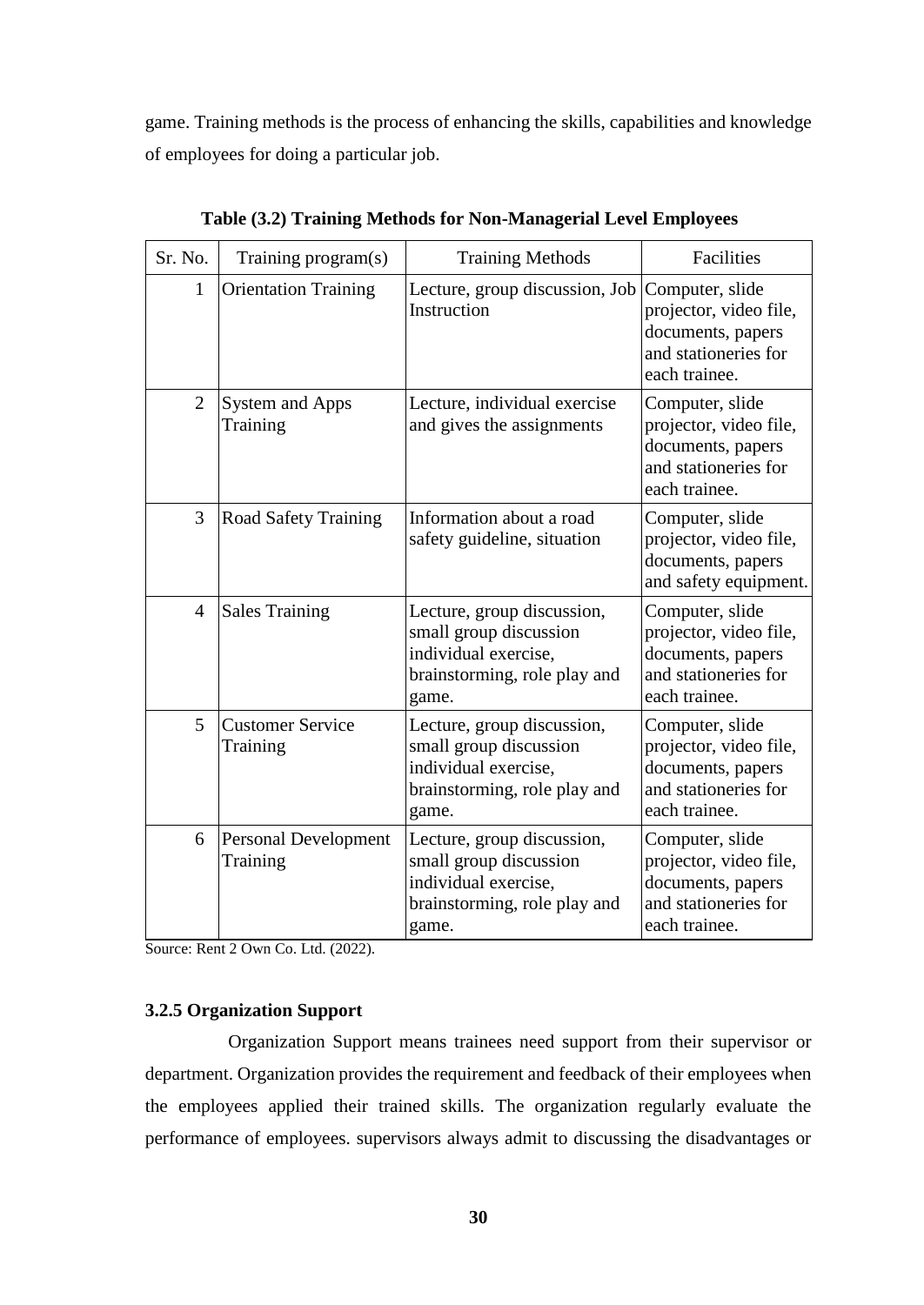problems in the work environment. Organizations consider the employee's point of view, new and innovative thinking, and suggestions to upgrade the performance of the company.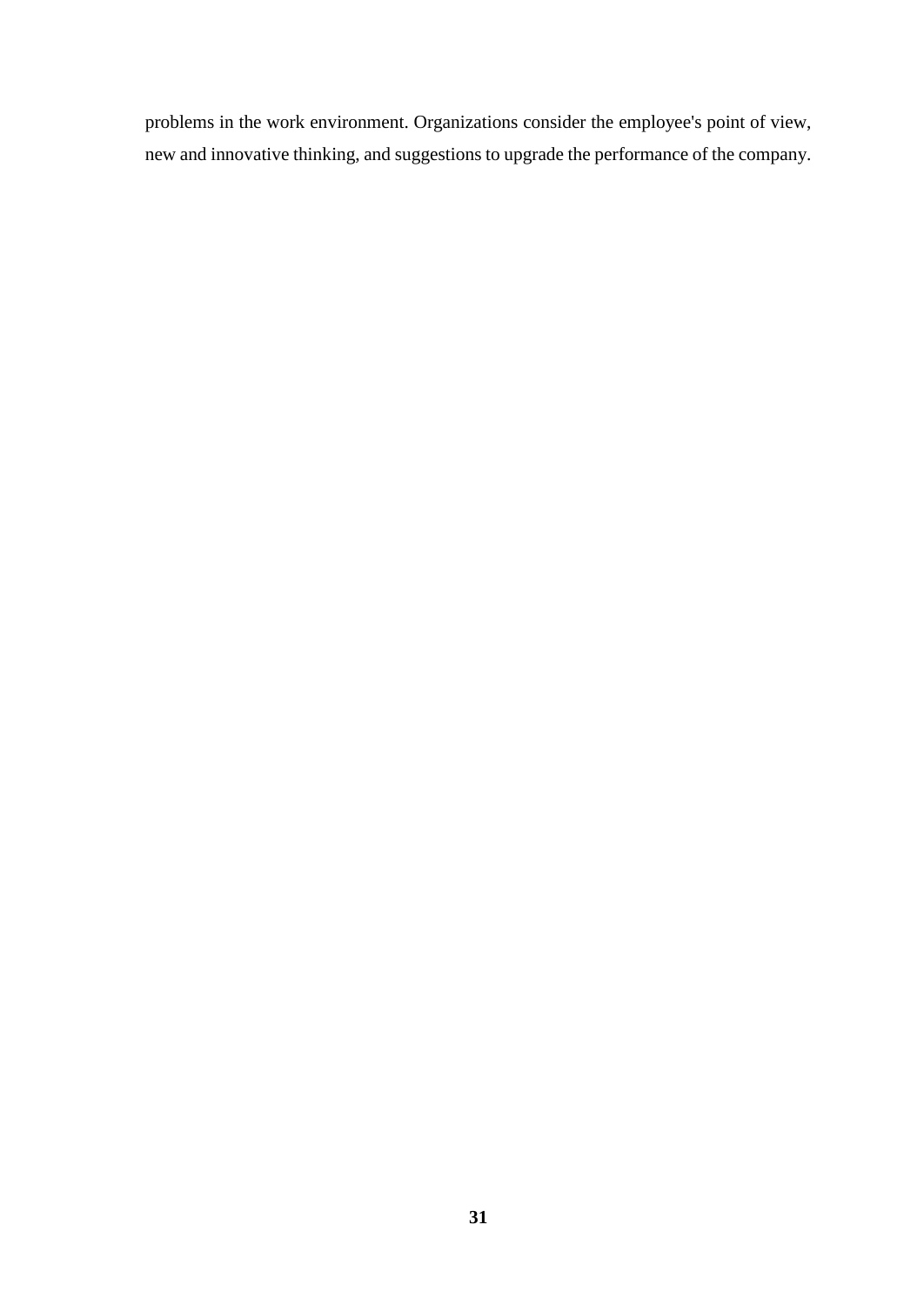# **CHAPTER IV**

# **ANALYSIS ON THE EFFECT OF TRAINING PROGRAM ON ITS EFFECTIVENESS AND EMPLOYEE PERFORMANCE**

This chapter analyze to explore the effects of training program on its effectiveness and the effect of training program effectiveness on employee performance. The demographic profile of the respondents, descriptive statistics and multiple regression analysis are presented in this chapter. The primary data are collected from employees in Rent 2 Own. Required data are also obtained through in-depth interview with the responsible managers of Rent 2 Own.

#### **4.1 Demographic Profile of Respondents**

In this section, the demographic characteristics of the respondents; gender, age, marital status, education level and departments are explored. They are categorized by gender, material status, age, education background and frequency of training program.

| Sr. No.        | Particular     | No. of Respondents | Percentage (%) |
|----------------|----------------|--------------------|----------------|
|                | Total          | 156                | 100.0          |
| 1.             | Gender         |                    |                |
|                | Male           | 95                 | 60.9           |
|                | Female         | 61                 | 39.1           |
| $\overline{2}$ | Marital status |                    |                |
|                | Single         | 85                 | 55.5           |
|                | Married        | 71                 | 45.5           |
| 3.             | Age (Years)    |                    |                |
|                | 18-25          | 83                 | 53.2           |
|                | 26-35          | 48                 | 30.8           |
|                | 36-45          | 25                 | 16.0           |
|                |                |                    |                |

**Table (4.1) Profile of Respondents**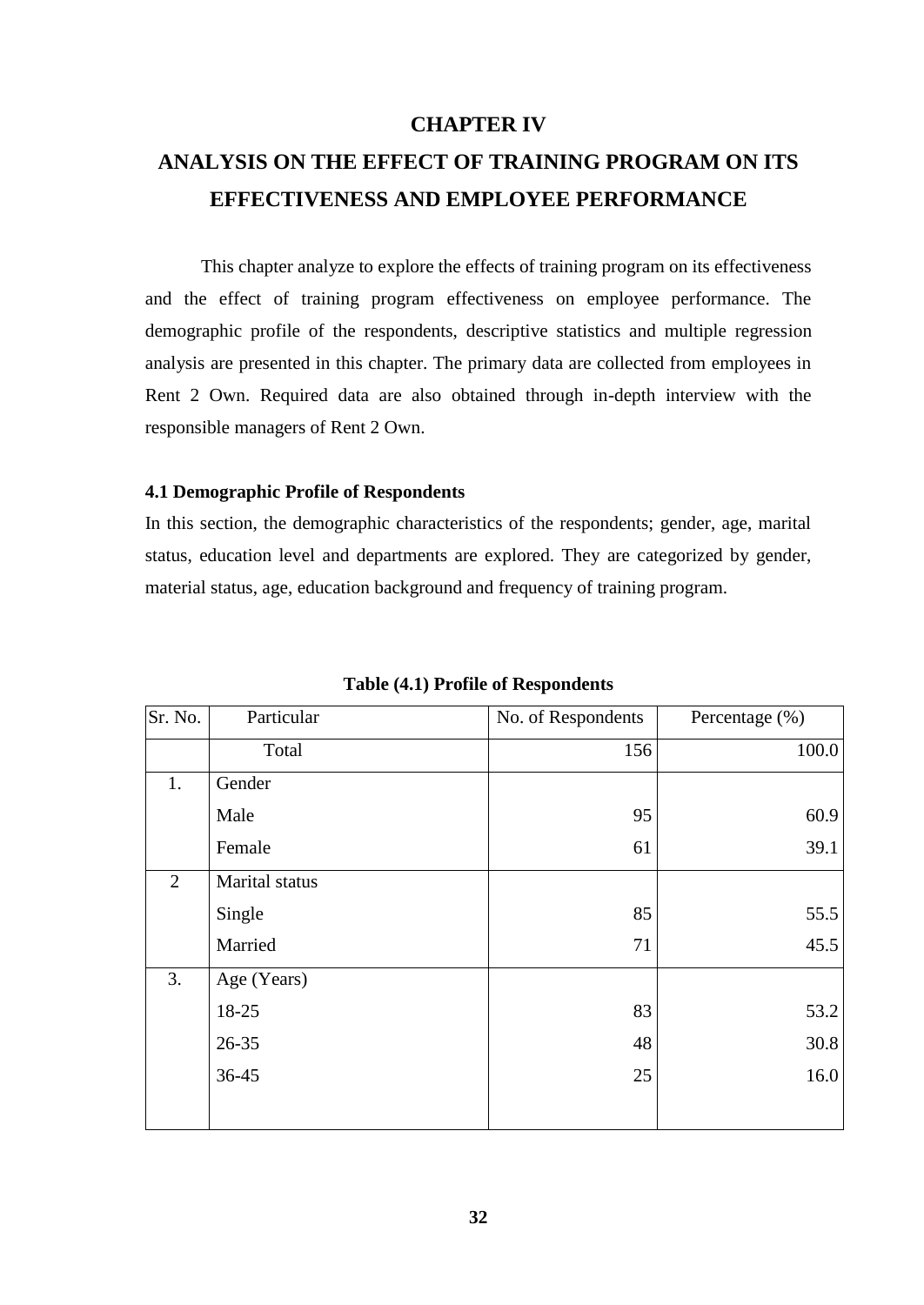| 4. | Education                 |    |      |
|----|---------------------------|----|------|
|    | Undergraduate             | 77 | 49.4 |
|    | <b>Bachelor</b>           | 79 | 50.6 |
|    |                           |    |      |
| 5. | Years of Service (Years)  |    |      |
|    | Less than 1 year          | 47 | 30.1 |
|    | $1-3$                     | 74 | 47.4 |
|    | $3 - 5$                   | 35 | 22.5 |
|    |                           |    |      |
| 6. | No of Training Program(s) |    |      |
|    | Attended                  | 47 | 30.1 |
|    | 1-2 times                 | 74 | 47.4 |
|    | 3-4 times                 | 35 | 22.5 |
|    | 5-6 times                 |    |      |
|    |                           |    |      |
|    |                           |    |      |

Source: Survey Data (March, 2022)

According Table (4.1), out of 156, 92 are male respondents and 61 are female respondents. The sample consists of 69.9 percent of male respondents and 39.1 percent of female respondents. According to the gender result, there are more male respondents than female respondents. Therefore, male employees are more than female in Rent 2 Own Co., Ltd. The 156 respondents describing 55.5 percent are single and 71 respondents describing 45.5 percent are married. Therefore, majority of respondents in Rent 2 Own Co.Ltd. is single.

The maximum age group of respondents is 18-25 years. This group has 83 respondents (53.2 percent). The second maximum age group is between 26-35 years, this group has 48 respondents (30.8 percent). The third maximum age group is between 36-45 years, this group has 25 respondents (16.0 percent). According to the age result, most of the respondents in Rent 2 Own Co., Ltd. are 18-25 years. The 77 respondents describing 49.4 percent are undergraduate level and 79 respondents describing 50.6 percent are bachelor level. According to education level result, most of the employees in Rent 2 Own Co., Ltd. are working at bachelor level. They are working while they are attending at Distance University.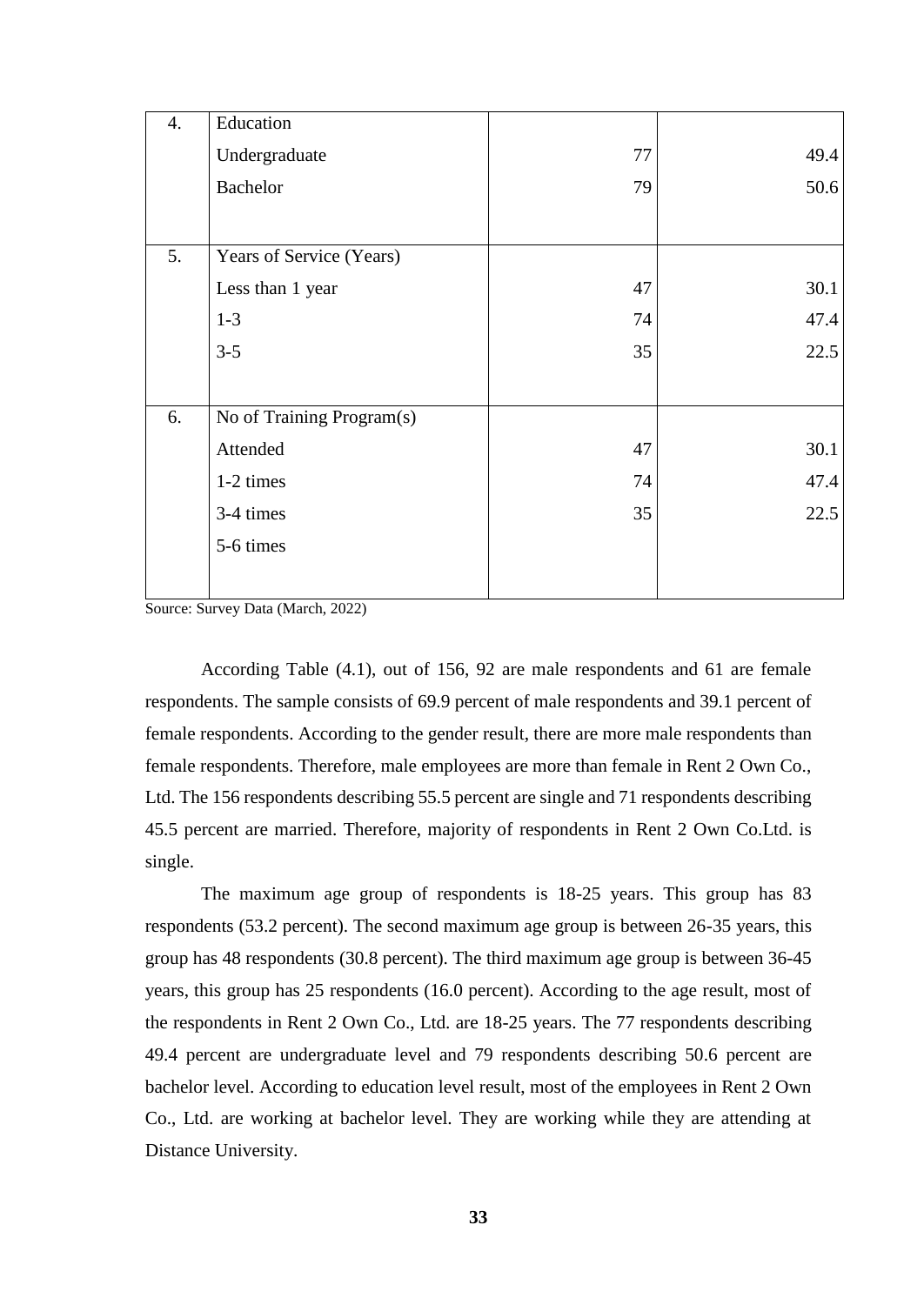The respondents of less than 1 year experience are 47 respondents describing 30.1 percent, 1-3 years experienced respondents are 74 respondents describing 47.4 percent, 3- 5 years experienced respondents are 35 respondents describing 22.5 percent. Therefore, most of the employees are 1-3 years working experience.

The 47 respondents describing 30.1 percent are received attended training 1-2 times, 74 respondents describing 47.4. percent are attended training 3-4 times and 35 respondents describing 22.5 percent are attended training 5-6 times. According to training program attended, most of the employees in Rent 2 Own Co., Ltd. attend training regularly.

#### **4.2 Training Program, its Effectiveness of Employee Performance of Rent 2 Own**

This section presents the training program of Rent 2 Own Co. Ltd. Training program (training content, trainers, training facilities, training methods, organization support) is regarded as the independent variables and effectiveness of training program (reaction, learning, behavior, result) is dependent variable. While effectiveness of training program is independent variable and employee performance variable is regarded as the dependent variable of the study. The structured questionnaire includes different number of items which are measured with five-point Likert scale (5 is strongly agreed, 4 is agreed, 3 is neural, 2 is disagreed and 1 is strongly disagreed).

According to the Best (1977), the mean values of Five Point Likert scale items are interpreted as follows:

The score among 1.00-1.80 means strongly disagree.

The score among 1.81-2.60 means disagree.

The score among 2.61-3.40 means neither agree nor disagree.

The score among 3.41-4.20 means agree.

The score among 4.21-5.00 means strongly agree.

#### **4.2.1 Training Program of Rent 2 Own**

Descriptive Statistics (Mean value and Standard Deviation) of training program are calculated as follows.

#### (1) Training Content

Training Content is measured with five statements. The mean value, standard deviation and overall mean value are described in Table (4.2).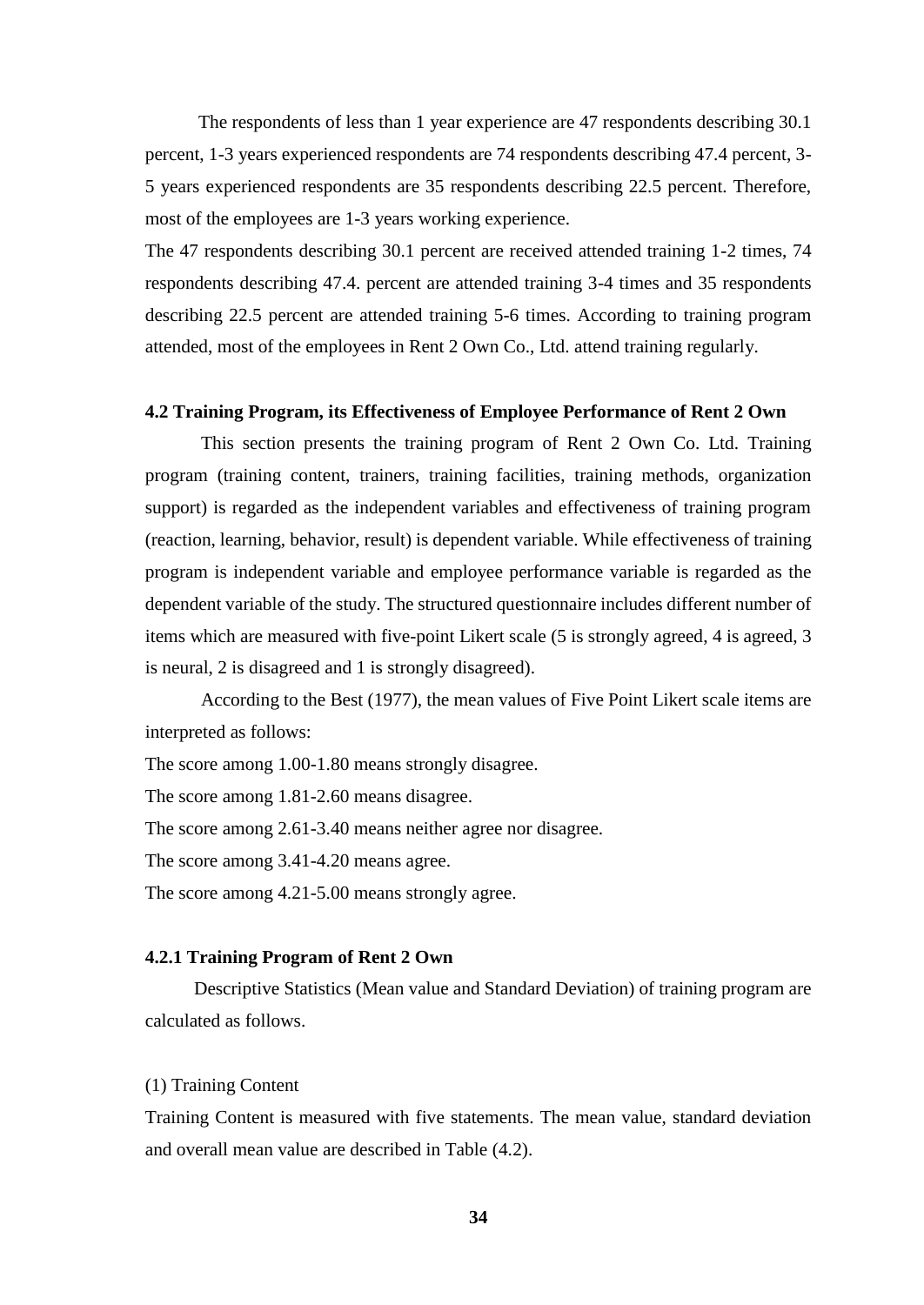| Sr. No.      | Description                                          | Mean | Std.<br>Deviation |
|--------------|------------------------------------------------------|------|-------------------|
| 1.           | Usefulness and applicability in the actual workplace | 4.44 | 0.614             |
| 2.           | Being enough variety in terms of course unit types   | 4.06 | 0.536             |
| 3.           | Being enough to be in-depth of the course            | 3.90 | 0.603             |
| 4.           | Being easy to follow the training course             | 4.37 | 0.779             |
| 5.           | Being easy to understand the language in the course  | 4.51 | 0.657             |
| Overall Mean |                                                      | 4.26 |                   |

**Table (4.2) Training Content**

According to the Table (4.2), it is found that overall mean score of the training content is 4.26 which shows the agreed level of employees. It can be said that employees agree with the training content based on their needs. The training content is easy to understand and gets the maximum mean value of 4.51 which shows the agreed level of employees. It can be concluded that employees understand the training course's title and description easily. Training contents are able to provide the necessary knowledge to the targeted employees has the minimum mean value of 3.90 which shows agreed level of employees. Therefore, employees accepted that training contents are carefully set by making observations of a training program.

#### **(2) Training Facilities**

Training facility is measured with five statements. The mean value, standard deviation and overall mean value are described in Table (4.3)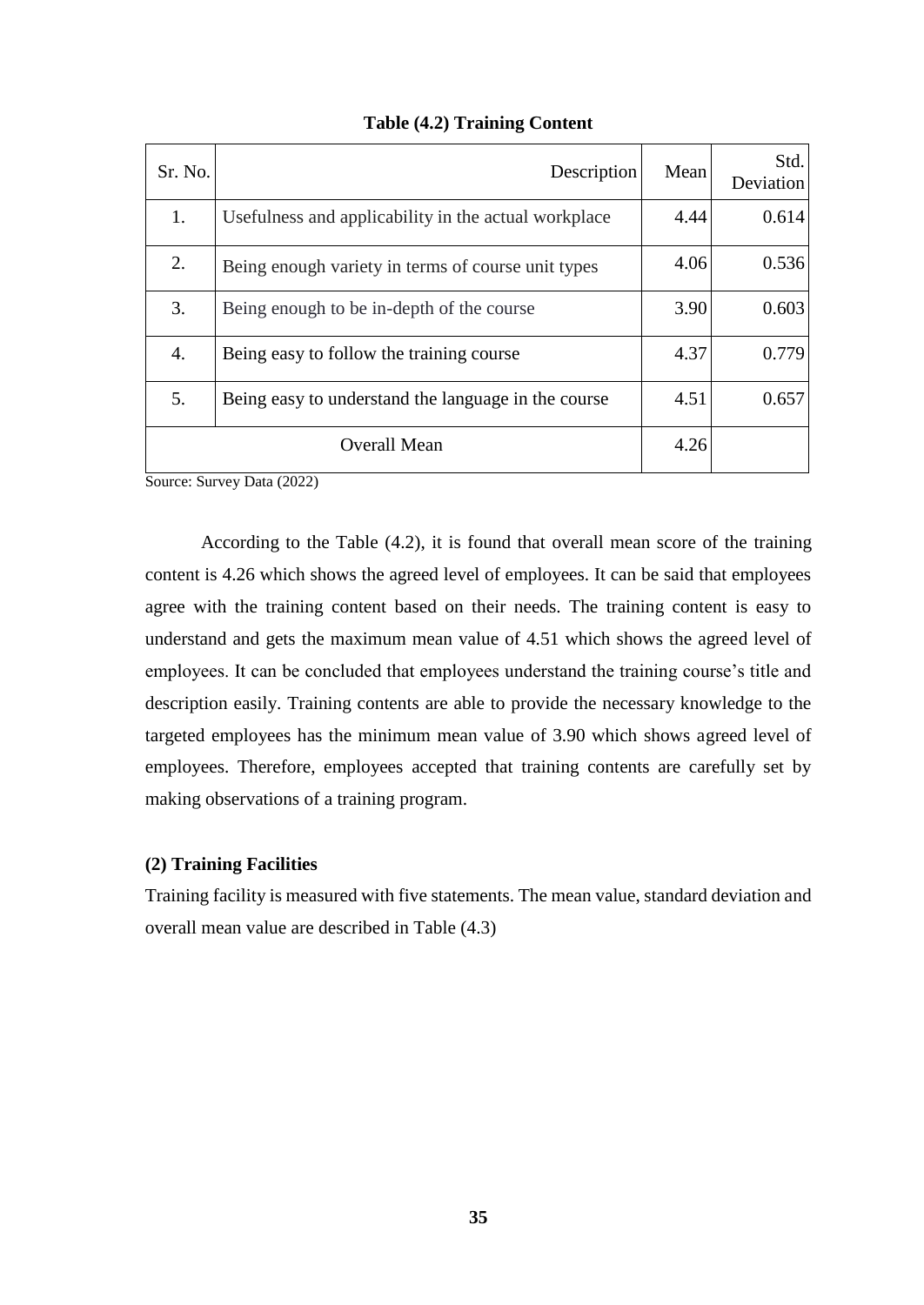| Sr. No. | Description                                                                                    | Mean | Std.<br>Deviation |
|---------|------------------------------------------------------------------------------------------------|------|-------------------|
| 1.      | Being comfortable for trainees by training<br>accommodations                                   | 4.26 | 0.752             |
| 2.      | Being comfortable for the trainees by the training<br>classroom                                | 3.87 | 0.545             |
| 3.      | Being accessible to all trainees by training equipment<br>and learning materials               | 4.38 | 0.822             |
| 4.      | Using many visual aids as possible they can                                                    | 4.40 | 0.734             |
| 5.      | Providing necessary documents, papers and stationeries<br>for each trainee in training program | 4.55 | 0.730             |
|         | <b>Overall Mean</b>                                                                            | 4.29 |                   |

**Table (4.3) Training Facilities**

According to the Table (4.3), it is found that the overall mean score of the training facility is 4.29 which shows the agreed level of employees. It can be said that employees agree with the training facility based on their needs. Training provides necessary documents, papers and stationeries for each trainee and gets the maximum mean value of 4.55 which shows the agreed level of employees. It can be concluded that employees are satisfied with the training facilities used in the training. The training room and facilities were conducive to learning with the minimum mean value of 3.87 which showed an agreed level of employees. Therefore, employees accepted that training facilities are carefully set by making observations of a training program.

#### **(3) Trainer**

Trainer performance is measured with five statements. The mean value, standard deviation and overall mean value are described in Table (4.4).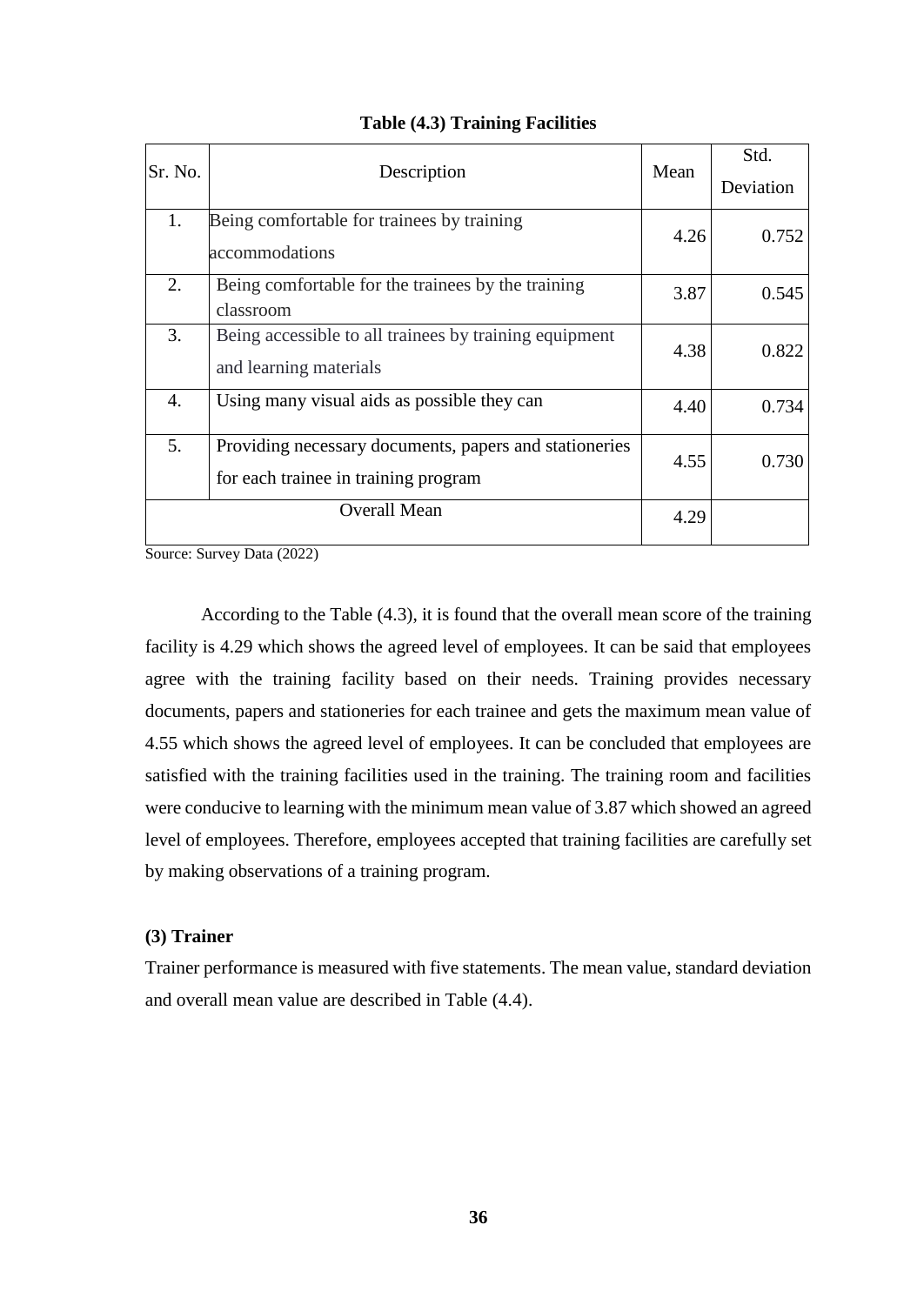|  |  | Table (4.4) Trainer |
|--|--|---------------------|
|--|--|---------------------|

| lSr. No. | Description                                               | Mean | Std.      |
|----------|-----------------------------------------------------------|------|-----------|
|          |                                                           |      | Deviation |
| 1.       | Being skillful and experienced trainers in their relative | 4.23 | 0.834     |
|          | subjects                                                  |      |           |
| 2.       | Explaining with the relevant examples by the trainers     | 4.06 | 0.571     |
| 3.       | Being instruct clear and easy to understand               | 4.26 | 0.599     |
| 4.       | Having enough time to discuss and ask questions           | 4.09 | 0.666     |
| 5.       | Having willingness to respond/explain what trainees ask   | 4.33 | 0.694     |
|          | by the trainers                                           |      |           |
|          | Overall Mean                                              | 4.19 |           |

According to the Table (4.4), it is found that the overall mean score of the trainer performance is 4.19 which shows the agreed level of employees. Trainers are able to encourage participation during the training and get the maximum mean value of 4.33 showing the agree level of the employees. It can be concluded that the employees value the trainers who have encourage and participate during the training. Moreover, trainers can know their trainee and good handling skill on the delivering training session. Trainers are well-prepared for the training to achieve an optimal output with the minimum mean value of 4.06 which shows the agreed level of the employees. It shows that trainers can prepare for the training relevant information and messages related to the course during the training.

#### **(4) Training Method**

Training method is measured with five statements. The mean value, standard deviation and overall mean value are described in Table (4.5).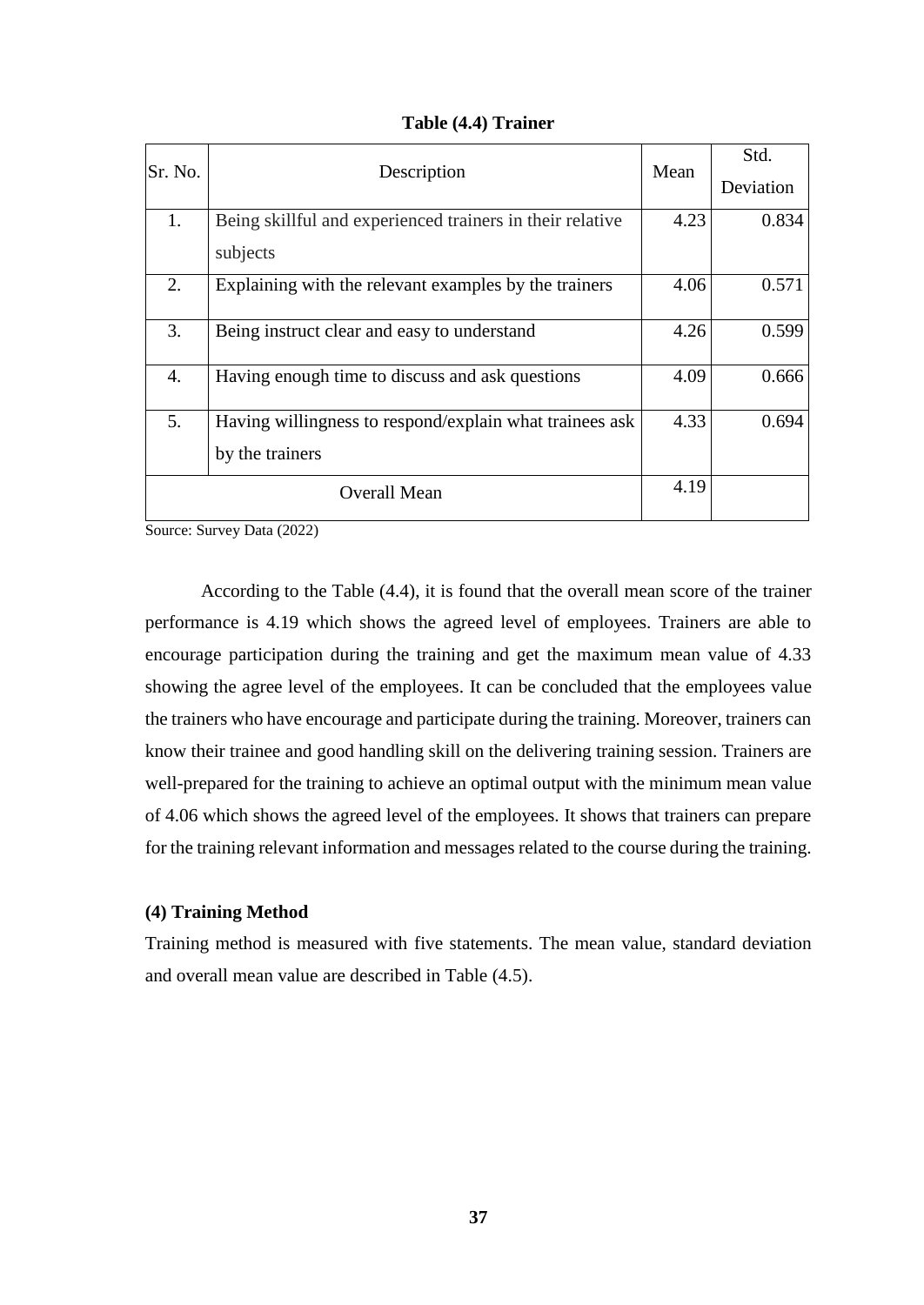| Sr. No. | Description                                                         | Mean | Std.      |
|---------|---------------------------------------------------------------------|------|-----------|
|         |                                                                     |      | Deviation |
| 1.      | Being appropriate for the daily job activities of trainees          | 4.51 | 0.667     |
| 2.      | A proper understanding of the lessons.                              | 3.93 | 0.633     |
| 3.      | The development of leadership skills and teamwork<br>among trainees | 4.44 | 0.702     |
| 4.      | Being carefully chosen to suit the skill levels of trainees.        | 4.09 | 0.646     |
| 5.      | Being memorized the training lessons for the long term.             | 3.83 | 0.634     |
|         | <b>Overall Mean</b>                                                 | 4.16 |           |

# **Table (4.5) Training Method**

Source: Survey Data (March, 2022)

According to the Table (4.5), it is found that the overall mean score of the training method is 4.16 which shows the agreed level of employees. Training methods are appropriate for the daily job activities of trainees and get the maximum mean value of 4.51 showing the agree level of the employees. It is seen that training methods support the employees to be apply in their daily tasks. Training methods help the employees to memorize the training lessons for the long term with the minimum mean value of 3.83 which shows the agreed level of the employees. It is approved that giving training methods match with learns and topic.

## **(5) Organization Support**

Organization Support is measured with five statements. The mean value, standard deviation and overall mean value are described in Table (4.6).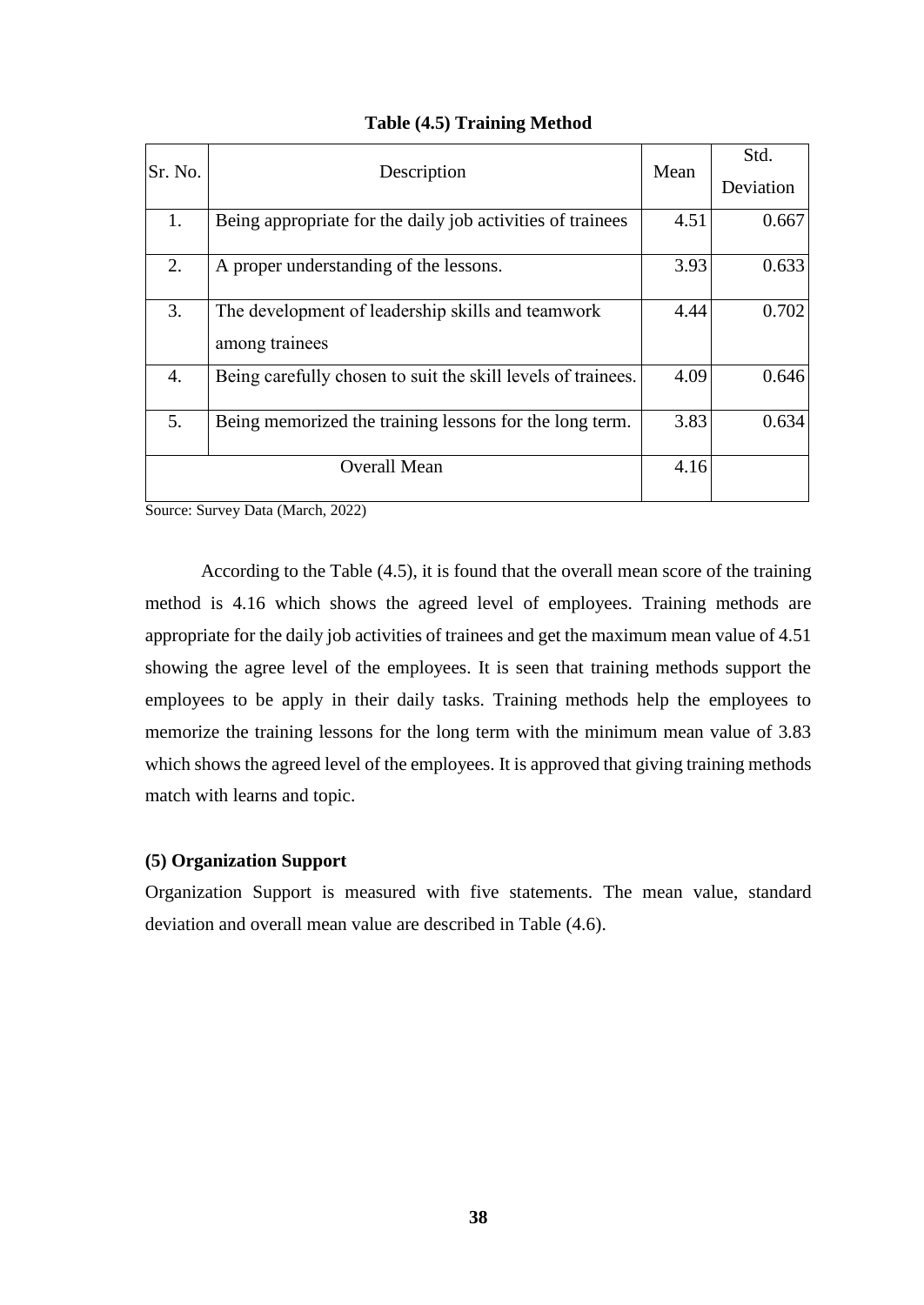| Sr. No.          | Description                                             | Mean | Std.      |
|------------------|---------------------------------------------------------|------|-----------|
|                  |                                                         |      | Deviation |
| 1.               | Being supported the training sessions and executed      | 4.41 | 0.735     |
|                  | them well                                               |      |           |
| 2.               | Receiving suggestions to revise or improve learning     | 3.96 | 0.726     |
| 3.               | Helping to apply new knowledge, skill, and attitude     | 3.62 | 1.037     |
| $\overline{4}$ . | Helping to correctly perform my tasks after training    | 4.19 | 0.944     |
| 5.               | Helping to set goals for applying new knowledge, skills | 4.08 | 0.736     |
|                  | and attitude.                                           |      |           |
|                  | <b>Overall Mean</b>                                     | 4.05 |           |

#### **Table (4.6) Organization Support**

Source: Survey Data (2022)

According to the Table (4.6), it is found that the overall mean score of the organization support is 4.05 which shows the agreed level of employees. My organization or supervisor has supported the training sessions and executed them well and got the maximum mean value of 4.41 showing the agree level of the employees. It can be said that the employees perceive the organization or supervisor makes useful support for their training. My organization or supervisor helps me to apply new knowledge, skill and attitude with the minimum mean value of 3.62 which shows the agreed level of the employees. It showed that organization or supervisor helps employee to apply new knowledge, skill and attitude in their reality work.

#### **4.2.2 Effectiveness of Training Program at Rent 2 Own**

Descriptive Statistics (Mean value and Standard Deviation) of Effectiveness of Training Program are calculates as follows.

#### **(1) Reaction**

Reaction is measured with five statements. The mean value, standard deviation and overall mean value are described in Table (4.7).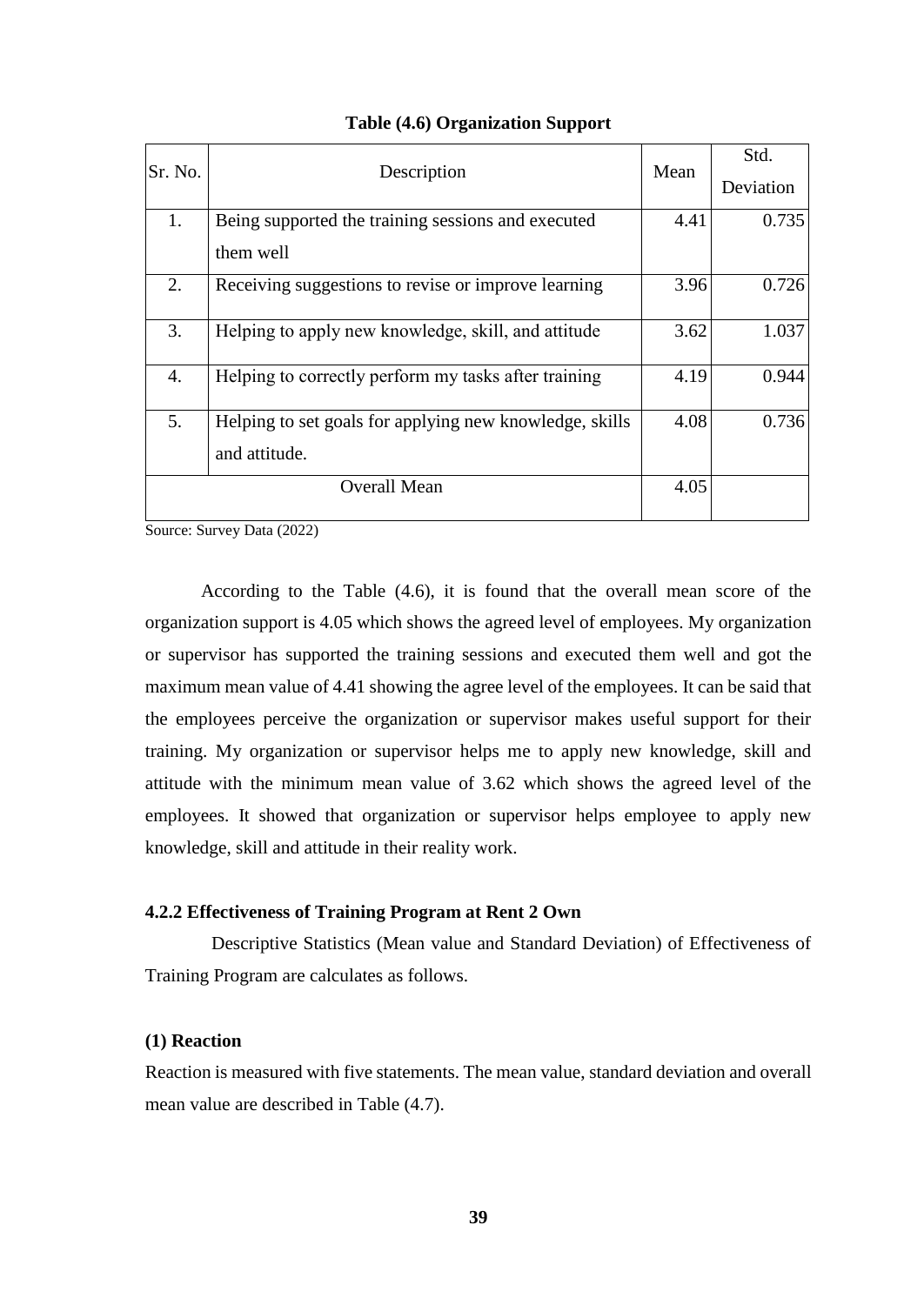| Sr. No.        | Description                                   | Mean | Std.      |
|----------------|-----------------------------------------------|------|-----------|
|                |                                               |      | Deviation |
| 1              | Feeling highly effective training             | 4.34 | 0.704     |
| $\overline{2}$ | Being relevant the tasks and exercises of the | 4.16 | 0.461     |
|                | training session                              |      |           |
| 3              | Challenging to follow this course             | 4.40 | 0.576     |
| $\overline{4}$ | Having new knowledge of and good skills in    | 4.26 | 0.728     |
|                | from this course                              |      |           |
| 5              | Being excited to going to work every day      | 4.42 | 0.632     |
|                | <b>Overall Mean</b>                           | 4.32 |           |

According to the Table (4.7), it is found that the overall mean score of the employee reaction is 4.32 which shows the agreed level of employees. Staff trainings has made me get excited about going to work every day get the maximum mean value of 4.42 showing the agreed level of the employees. It can be said that the employees accept the training courses are interesting and new challenges. The tasks and exercises of the training session were relevant to my work tasks with the minimum mean value of 4.16 which shows the agreed level of the employees. It showed that training supports their work task. The task of exercises for the training are relevant with their reality work task.

#### **(2) Learning**

Learning is measured with five statements. The mean value, standard deviation and overall mean value are described in Table (4.8).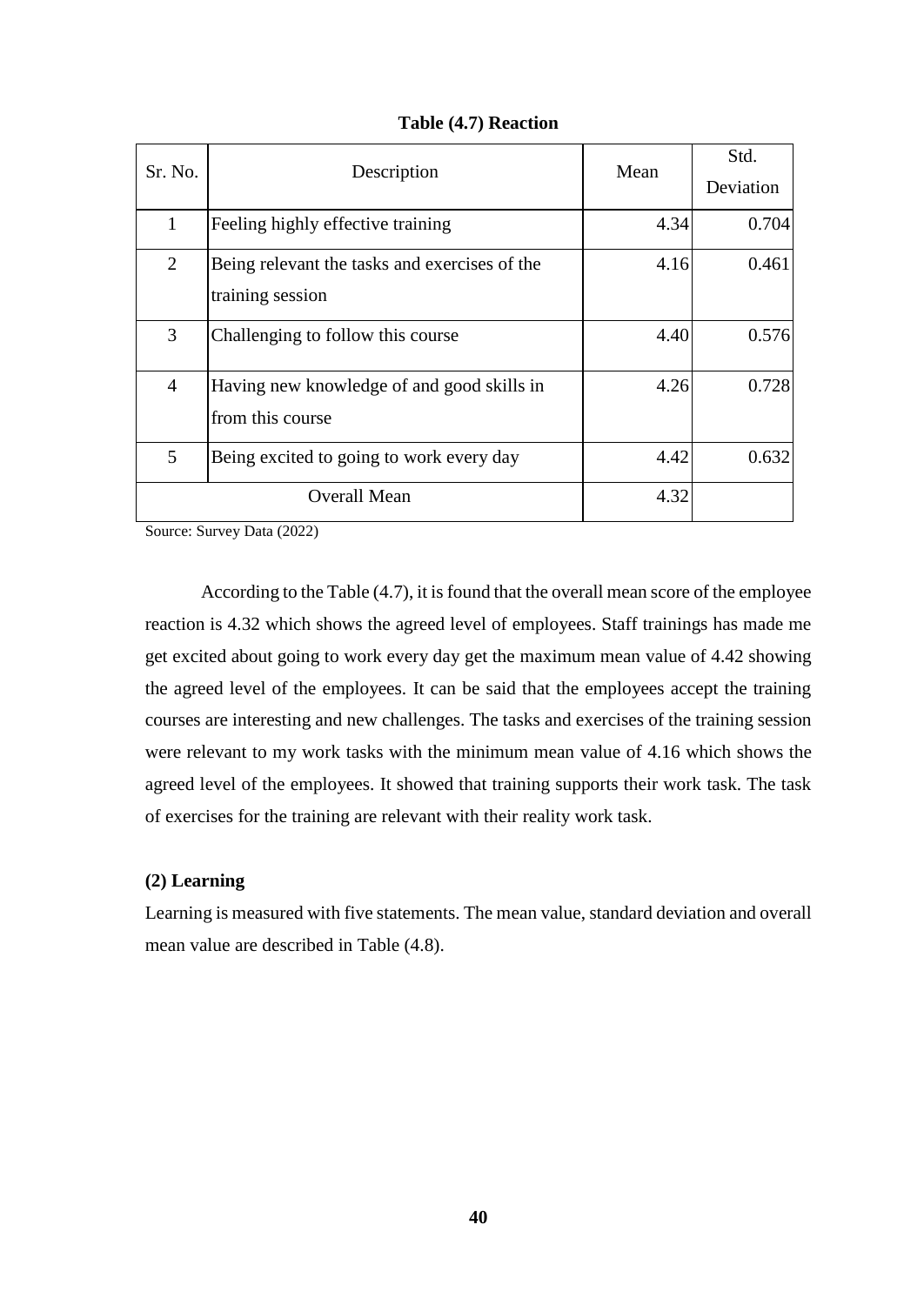| Sr. No.        | Description                                                                       | Mean | Std.<br>Deviation |
|----------------|-----------------------------------------------------------------------------------|------|-------------------|
| $\mathbf{1}$   | Learning a lot from this course                                                   | 4.46 | 0.703             |
| 2              | Being remembered most of learned from this<br>training program                    | 4.55 | 0.615             |
| 3              | Remembering mostly learned in this training<br>program                            | 4.43 | 0.580             |
| $\overline{4}$ | Giving the necessary skills to work in tasks from<br>start to the end             | 4.24 | 0.602             |
| 5              | Allowing employees to proactively identify<br>future challenges and opportunities | 4.12 | 0.459             |
|                | <b>Overall Mean</b>                                                               | 4.36 |                   |

## **Table (4.8) Learning**

Source: Survey Data (2022)

According to the Table (4.8), it is found that the overall mean score of the employee learning is 4.36 which shows the agreed level of employees. Employees have remembered most of what learned from this training program to get the maximum mean value of 4.55 showing the agreed level of the employees. It showed that the training course are support to employee learning. Staff trainings allows employees to proactively identify future challenges and opportunities with the minimum mean value of 4.12 which shows the agreed level of the employees. It can be said that the employees accept they can receive the necessary skill from the training program.

#### **(3) Behavior**

Behavior is measured with five statements. The mean value, standard deviation and overall mean value are described in Table (4.9).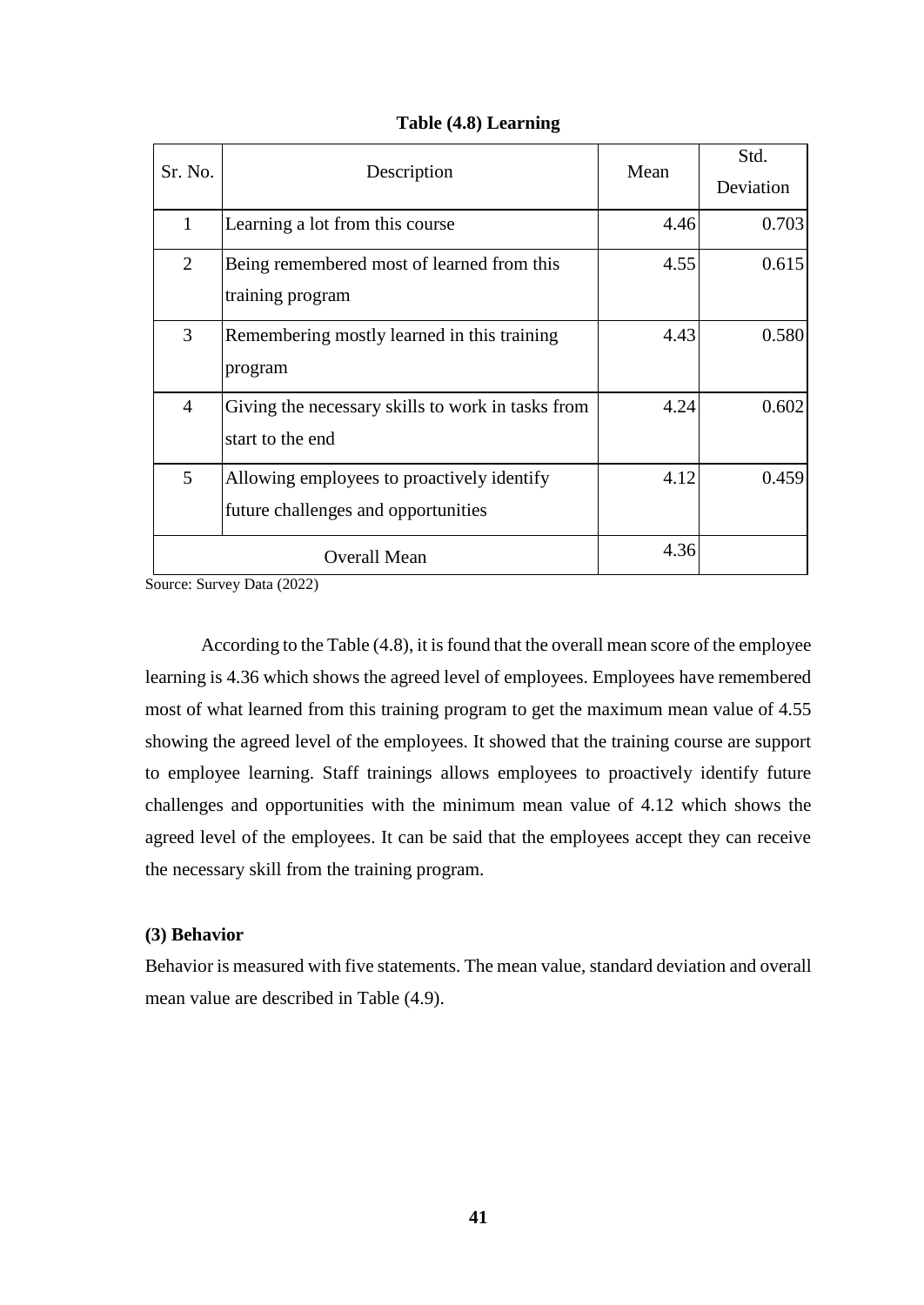|  |  | Table (4.9) Behavior |
|--|--|----------------------|
|--|--|----------------------|

| Sr. No.        | Description                                                            | Mean | Std.<br>Deviation |
|----------------|------------------------------------------------------------------------|------|-------------------|
| $\mathbf{1}$   | Doing things differently after this training.                          | 4.40 | 0.564             |
| 2              | Applying in the workplace.                                             | 4.57 | 0.603             |
| 3              | Remembering most learned things in this training<br>program            | 4.56 | 0.645             |
| $\overline{4}$ | More interesting and passionate after being trained                    | 4.06 | 0.586             |
| 5              | Being more inspired to meet the goals at<br>work due to staff training | 4.53 | 0.573             |
|                | <b>Overall Mean</b>                                                    | 4.42 |                   |

According to the Table (4.9), it is found that the overall mean score of the employee behavior is 4.42 which shows the agreed level of employees. Employee feel that they can apply what they learned in the workplace get the maximum mean value of 4.57 showing the agreed level of the employees. It showed that the training program is effective and efficiency for them. Moreover, the employees accept they can apply their new skill and knowledge in their reality work. Employees find their work more interesting and passionate after being trained with the minimum mean value of 4.06 which shows the agreed level of the employees. It can be said that the employees accept they are willing to learn from the training program.

#### **(4) Results**

Results is measured with five statements. The mean value, standard deviation and overall mean value are described in Table (4.10).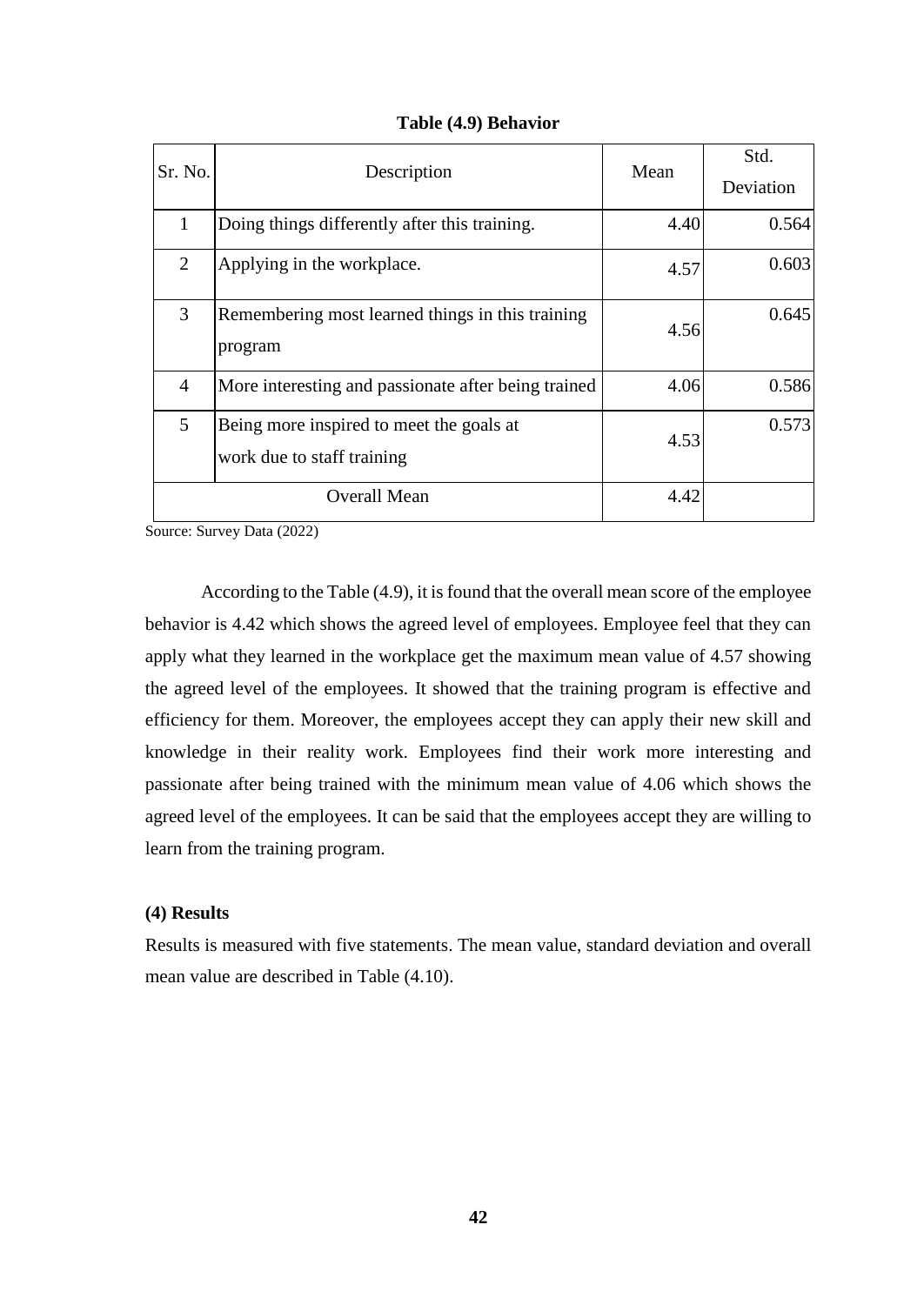|  |  | Table (4.10) Results |
|--|--|----------------------|
|--|--|----------------------|

| Sr. No.        | Description                                       | Mean | Std.      |
|----------------|---------------------------------------------------|------|-----------|
|                |                                                   |      | Deviation |
| $\mathbf{1}$   | Being favorable for applying KSA learnt from      | 4.14 | 0.526     |
|                | training program                                  |      |           |
| 2              | Being relevant with the work                      | 4.14 | 0.682     |
| 3              | Doing job or any part of it better than before    | 4.22 | 0.667     |
| $\overline{4}$ | Working on important tasks after undergoing staff | 4.17 | 0.817     |
|                | training                                          |      |           |
| 5              | Improving the willingness to accept change        | 4.13 | 0.734     |
|                | <b>Overall Mean</b>                               | 4.16 |           |

According to the Table (4.10), it is found that the overall mean score of the employee desire result is 4.16 which shows the agreed level of employees. Training helps doing job or any part of it better than before to get the maximum mean value of 4.22 showing the agreed level of the employees. It showed that the training program helps their job better and after the training they can work important task. Staff trainings has improved my willingness to accept change with the minimum mean value of 4.13 which shows the agreed level of the employees. It can be said that the employees who accept staff training can change them.

## **4.2.3 Employee Performance**

The respondent perception on employee performance is asked with nine statements. The mean value and standard deviation of each statement are presented in Table (4.11).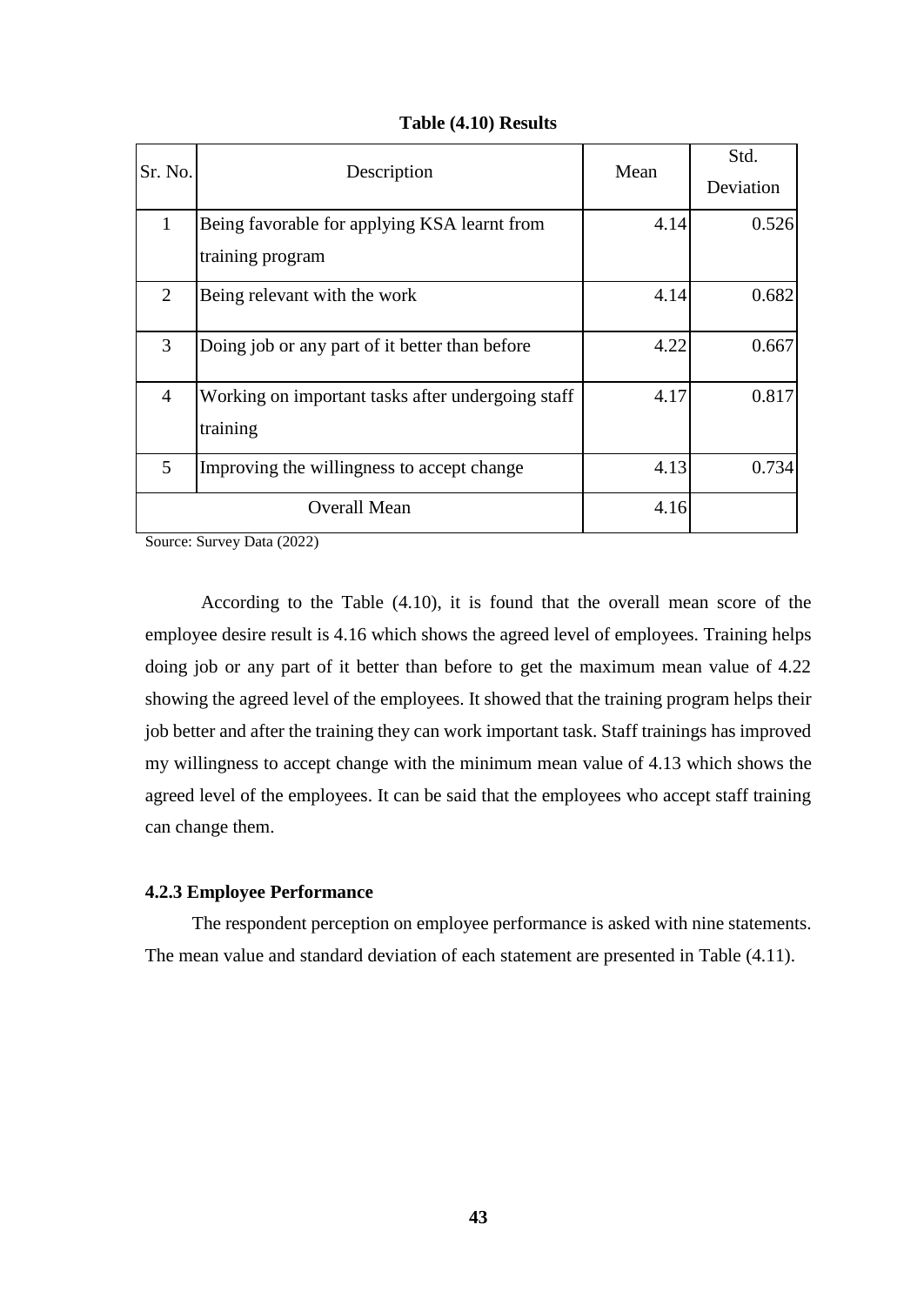|                |                                                       | Mean | Std.      |
|----------------|-------------------------------------------------------|------|-----------|
| Sr. No.        | Description                                           |      | Deviation |
| $\mathbf{1}$   | Having improved quality of work output and            | 4.61 | 0.563     |
|                | achieved organizational goals after attending the     |      |           |
|                | training                                              |      |           |
| $\overline{2}$ | Being increased company profit after attending        | 4.35 | 0.541     |
|                | training                                              |      |           |
| $\overline{3}$ | Being able to carry out their activities efficiently. | 4.56 | 0.582     |
| $\overline{4}$ | Being at the desired level productivity               | 4.59 | 0.600     |
| 5              | Building good relationships with customers by         | 4.39 | 0.574     |
|                | supporting better service quality after the training  |      |           |
| 6              | Becoming more committed to their jobs after           | 4.63 | 0.547     |
|                | receiving training.                                   |      |           |
| $\tau$         | Having improved quality of work output and            | 4.55 | 0.615     |
|                | achieved organizational goals                         |      |           |
| 8              | Increasing employee confidence when                   | 4.4  | 0.577     |
|                | performing work-related tasks after receiving         |      |           |
|                | training                                              |      |           |
| 9              | Receiving help to enhance the quality of work         | 3.76 | 0.999     |
|                | performance and productivity                          |      |           |
|                | <b>Overall Mean</b>                                   | 4.43 |           |

# **Table (4.11) Employee Performance**

Source: Survey Data (2022)

According to Table (4.11), the overall mean score of employee performance is 4.43 which means that the employees in Rent 2 Own Co., Ltd. believe they improve performance due to the training and development program. Employees become more committed toward their jobs after receiving trainings has the maximum mean value of 4.63 which shows the agree level of employees. The employees accepted that they improved in their job better by supporting better quality of work after the training and development program. Therefore, employees feel that training programs promote their performance in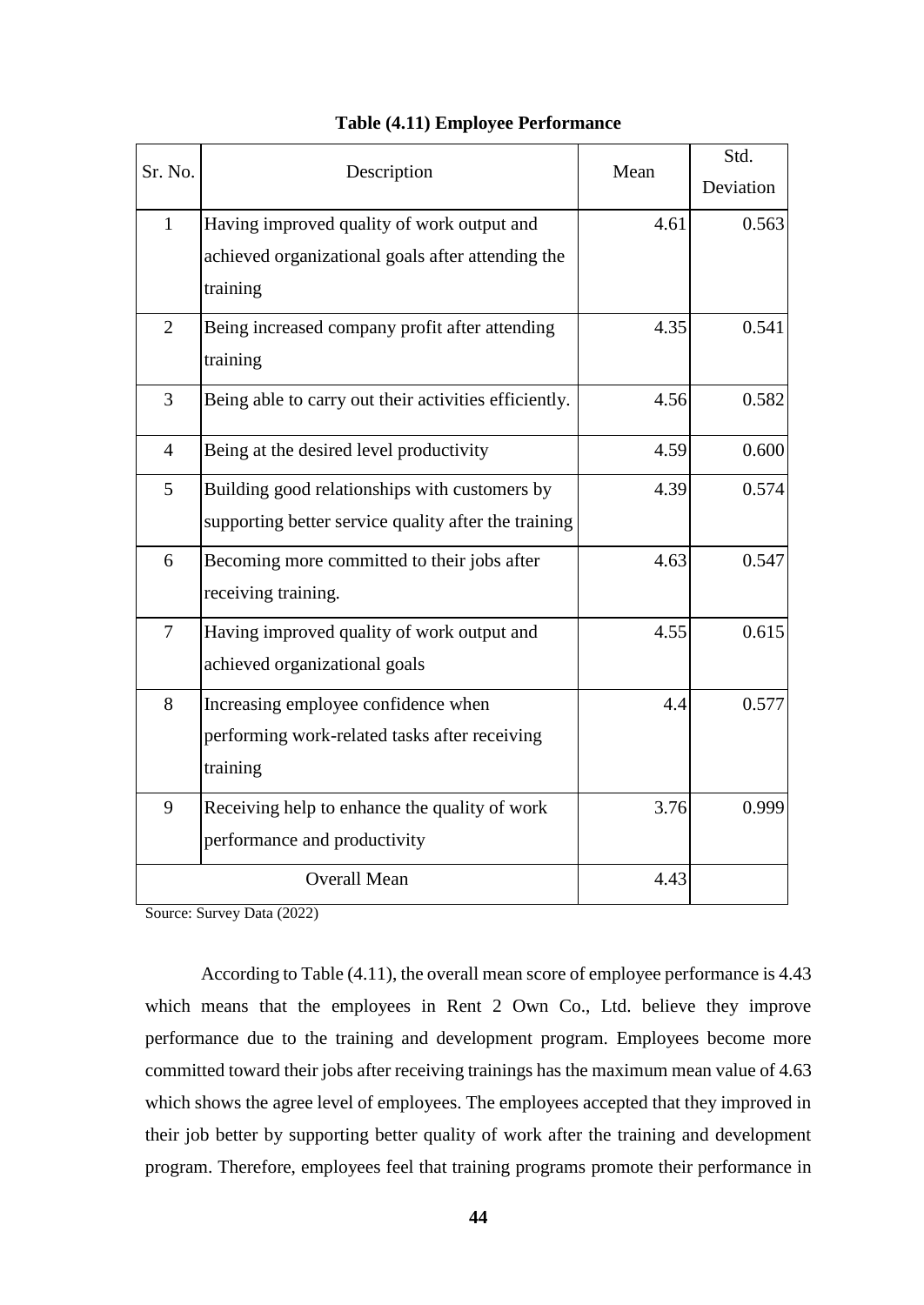this company and they get job satisfaction. Employees become more responsible after receiving trainings get the minimum mean value of 3.76 showing the agree level of the employees. The employees accepted that quality of their work output has improved and achieved organizational goals after attending the training.

# **4.3 Analysis of the Effect of Training Program on its Effectiveness**

This section analysis the effect of training program on its effectiveness at Rent 2 Own Co., Ltd.

(1) Analysis on the Effect of Training Program on Reaction

In order to analyze the effectiveness of the Training Program on reaction, this study is applied the multiple regression analysis.

| Model                         | Unstandardized<br>Coefficients |                                                   | Standardized<br>Coefficients | t         | Sig.  | Collinearity<br><b>Statistics</b> |            |  |  |
|-------------------------------|--------------------------------|---------------------------------------------------|------------------------------|-----------|-------|-----------------------------------|------------|--|--|
|                               | B                              | Std.<br>Error                                     | <b>Beta</b>                  |           |       | Tolerance                         | <b>VIF</b> |  |  |
| (Constant)                    | 2.287                          | 0.29                                              |                              | 7.9       | 0.000 |                                   |            |  |  |
| Training<br>Content           | 0.058                          | 0.088                                             | 0.064                        | 0.657     | 0.512 | 0.435                             | 2.299      |  |  |
| <b>Training</b><br>Facilities | $0.175**$                      | 0.082                                             | 0.245                        | 2.134     | 0.034 | 0.318                             | 3.147      |  |  |
| <b>Trainers</b>               | 0.032                          | 0.089                                             | 0.037                        | 0.364     | 0.717 | 0.406                             | 2.466      |  |  |
| <b>Training</b><br>Method     | 0.029                          | 0.082                                             | 0.033                        | 0.351     | 0.726 | 0.48                              | 2.084      |  |  |
| Organization<br>Support       | $0.192***$                     | 0.07<br>0.301<br>0.007<br>0.349<br>2.865<br>2.752 |                              |           |       |                                   |            |  |  |
| $\mathbf{R}$                  | .610a                          |                                                   |                              |           |       |                                   |            |  |  |
| R Square                      | 0.372                          |                                                   |                              |           |       |                                   |            |  |  |
| Adjusted R<br>Square          |                                | 0.351                                             |                              |           |       |                                   |            |  |  |
| F Value                       |                                |                                                   |                              | 17.802*** |       |                                   |            |  |  |

|  |  |  |  |  |  |  |  |  | Table (4.12) Analysis on the Effect of Training Program on Reaction |  |  |
|--|--|--|--|--|--|--|--|--|---------------------------------------------------------------------|--|--|
|--|--|--|--|--|--|--|--|--|---------------------------------------------------------------------|--|--|

Source: Survey Data (2022)

a. Predictors: (Constant), Support, Method, Content, Trainer, Facility

b. Dependent Variable: Reaction

\*\*\*, \*\*, \* significant at 1%, 5%, 10%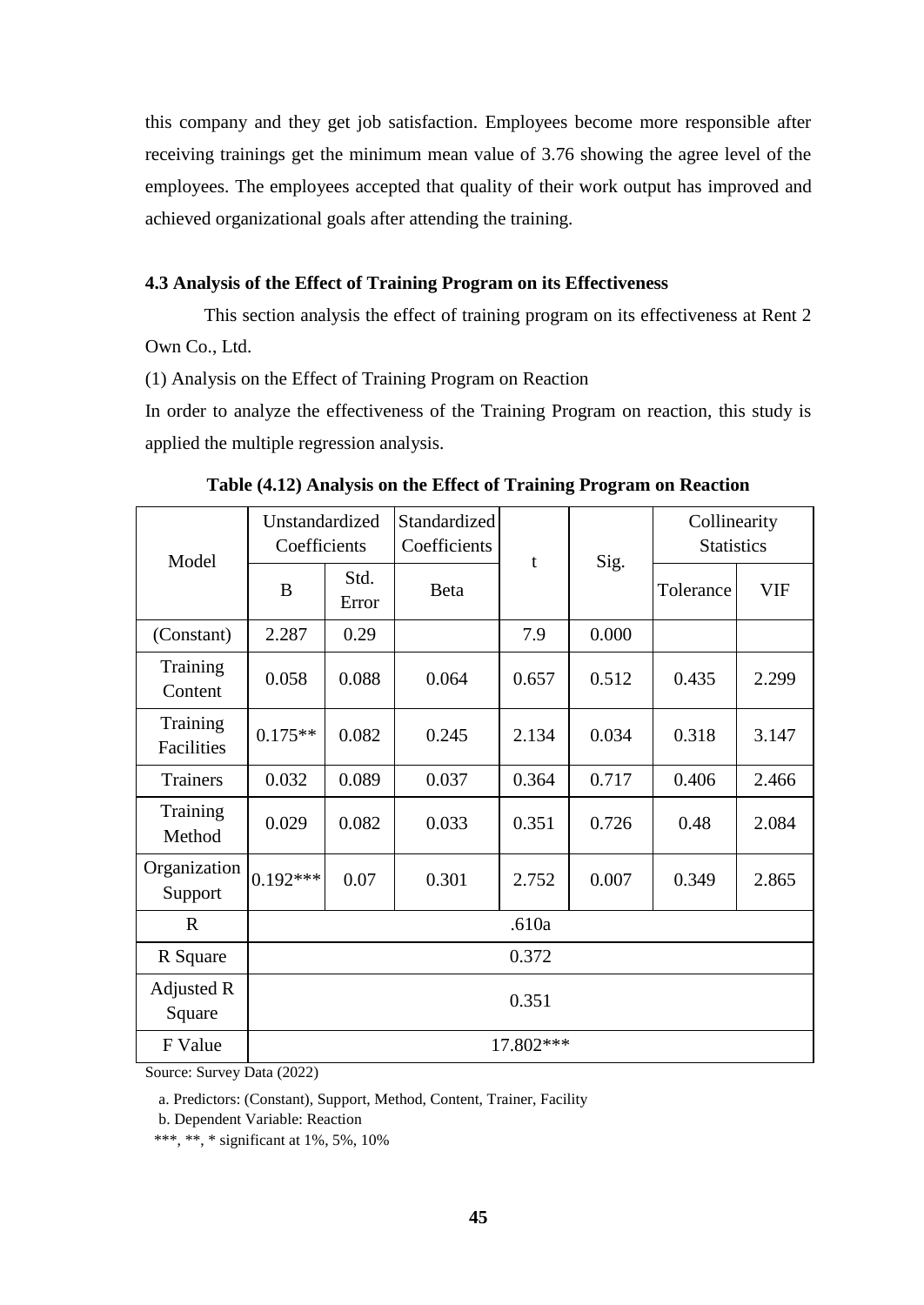According to Table (4.12), the specified model can explain 35.1 percent about the variance of the independent variable and dependent variable because Adjected R Square is 0.351. The value of F test, the overall significance of the model, is highly significant at 1 percent level. This specified model can be said to be valid.

As it can see from Table (4.12), training facility has the positive sign and significant coefficient value at 5% confidence level. The positive effect indicates that the increase in training facility leads to more improved reaction of Rent 2 Own training program.

Organization Support has positive sign and significant value at 1% confidence level. The positive effect indicates that the increase in organization support leads to more improved reactions. According to the survey result of organization support, management team encourages the training program and employee reaction. These activities lead to improve reaction of training program.

To sum up, it indicates the training program such as training facility and organization support, which in turn leads to enhanced employee reaction on training programs. So that the company increase to support good training facility leads to more improved reaction of Rent 2 Own training program. And also employee can get fully organization support from management team and encourages them to attend the training program. If training facility and organization support not enough support employee will not attend the training and their performance level will be going down.

#### **(2) Analysis on the Effect of Training Program on Learning**

In order to analyze the effectiveness of Training Program on learning, this study is applied the multiple regression analysis.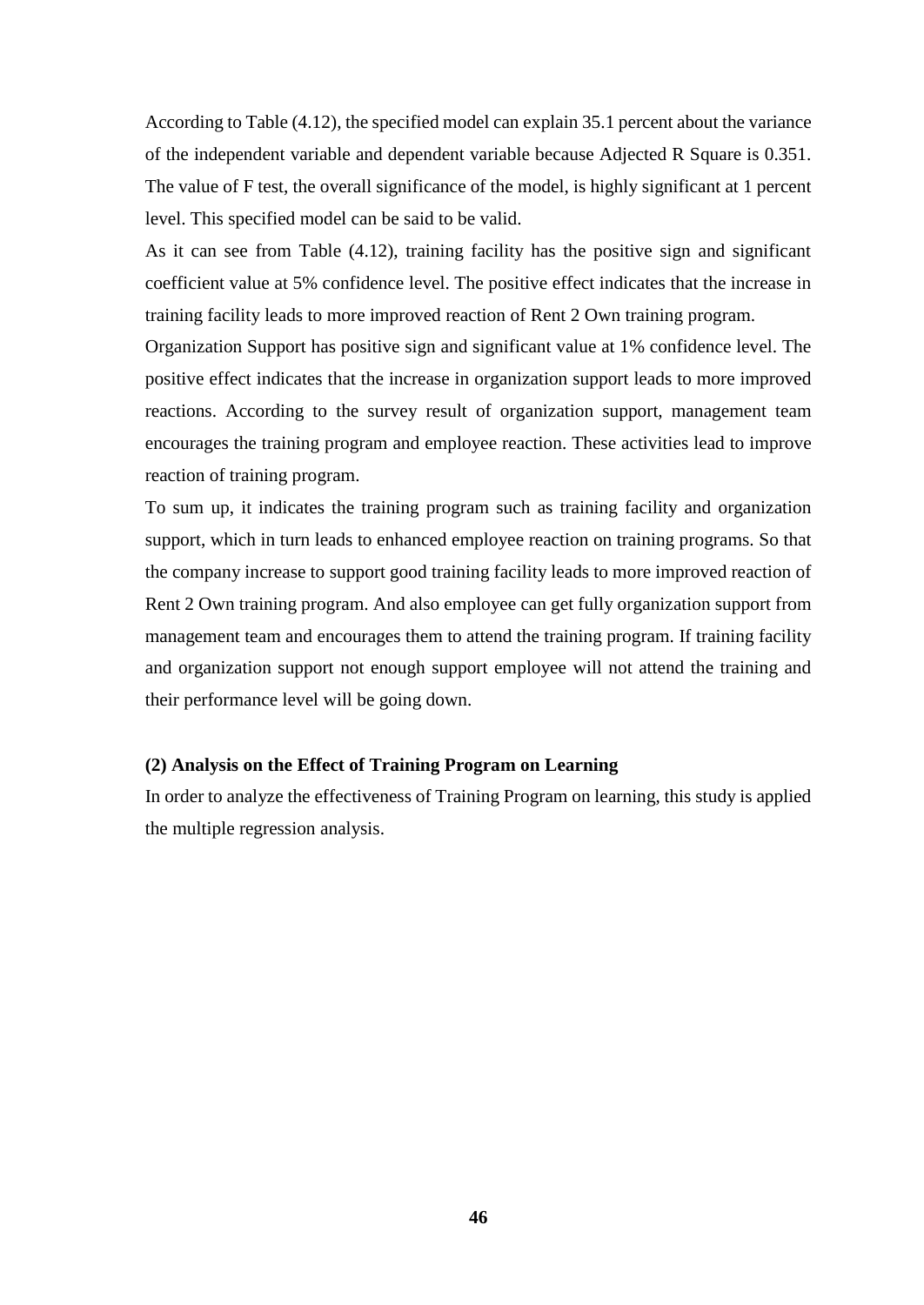| Model                    | Unstandardized<br>Coefficients |                                                    | Standardized<br>Coefficients | t         |       | Collinearity<br><b>Statistics</b> |            |  |  |
|--------------------------|--------------------------------|----------------------------------------------------|------------------------------|-----------|-------|-----------------------------------|------------|--|--|
|                          | B                              | Std.<br>Error                                      | Beta                         |           | Sig.  | Tolerance                         | <b>VIF</b> |  |  |
| (Constant)               | 2.267                          | 0.265                                              |                              | 8.56      | 0.000 |                                   |            |  |  |
| Training<br>Content      | $-0.11$                        | 0.08                                               | $-0.122$                     | $-1.371$  | 0.172 | 0.435                             | 2.299      |  |  |
| Training<br>Facilities   | $-0.048$                       | 0.075                                              | $-0.066$                     | $-0.641$  | 0.522 | 0.318                             | 3.147      |  |  |
| <b>Trainers</b>          | $0.144*$                       | 0.081                                              | 0.163                        | 1.774     | 0.078 | 0.406                             | 2.466      |  |  |
| Training<br>Method       | $0.148*$                       | 0.075                                              | 0.166                        | 1.961     | 0.052 | 0.48                              | 2.084      |  |  |
| Organizati<br>on Support | $0.382***$                     | 0.000<br>0.064<br>0.592<br>0.349<br>2.865<br>5.981 |                              |           |       |                                   |            |  |  |
| $\mathbf{R}$             | .698 <sup>a</sup>              |                                                    |                              |           |       |                                   |            |  |  |
| R Square                 | .487                           |                                                    |                              |           |       |                                   |            |  |  |
| Adjusted R<br>Square     |                                | .470                                               |                              |           |       |                                   |            |  |  |
| F Value                  |                                |                                                    |                              | 28.484*** |       |                                   |            |  |  |

**Table (4.13) Analysis on the Effect of Training Program on Learning**

a. Predictors: (Constant), Support, Method, Content, Trainer, Facility

b. Dependent Variable: Learning

\*\*\*, \*\*, \* significant at  $1\%$ , 5%, 10%

According to Table (4.13), the specified model can explain 47.0 percent about the variance of the independent variable and dependent variable because Adjected R Square is 0.470. The value of F test, the overall significance of the model, is highly significant at 1 percent level. This specified model can be said valid.

Trainer has the positive sign and significant coefficient value at 10% confidence level. The positive effect indicates that the increase in trainers leads to a more improved learning of Rent 2 Own training program. This means that continuous direct impacts to the learning of training program.

Training Method has the positive sign and significant coefficient value at 10% confidence level. The positive effect indicates that the increase in training method leads to a more improved learning of Rent 2 Own training program. The use of training methods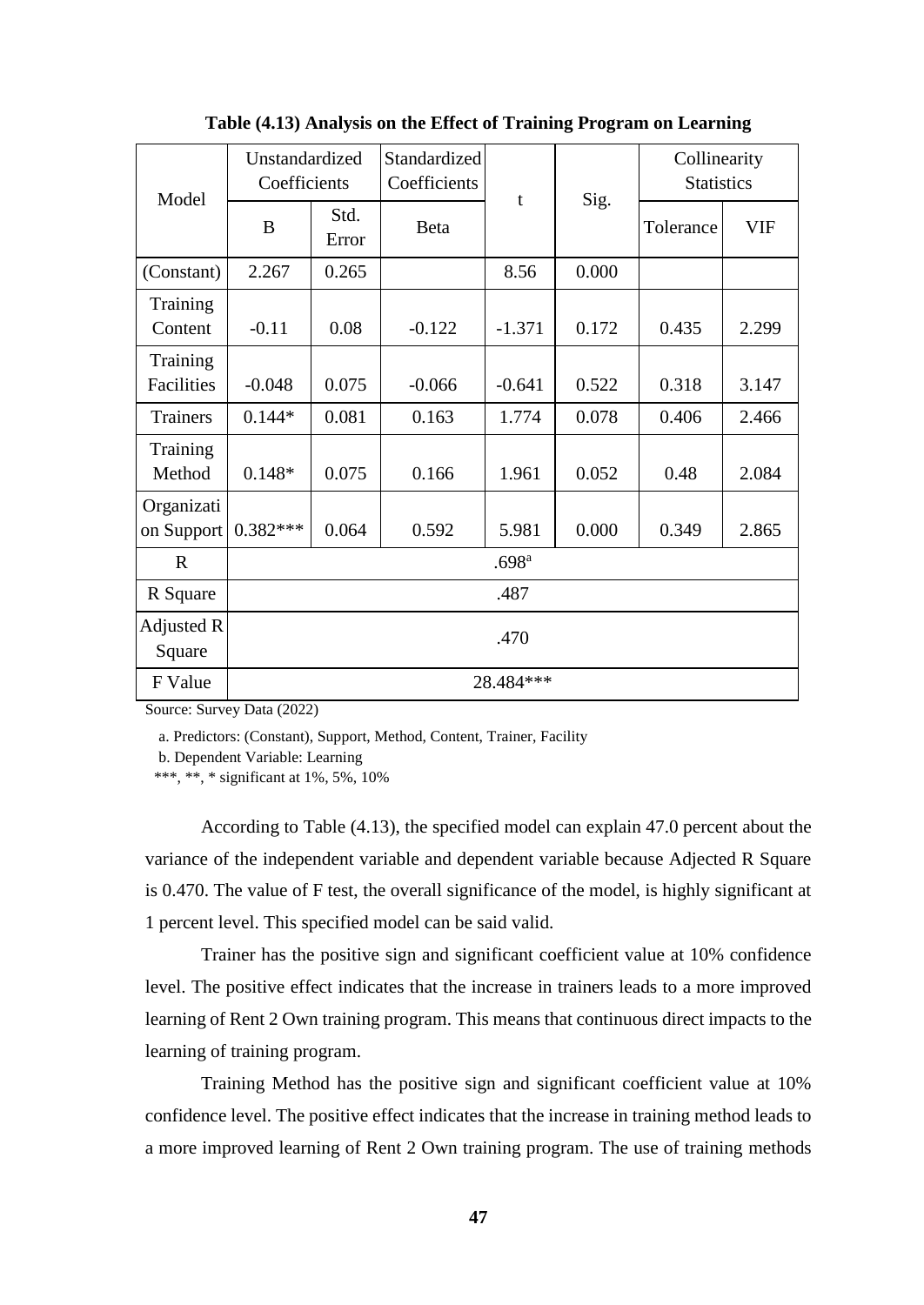at training programs can increase reaction by .148 units. This means that continuous direct impacts to the learning of training program.

Organization Support has positive sign and significant value at 1% confidence level. The positive effect indicates that the increase in organization support leads to more improved learning. According to the survey result of organization support, management team encourages the training program and employee learning. These activities lead to improved learning of training programs.

On the other hand, training content and training facility is not significant at any significant level. It means that training content and training facilities doesn't have impact on learning. Learning will not increase or decrease due to content and facility of training. Normally, training content and training facility delivers and supports necessary resources to staff for the conductive training to employee involvement in training program.

To sum up, it indicates the training program such as trainer performance, training method and organization support, which in turn leads to enhanced employee learning on training programs.

According to the survey result of organization support, management team encourages the training program and employee learning. These activities lead to improved learning of training programs. The use of training methods and trainers are important for training programs from Rent 2 Own is effect on employee want to attend the training and organization support is also very important to encourage to attend the training programs.

#### **(3) Analysis on the Effect of Training Program on Behavior**

In order to analyze the effectiveness of Training Program on behavior, this study is applied the multiple regression analysis.

| Model                  |           | Unstandardized<br>Coefficients | Standardized<br>Coefficients | t     | Sig.     | Collinearity<br><b>Statistics</b> |       |
|------------------------|-----------|--------------------------------|------------------------------|-------|----------|-----------------------------------|-------|
|                        | B         | Std. Error                     | Beta                         |       |          | Tolerance                         | VIF   |
| (Constant)             | 2.103     | 0.29                           |                              | 7.241 | $\Omega$ |                                   |       |
| Training<br>Content    | $0.177**$ | 0.088                          | 0.2                          | 2.014 | 0.046    | 0.435                             | 2.299 |
| Training<br>Facilities | 0.128     | 0.082                          | 0.181                        | 1.556 | 0.122    | 0.318                             | 3.147 |

**Table (4.14) Analysis on the Effect of Training Program on Behavior**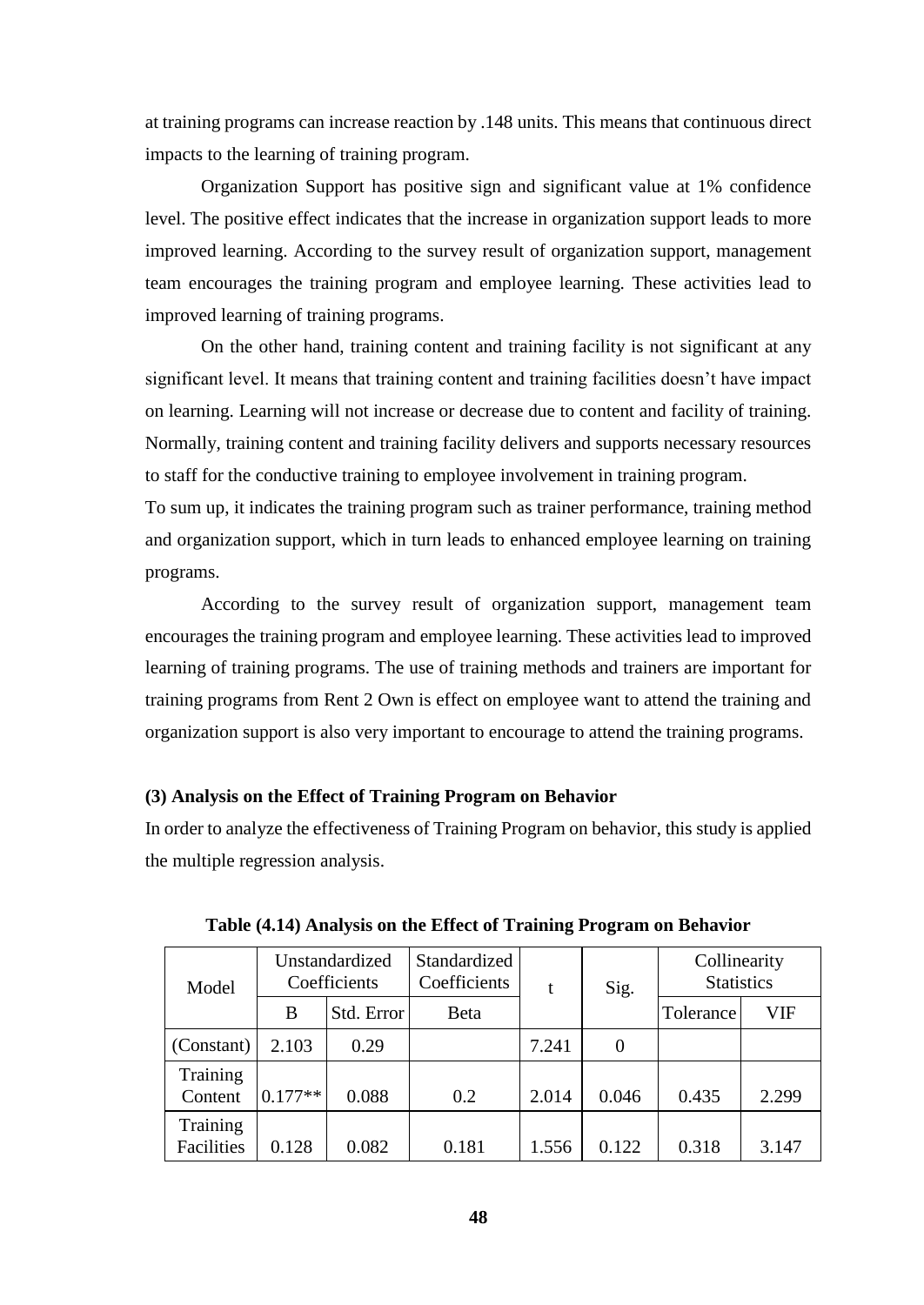| <b>Trainers</b>          | 0.025    | 0.089     | 0.029 | 0.279 | 0.781 | 0.406 | 2.466 |  |
|--------------------------|----------|-----------|-------|-------|-------|-------|-------|--|
| Training<br>Method       | $0.148*$ | 0.083     | 0.17  | 1.796 | 0.075 | 0.48  | 2.084 |  |
| Organizati<br>on Support | 0.073    | 0.07      | 0.115 | 1.038 | 0.301 | 0.349 | 2.865 |  |
| $\mathbf R$              |          | .598      |       |       |       |       |       |  |
| R Square                 |          | 0.357     |       |       |       |       |       |  |
| Adjusted $R$<br>Square   |          | 0.336     |       |       |       |       |       |  |
| F Value                  |          | 16.682*** |       |       |       |       |       |  |

a. Predictors: (Constant), Support, Method, Content, Trainer, Facility

b. Dependent Variable: Behavior

\*\*\*, \*\*, \* significant at 1%, 5%, 10%

According to Table (4.14), the specified model can explain 33.6 percent about the variance of the independent variable and dependent variable because Adjected R Square is 0.336. The value of F test, the overall significance of the model, is highly significant at 1 percent level. This specified model can be said valid.

As it can see from Table (12), training content has positive sign and significant value at 5% confidence level. The positive effect indicates that the increase in training content leads to more improved behavior. According to the surveys result of training content, encourages the training program and employee behavior. These activities lead to improved behavior of training program.

Training method has the positive sign and significant coefficient value at 10% confidence level. The positive effect indicates that the increase in training method leads to a more improved behavior of the Rent 2 Own training program. This means that continuous direct impacts to the behavior of training programs.

To sum up, it indicates the training program such as training method and training content, which in turn leads to enhanced employee behavior on training programs. If the training method and training content are not good enough , employee will not attend to training and their performance will go down. So Rent 2 Own management need to emphasized to prepared training method and training content.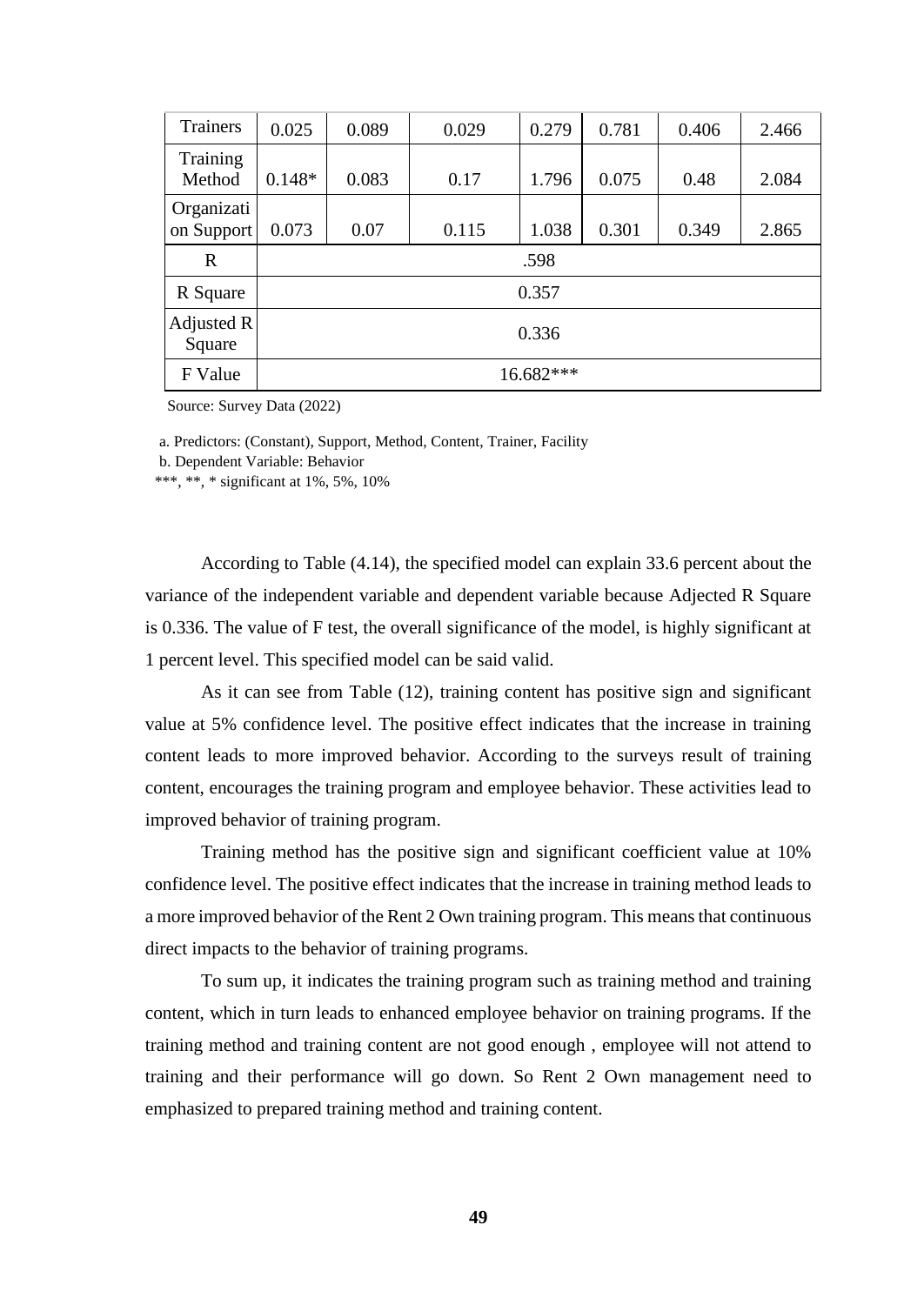#### **(4) Analysis on the Effect of Training Program on Result**

In order to analyze the effectiveness of Training Program on result, this study is applied the multiple regression analysis.

|                   |           | Unstandardized | Standardized |          |       | Collinearity      |            |
|-------------------|-----------|----------------|--------------|----------|-------|-------------------|------------|
| Model             |           | Coefficients   | Coefficients | t        | Sig.  | <b>Statistics</b> |            |
|                   | B         | Std. Error     | Beta         |          |       | Tolerance         | <b>VIF</b> |
| (Constant)        | 3.081     | 0.287          |              | 10.727   | 0.000 |                   |            |
| Training          |           |                |              |          |       |                   |            |
| Content           | $-0.027$  | 0.087          | $-0.036$     | $-0.316$ | 0.752 | 0.435             | 2.299      |
| Training          |           |                |              |          |       |                   |            |
| Facilities        | $-0.056$  | 0.081          | $-0.092$     | $-0.69$  | 0.492 | 0.318             | 3.147      |
| <b>Trainers</b>   | 0.03      | 0.088          | 0.04         | 0.341    | 0.733 | 0.406             | 2.466      |
| Training          |           |                |              |          |       |                   |            |
| Method            | $0.143*$  | 0.082          | 0.19         | 1.755    | 0.081 | 0.48              | 2.084      |
| Organizati        |           |                |              |          |       |                   |            |
| on Support        | $0.176**$ | 0.069          | 0.322        | 2.541    | 0.012 | 0.349             | 2.865      |
| $\mathbb{R}$      |           |                |              | .396     |       |                   |            |
| R Square          | 0.157     |                |              |          |       |                   |            |
| <b>Adjusted R</b> |           |                |              | 0.129    |       |                   |            |
| Square            |           |                |              |          |       |                   |            |
| F Value           |           |                |              | 5.589*** |       |                   |            |

**Table (4.15) Analysis on the Effect of Training Program on Result**

Source: Survey Data (March, 2022)

a. Predictors: (Constant), Support, Method, Content, Trainer, Facility

b. Dependent Variable: Result

\*\*\*, \*\*, \* significant at 1%, 5%, 10%

According to Table (4.15), the specified model can explain 12.9 percent about the variance of the independent variable and dependent variable because Adjected R Square is 0.129. The value of the F test, the overall significance of the model, is highly significant at 1 percent level. This specified model can be said valid.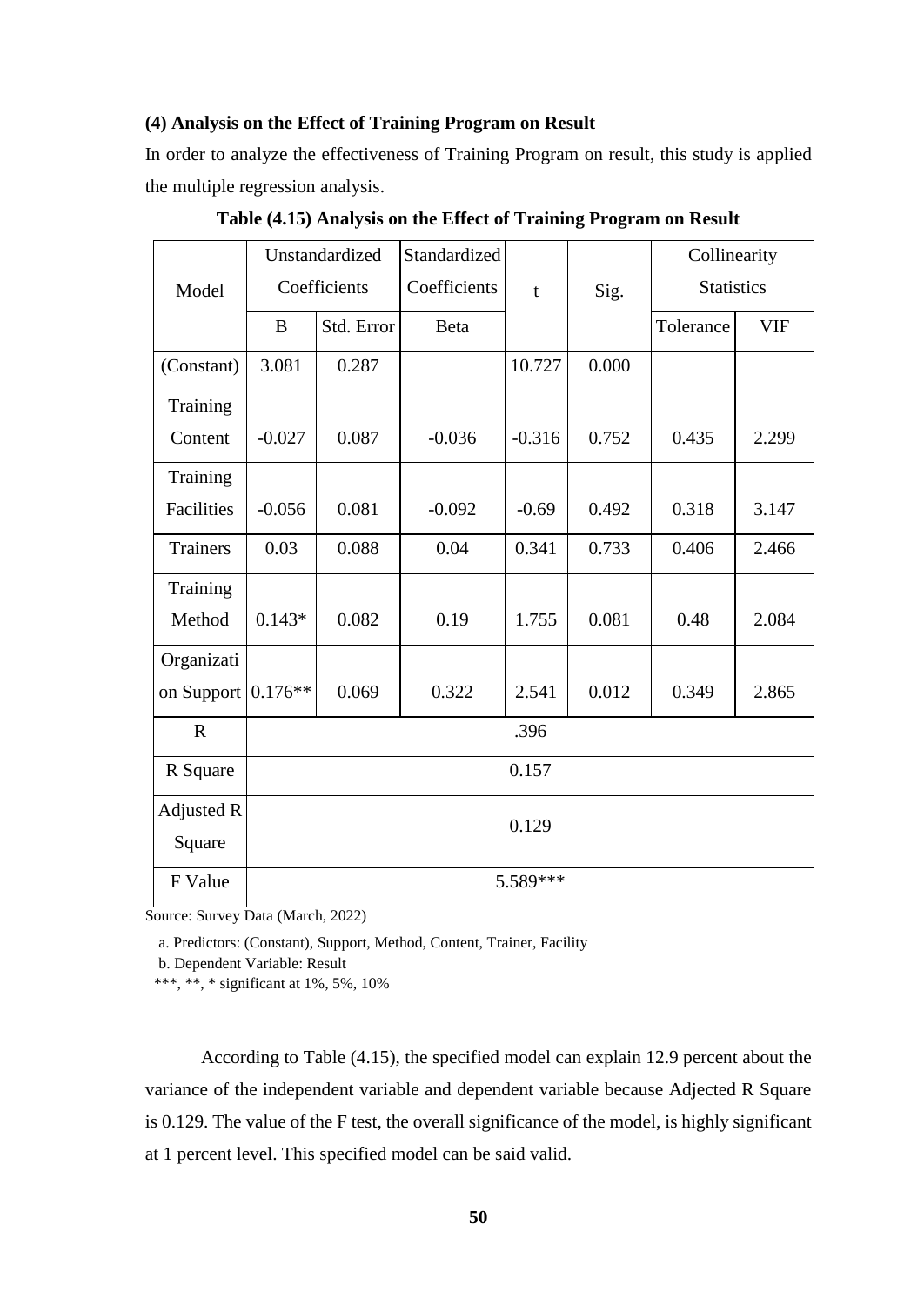As it can see from Table (4.15), the training method has the positive sign and significant coefficient value at 10% confidence level. The positive effect indicates that the increase in training method leads to a more improved result of Rent 2 Own training program. The use of training methods at training programs can increase reaction by .143 units. This means that continuous direct impacts to the result of training programs.

Organization Support has positive sign and significant value at a 5% confidence level. The positive effect indicates that the increase in organization support leads to more improved result. The organization support at training programs can increase the result by .176. According to the surveys result of organization support, the management team encourages the result of the training program. These activities lead to improved result of training programs.

On the other hand, training content and training facility are not significant at any significant level. It means that training content and training facility doesn't have an impact on result. Result will not increase or decrease due to content and facility of training. Normally, training content and training facility delivers and supports necessary resources to staff for the conductive training to employee involvement in training program.

To sum up, it indicates the training program such as training method and organization support, which in turn leads to enhanced employee results on training program. . The use of training methods are important for training programs from Rent 2 Own is effect on employee want to attend the training and organization support is also very important to encourage to attend the training programs.

# **4.4 Analysis on the Effects of Effectiveness of Training Program on Employee Performance**

After finding out effects of the training program effectiveness (reaction, learning, behavior, and result), the effect of employee performance is analyzed. Table (4.16) shows the results of the analysis on the effect of reaction, learning, behavior, and result on employee performance.

**Table (4.16) Analysis on the Effects of Effectiveness of Training Program on Employee Performance**

|       | Unstandardized | Standardized |      | Collinearity      |
|-------|----------------|--------------|------|-------------------|
| Model | Coefficients   | Coefficients | Sig. | <b>Statistics</b> |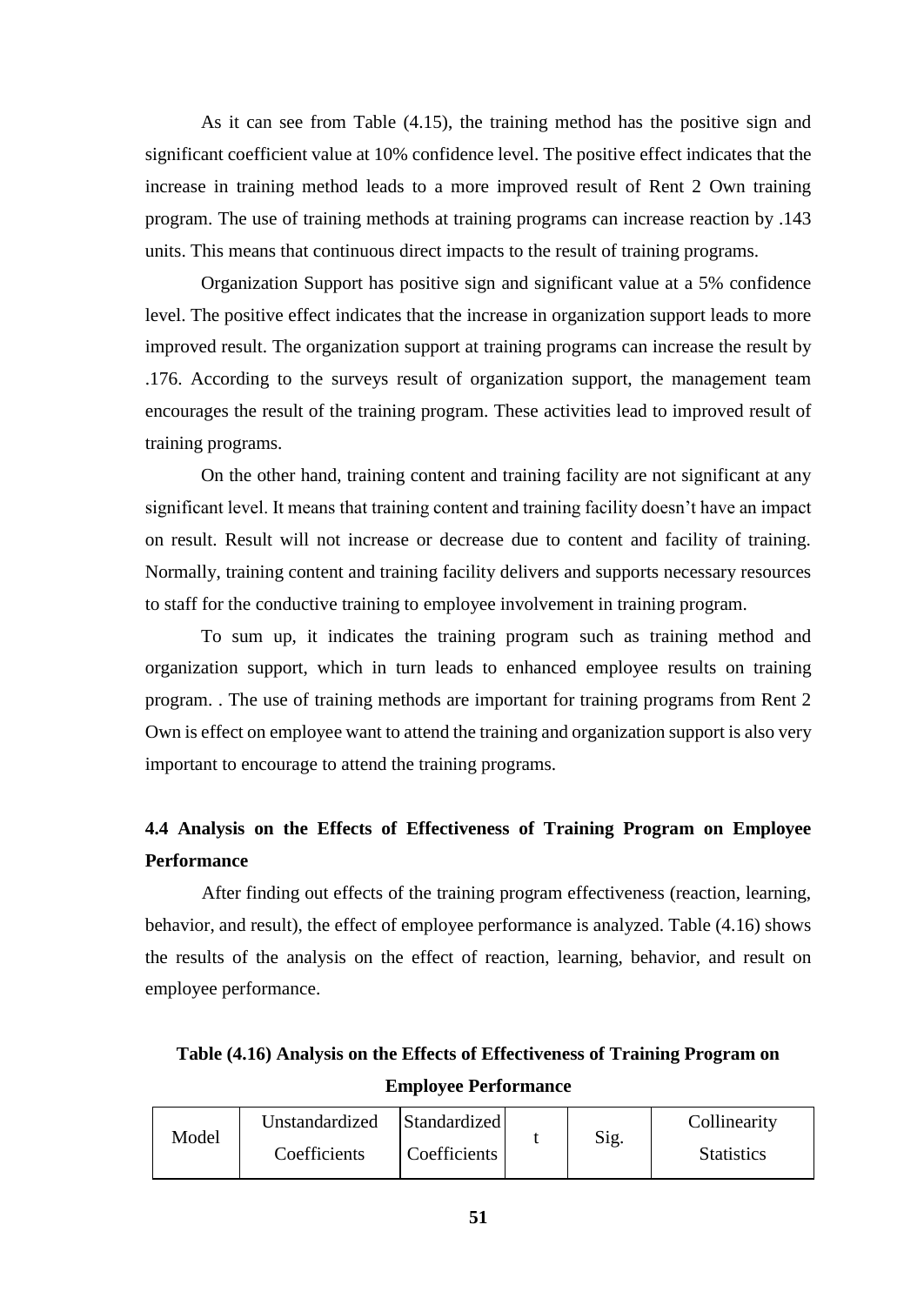|                 | B          | Std. Error | Beta  |       |       | Tolerance | <b>VIF</b> |  |  |  |  |
|-----------------|------------|------------|-------|-------|-------|-----------|------------|--|--|--|--|
| (Constant)      | 0.665      | 0.265      |       | 2.508 | 0.013 |           |            |  |  |  |  |
| Reaction        | $0.103*$   | 0.062      | 0.114 | 1.665 | 0.098 | 0.541     | 1.849      |  |  |  |  |
| Learning        | $0.232***$ | 0.067      | 0.26  | 3.447 | 0.001 | 0.446     | 2.243      |  |  |  |  |
| <b>Behavior</b> | $0.418***$ | 0.06       | 0.46  | 7.004 | 0.000 | 0.59      | 1.694      |  |  |  |  |
| Result          | $0.11*$    | 0.062      | 0.104 | 1.764 | 0.08  | 0.727     | 1.376      |  |  |  |  |
| $\mathbf{R}$    | .785a      |            |       |       |       |           |            |  |  |  |  |
| R Square        | 0.616      |            |       |       |       |           |            |  |  |  |  |
| Adjusted        | 0.606      |            |       |       |       |           |            |  |  |  |  |
| R Square        |            |            |       |       |       |           |            |  |  |  |  |
| F Value         | 60.564 *** |            |       |       |       |           |            |  |  |  |  |

a. Predictors: (Constant), Result, Reaction, Behavior, Learning

b. Dependent Variable: Performance

\*\*\*, \*\*, \* significant at 1%, 5%, 10%

According to Table (4.16), the specified model can explain 60.6 percent about the variance of the independent variable and dependent variable because Adjusted R Square is 0.606. The value of the F test, the overall significance of the model, is highly significant at 1 percent level. This specified model can be said valid.

Reaction has the positive sign and significant value at 10% percent level.

A positive effect indicates that the more reaction, the more improved employee performance of Rent 2 Own company. To be summarized, reaction has a significant and positive effect on employee performance.

Result has the positive sign and significant value at the 10% percent level.

A positive effect indicates that the more result, the more improved employee performance of Rent 2 Own company. To be summarized, result has a significant and positive effect on employee performance.

Learning has the positive sign and significant value at 1% percent level. A positive effect indicates that the more learning, the more improved employee performance of Rent 2 Own company. To be summarized, learning has a significant and positive effect on employee performance.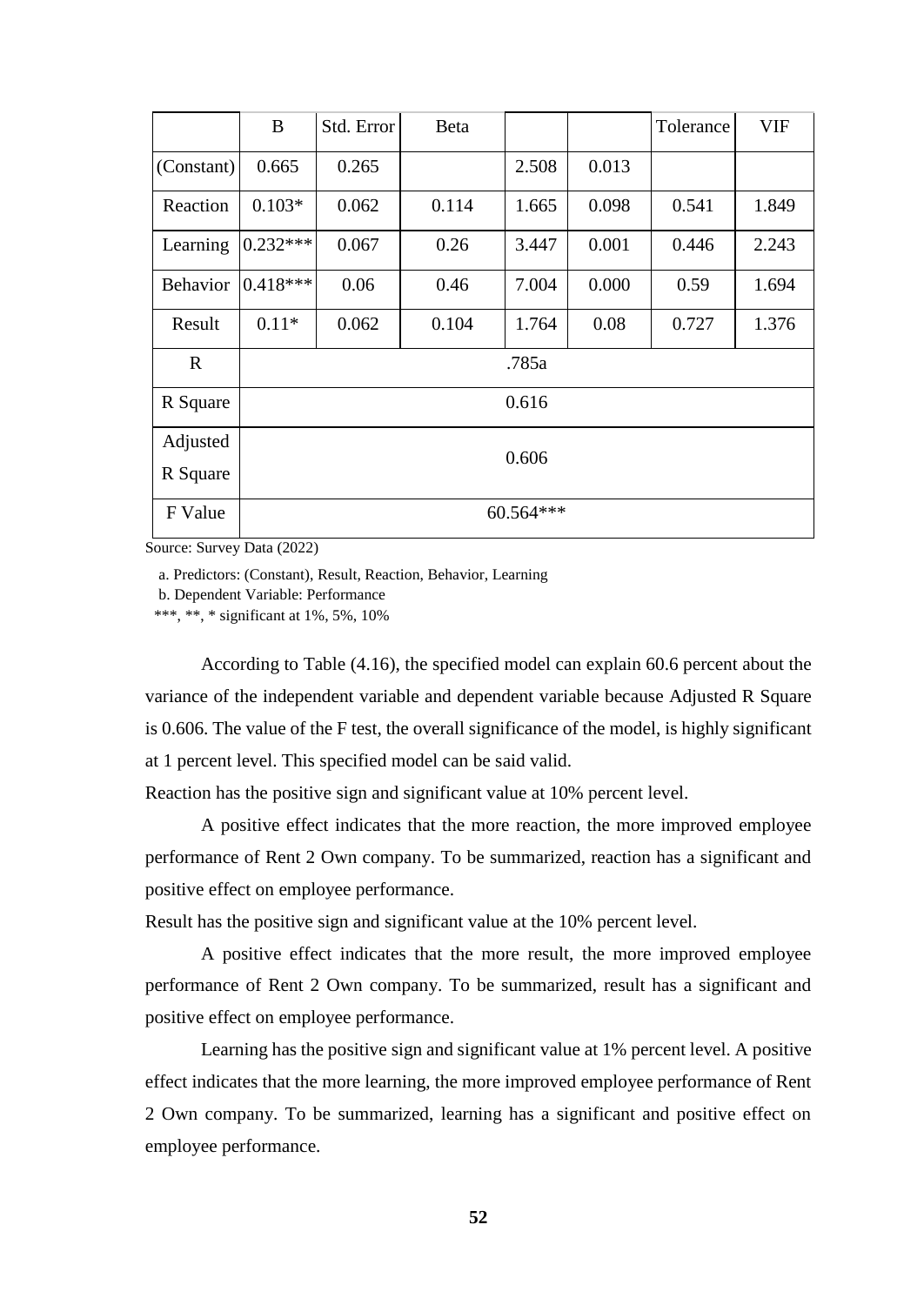Behavior has the positive sign and significant value at 1% percent level. A positive effect indicates that the more behavior, the more improved employee performance of Rent 2 Own company. To be summarized, behavior has a significant and positive effect on employee performance.

In analyzing the employee performance on the relationship between the effects of effectiveness of training program reaction, learning, behavior and result. The learning and behavior on the training program has both a positive effect on employee performance and directly affect the training program. Moreover, employee performance has a positive effect on training programs. Therefore, reaction and results of the training program is effect on the employee performance.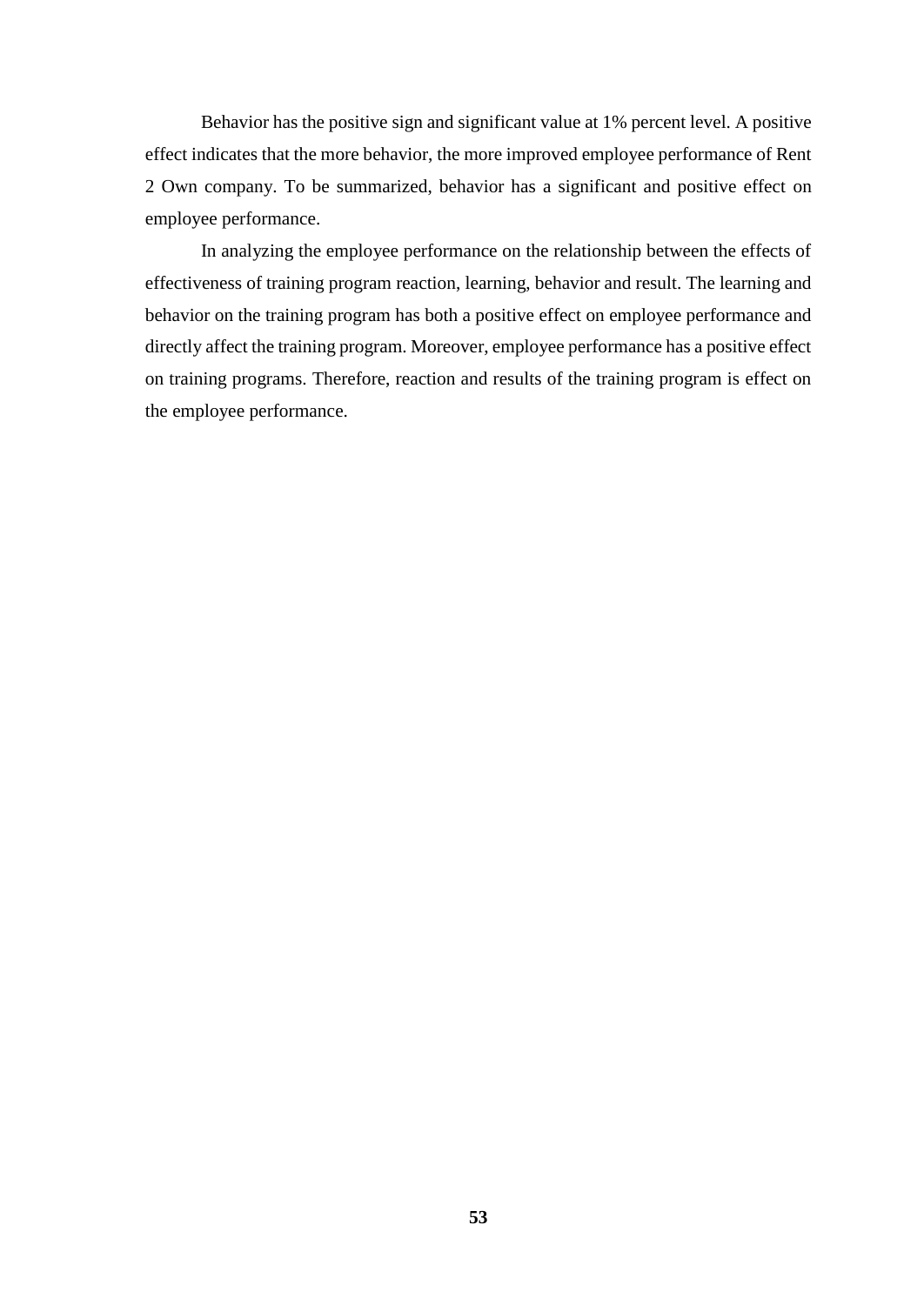# **CHAPTER 5 CONCLUSION**

This chapter consists of analysis of the results and their discussion, suggestions and recommendations of findings from analysis on effect of training program on employee performance, limitation and needs for further research.

#### **5.1 Findings and Discussions**

This study aims to explore the training program of Rent 2 Own company and then to find out the effect of the training program towards employee performance of rent 2 Own company. The data were collected with five-point Likert-scale structured questionnaires by distributing to a randomly selected sample of 156 non-managerial employees who are working at various level and various departments within the company.

The findings indicate that most of the respondents of Rent 2 Own company are male since in the microfinance industry, for related positions, the ratio of male higher than the ratio of female. Hence, male occupy a much larger proportion than females in Rent 2 Own company. For that reason, participation of male was higher than the participation of female in the survey. Regarding the respondents age, mainly young people, most of the respondents are bachelor degree holders. With the relation to year of services in the firm, it was shown that the majority of the respondents have working experience between 1 to 3 years. Regarding the working experience employee are satisfy their job and stay in company. According to respondents of training program attended most of the employee are attend the training program and Rent 2 Own provide good training program to employee.

It found that the highest mean is task significance which indicated that employees satisfy with the training facility based on their needs. Rent 2 Own training team provides necessary documents, papers. stationeries and prepared good environment for each trainee. The lowest value of mean is organization support so that employee required to get more support form their manager or management to attend training. And it showed that organization or supervisor helps employee to apply new knowledge, skill and attitude in their reality work.

According to survey result, the employee behavior got the highest score. Employee feel that they can apply what they learned in the workplace and that the training program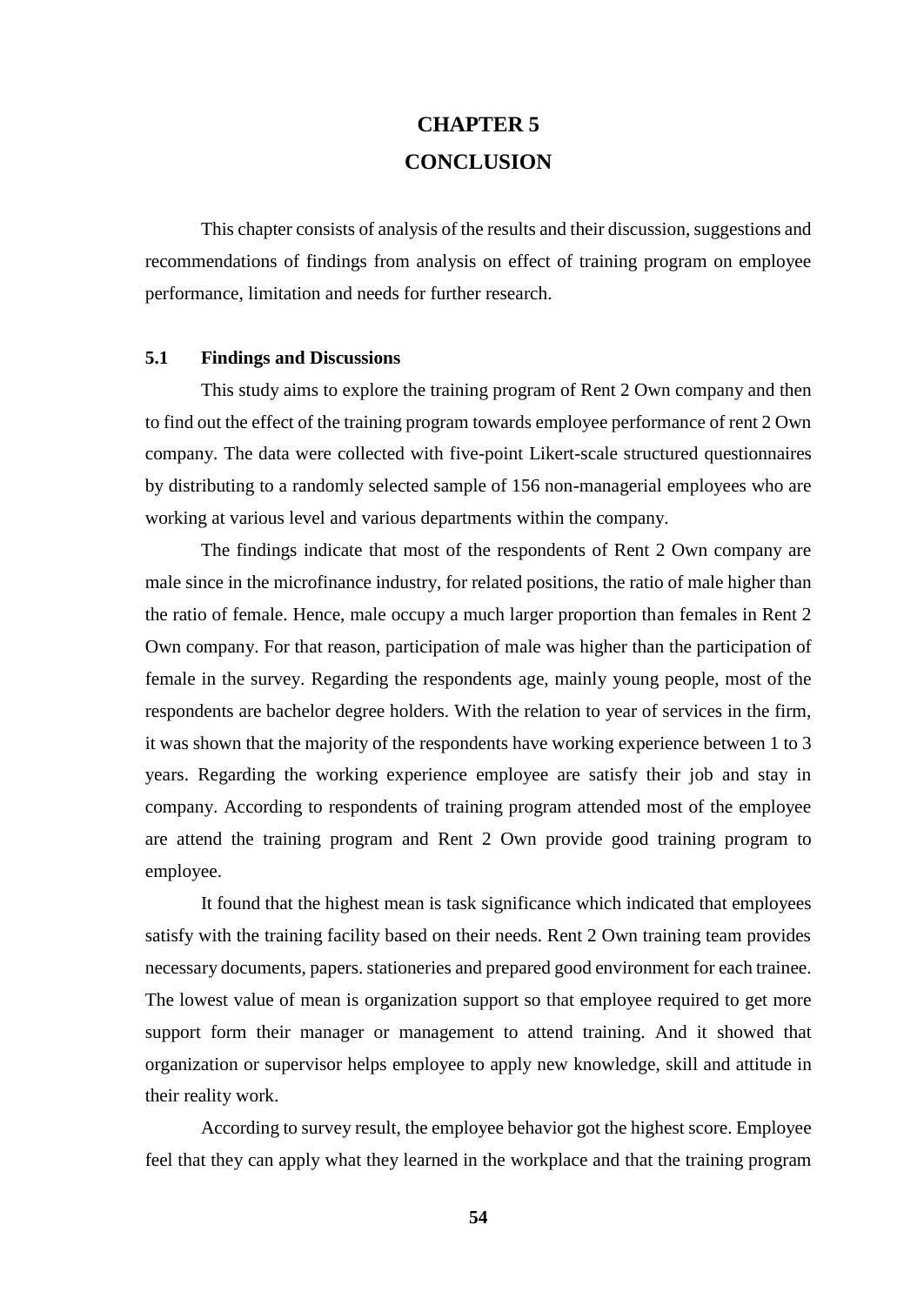is effective and efficiency for them. Rent 2 Own arrange training program and the employees accept they are willing to learn from the training program. The lowest mean value is employee desire result .which shows training helps doing job or any part of it better than before but employees think that Rent 2 Own need to provide more training and more time so the training program helps their job

According to multiple regression of training program on reaction, the Rent 2 Own training program towards training facilities and organization support have the positive significance on reaction. They play active role in supporting training material and facility for achieving superior quality in the organization. Moreover, they can be delivering focused information that applies directly to their employees training needs. Employees have the opportunity to improve their skill, as well as contribute to the platform, meaning there's potential for continual sharing and value enhancement.

According to multiple regression of training program on reaction, the Rent 2 Own training program towards trainers, training method and organization support have the positive significance on learning. Employee have some control over the learning they consume, they are likely to be more interested.

According to multiple regression of training program on behavior, the Rent 2 Own company training program training content and training method have the positive significance on behavior. it is found out that training program develop and uses ways to measure, keep track of and maintain high levels of employees' satisfaction.

According to multiple regression of training program on result, training methods and organization support have the positive significance on result. Regarding the organization support the Rent 2 Own employee feel that organization have fully accountability, responsibilities and authority at all levels to make decisions for their works. Moreover, the effects of the training program promote employee efforts toward attainment of institutional objectives. The employees have reaction, learning, behavior and results on employee training and development plan of the staff based on objective criteria.

Finally, the result shows that the effectiveness of training program affect employee performance. As shown in the survey results, reaction significant and positively related with employee performance. Reaction on training improves efficiency and productivity of employees. Well trained employees show both quantity and quality performance. There is less wastage of time, money and resources if employees are properly trained.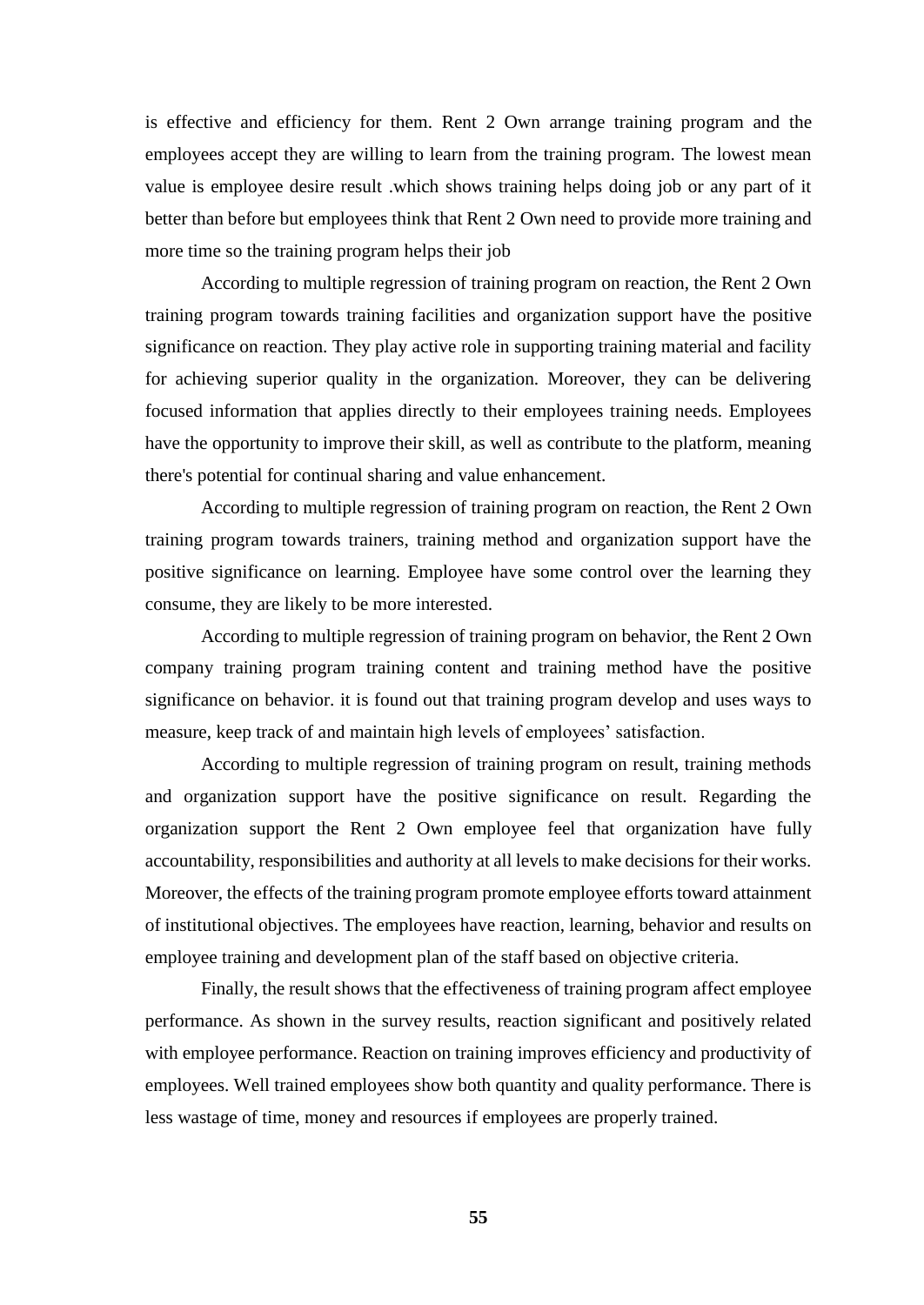#### **5.2 Suggestions and Recommendations**

The suggestions and recommendations of this study are aimed to advantages of Rent 2 Own company. This finding implies that improving employee performance depends on how well provide training program is provided by the organization and which factors effect on employee performance. It is suggested that training and development program plays a vital role to create improved employee performance.

In implementing the training program of Rent 2 Own company, organization support is the most influencing factor for employee's reaction, learning, result on training program. This means that Rent 2 Own is properly setting for its training support. Therefore, the organization needs to provide and maintain its objectives of training to improve employee's skill and knowledge which can increase their performance.

Trainers are the significant factor that positively affect employee learning on training program. Trainers play a significant role in improving employee learning. Therefore, company should select qualified trainers to improve skill and knowledge of employees and to conduct necessary training program for employees. Better trainers of this organization have many advantages on its effect of training and development on employee performances. Therefore, organization should make better selecting and hiring trainers by considering trainer teaching or working experiences, knowledge and skills and personality to give much information and messages related on their topic to all employees.

According to the results of this study, training facility positively affect the employee reaction on the training program. Therefore, the company provide a suitable training facility to employees by supporting all training materials. For some piratical training, this company should provide modem and adequate training facilities (machine tools and spare part) to meet piratical objective and to make the employees get familiar with technology, machinery, equipment, devices, materials, and so forth. Therefore, Rent 2 Own company provides more technical and financial support in training facilities. In the future training and development activities to gain more employee performance in the future.

Training methods of training have been a significant factor that positively influence on employee reaction, behavior and results on the training program. Therefore, the company should maintain on its current methods of training for each specific training courses. If company provides additional training contents, company should consider and apply other training methods (e.g. management game, audio-visual and computer-based)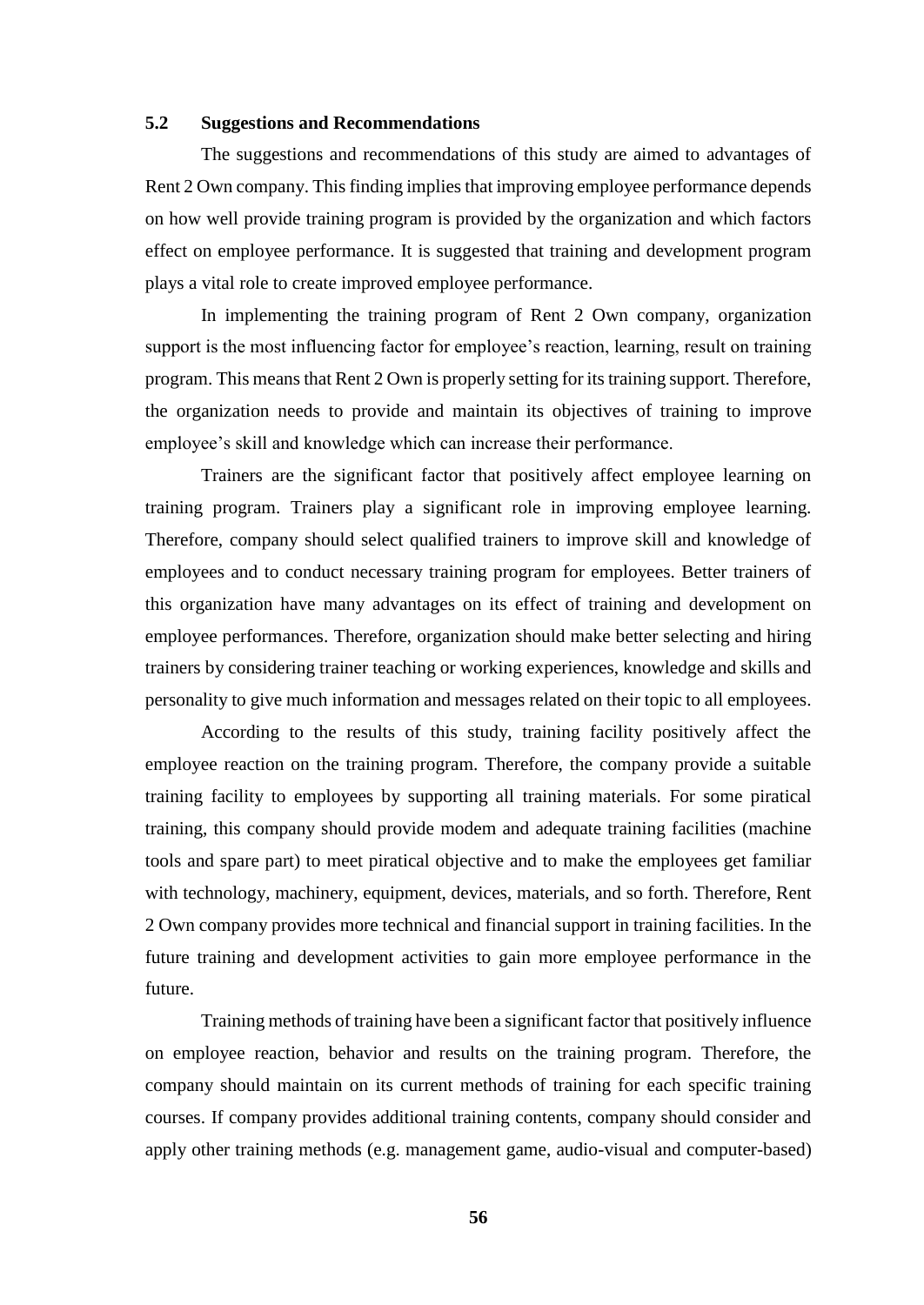to gain more addition learning and teaching experiences for employees and internal trainers.

Reaction, learning, behavior and results of the training program have been a significant factor that positively influence on employee performance. Therefore, the organization continually emphasized on all training and development program to improve employee performance. The organization can achieve and meet its goal and objective by implementing systematic training and development activities. Moreover, the training and development are essential for Rent 2 Own company.

#### **5.3 Limitation and Needs for Further Research**

This study is mainly analyzed on the effects of training and development program on employee performance in Rent 2 Own company at Myanmar, according to the available data. The data are collected from employees of Rent 2 Own company totally 156 nonmanagerial employees by using random sampling methods.

This study is carried out in a small number of respondents in Rent 2 Own company. Respondents include Rent 2 Own staff with different possessions which lead to different view on variables. Thus, it is suggested that the survey should be done in a specific type of respondent on training program to get more effective employee performance. Since survey questions for training program and employee performance were randomly collected from only 156 staffs from different divisions among a total 450 staff, further research is needed to collect data from a larger population in order to increase the reliability of survey result.

Further research should emphasize the limitation of this study to focus additional factors that are not considered in this study to analyze the effects of training and development program on employee performance. In the further, if time, effort and data available are not limited, the larger research should be conducted by considering the limitation of the study, alternative training and development theory and employee performance theory should be applied. Besides, the further research should be studied the effects of training and development programs on employee satisfaction, organizational performance in non-bank financial institutions( NBFIs) company or other industries such as leasing company and financial services company and business enterprises.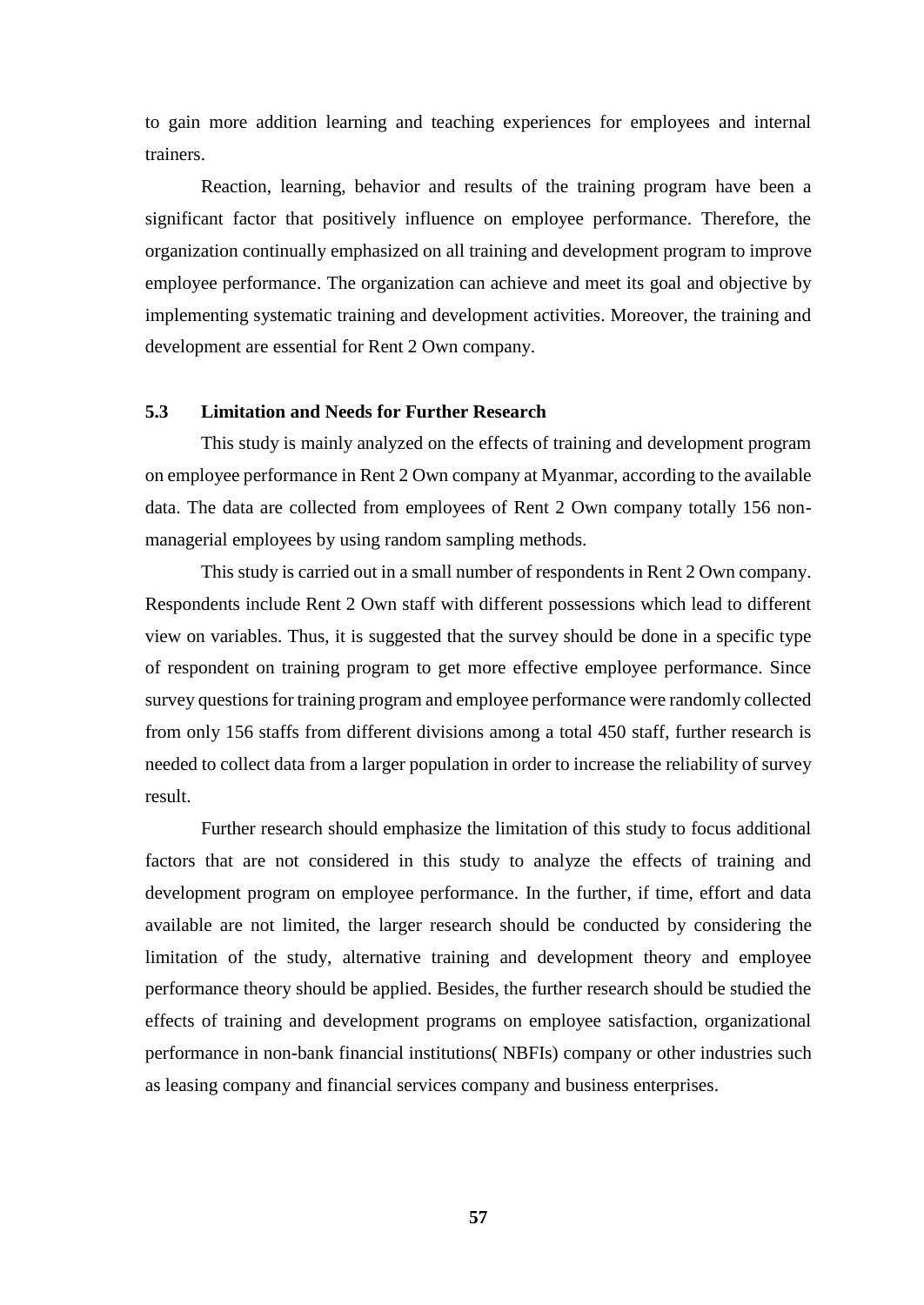# **REFERENCES**

- Aarti, C., Seema, C., Bhawna, C., & Jyoti, C. (2013). Job Satisfaction Among Bank Employees: An Analysis of The Contributing Variables Towards job satisfaction. *International Journal of Scientific & Technology Research, 2*(8), 11-20.
- Agus, Adesola, M. A., Oyeniyi, K. O., & Adeyemi, M. A. (2013). Empirical Study of the Relationship between Staff Training and Job Satisfaction among Nigerian Banks Employees. *International Journal of Academic Research in Economics and Management Sciences, 2*(6), 108-115
- Al-Mughairi, A. M. (2017). The evaluation of training and development of employees: the case of a national oil and gas industry Business School Doctoral Symposium. 4-5 May. Brunel University, London, UK.
- Amin, A. (2013). The Impact of Employees Training on the Job Performance in the Education Sector of Pakistan. *Middle-East Journal of Scientific Research, 17*(9), 1273-1278.
- Asaju, K. (2008). Manpower training and development: An essential for achieving organizational goals. *Journal of management and enterprise development, 5*(2), 1-5.
- Bartel, A. P. (1995), Training, wage growth, and job performance: Evidence from a company database. *Journal of Labor Economics, 13*, 401-425.
- Burgard, C., & Görlitz, K. (2011). Continuous Training, Job Satisfaction and Gender An Empirical Analysis Using German Panel Data. *Ruhr Economic Papers*, 256- 265.
- Dysvik, A., & Kuvaas, B. (2008). The relationship between perceived training opportunities, work motivation and employee outcomes. *International Journal of training and Development, 12*(3), 138-157.
- Elnaga, A., & Imran, A. (2013). The Effect of Training on Employee Performance. *European Journal of Business and Management, 5* (4),137-147
- Jagero, N., Komba, H. V. & Mlingi, M. D. (2012). Relationship between on-the-Job Training and Employee's Performance in Courier Companies in Dar es Salaam, Tanzania. *International Journal of Humanities and Social Science, 2* (22), 114- 120.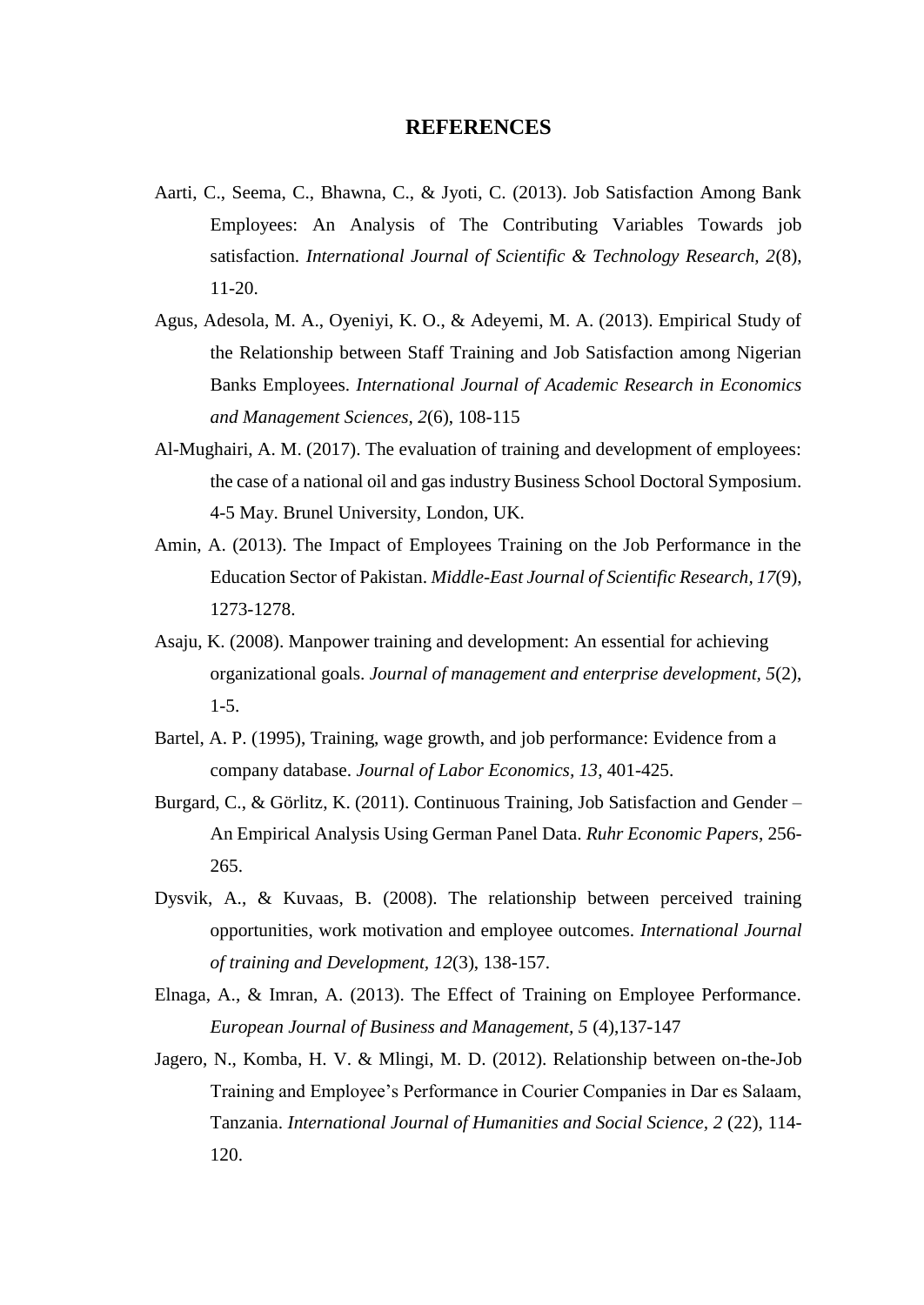- Pfeifer, C., Janssen, S., Yang, P. & Backes-Gellner, U. (2011). Effects of Training on Employee Suggestions and Promotions in an Internal Labour Market. *Working Paper Series in Economics, 202*, University of Lüneburg
- Sahinidis, A. G., & Bouris, J. (2008). Employees perceived training effectiveness relationship to employee attitudes. *Journal of European Industrial Training, 32*(1), 63-76.
- Saeed, M. M., & Asghar, M. A (2012). Examining the Relationship between Training, Motivation, and Employees Job Performance – The Moderating Role of Person Job Fit. *Journal of Basic and Applied Scientific Research, 2*(12),12177-12183.
- Sultana, A., Irum, S., Ahmed, K. & Mehmood, N. (2012). Impact of Training on Employee Performance: A Study of Telecommunication Sector in Pakistan. *Interdisciplinary Journal of Contemporary Research in Business, 4* (6), 646- 661.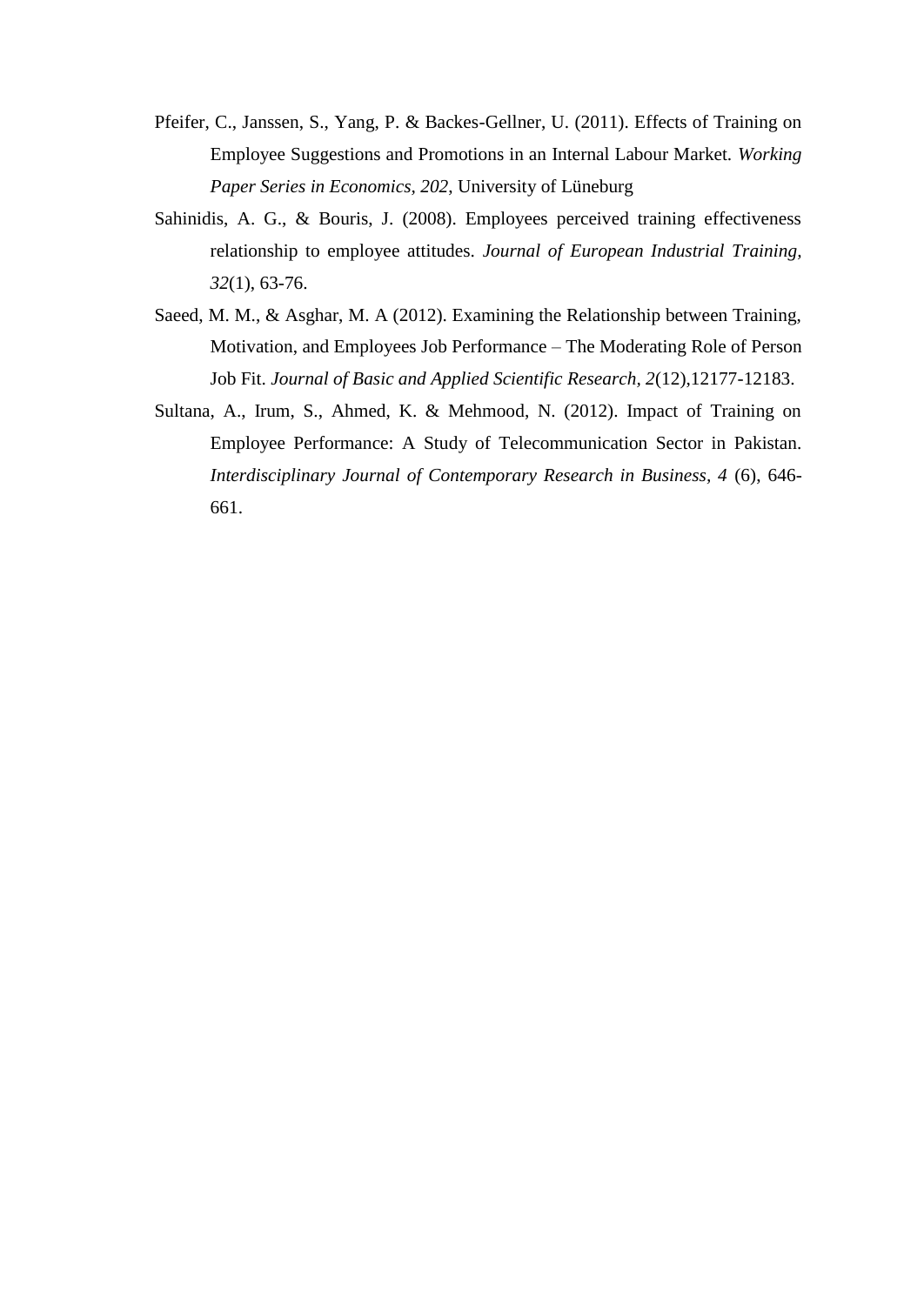# **APPENDIX**

# **QUESTIONNAIRE**

Questionnaire survey on "THE EFFECT OF TRAINING PROGRAM ON EMPLOYEE PERFORMANCE"

# **Part (A)**

# **Demographic Data**

Section one: General information (Personal Data)

- **1.** Gender
	- Male
	- Female
- **2.** Marital status
	- Single
	- Married
- **3.** Age (Years)
	- 18-25
	- 26-35
	- 36-45
	- 46- 55
	- 56 and Above
- **4.** Education Background
	- High School
	- Undergraduate
	- Bachelor
	- Master
	- PhD
	- Others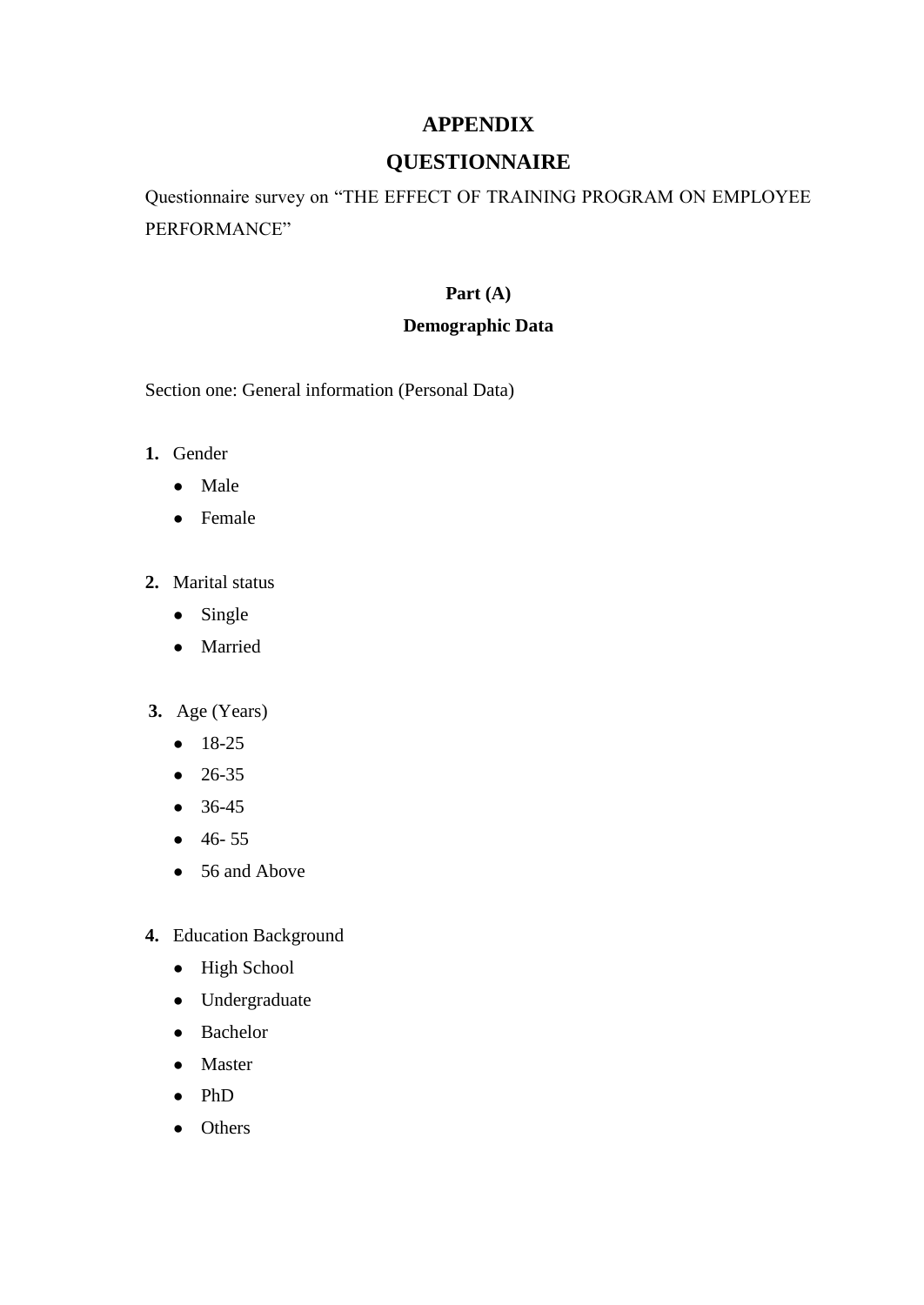- **5.** Organization age (How long have you worked for Rent 2 Own)
	- Less than 1 year
	- $\bullet$  1 3 years
	- $\bullet$  3 5 years
	- More than 5 years
- **6.** No of Training Program(s) Attended
	- $\bullet$  1-2 times
	- $\bullet$  3-4 times
	- $\bullet$  5-6 times
	- 7 times and more

# **Part (B)**

# **Training Program**

Please describe your perception of the relevant place. Please tick under the number represented for your perception.

Scales (1: Strongly disagree, 2: Disagree, 3: Neutral, 4: Agree, 5: Strongly Agree)

| No.                         | Descriptions                                                                                                       | $SDA=1$ | $DA=2$                      | $N=3$ | $A=4$ | $SA = 5$ |
|-----------------------------|--------------------------------------------------------------------------------------------------------------------|---------|-----------------------------|-------|-------|----------|
|                             | <b>Training Content</b>                                                                                            | 1       | $\mathcal{D}_{\mathcal{L}}$ | 3     | 4     |          |
|                             | Training contents are useful and applicable in<br>the actual workplace.                                            |         |                             |       |       |          |
| $\mathcal{D}_{\mathcal{L}}$ | Training content includes various kinds of<br>exercises are designed to improve trainees'<br>knowledge and skills. |         |                             |       |       |          |
| 3                           | Training contents are able to provide the<br>necessary knowledge to the targeted<br>employees.                     |         |                             |       |       |          |
| $\overline{4}$              | Training contents are able to stimulate<br>trainees' willingness to learn.                                         |         |                             |       |       |          |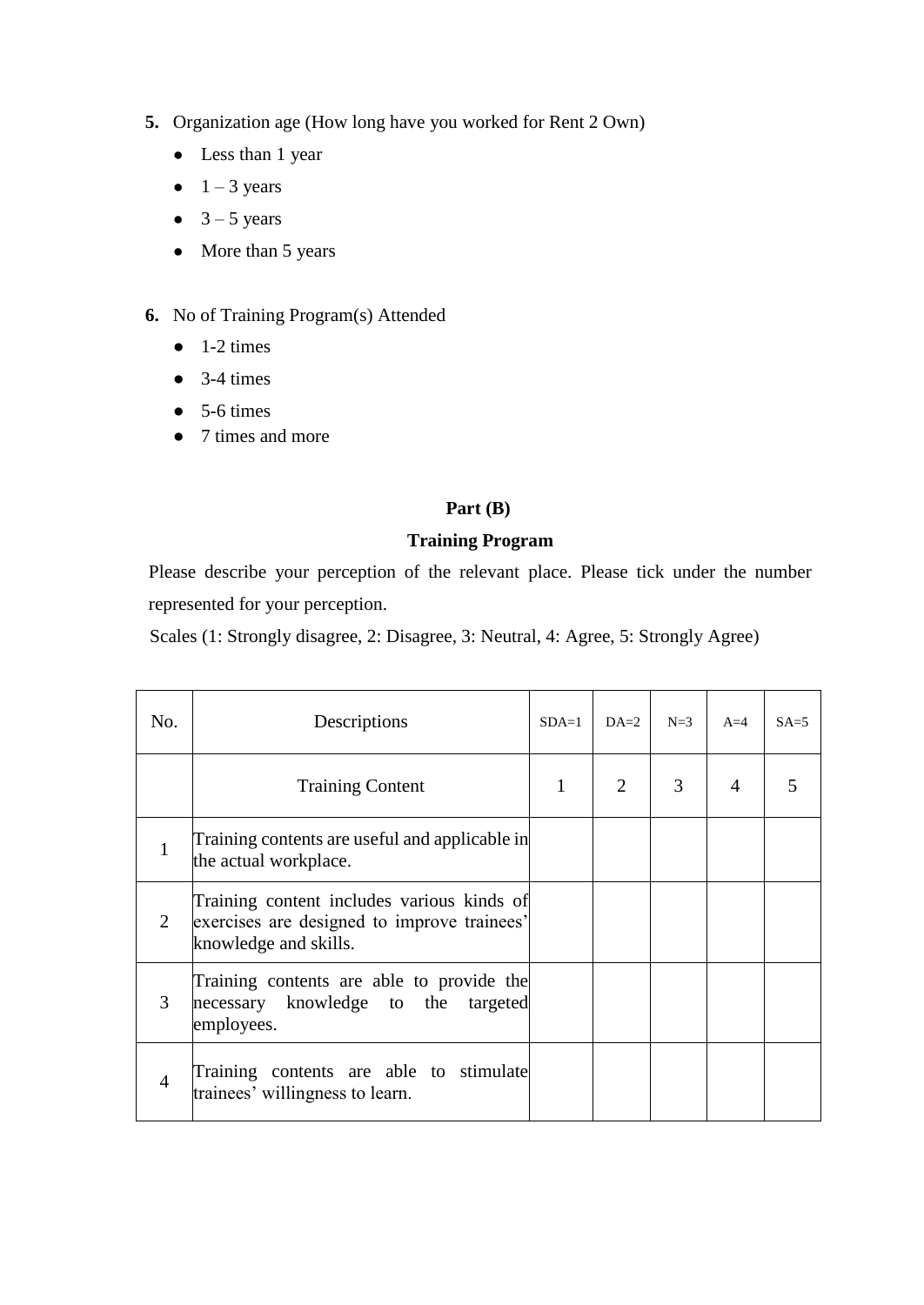| The course's content is easy to understand. |  |  |  |  |  |
|---------------------------------------------|--|--|--|--|--|
|---------------------------------------------|--|--|--|--|--|

| No.            | Descriptions                                                                                          | $SDA=1$ | $DA=2$         | $N=3$ | $A=4$ | $SA=5$ |
|----------------|-------------------------------------------------------------------------------------------------------|---------|----------------|-------|-------|--------|
|                | <b>Training Facility</b>                                                                              | 1       | $\overline{2}$ | 3     | 4     | 5      |
| 1              | The venue is appropriate for the training.                                                            |         |                |       |       |        |
| $\overline{2}$ | The training room and facilities are<br>conducive to learning.                                        |         |                |       |       |        |
| 3              | Training facilities and equipment<br>are<br>adequate and worked well during the<br>training sessions. |         |                |       |       |        |
| $\overline{4}$ | Training equipment and learning materials<br>are accessible to all trainees.                          |         |                |       |       |        |
| 5              | Training provides necessary documents,<br>papers and stationeries for each trainee.                   |         |                |       |       |        |

| No.            | Descriptions                                                                 | $SDA=1$ | $DA=2$ | $N=3$ | $A=4$ | $SA=5$ |
|----------------|------------------------------------------------------------------------------|---------|--------|-------|-------|--------|
|                | Trainer                                                                      | 1       | 2      | 3     | 4     | 5      |
|                | Trainers have good knowledge about the<br>training subject.                  |         |        |       |       |        |
| $\overline{2}$ | Trainers are well-prepared for the training to<br>achieve an optimal output. |         |        |       |       |        |
| 3              | Trainers' instructions are clear and easy to<br>understand                   |         |        |       |       |        |
| $\overline{4}$ | Each trainee session has enough time to<br>discuss and ask questions         |         |        |       |       |        |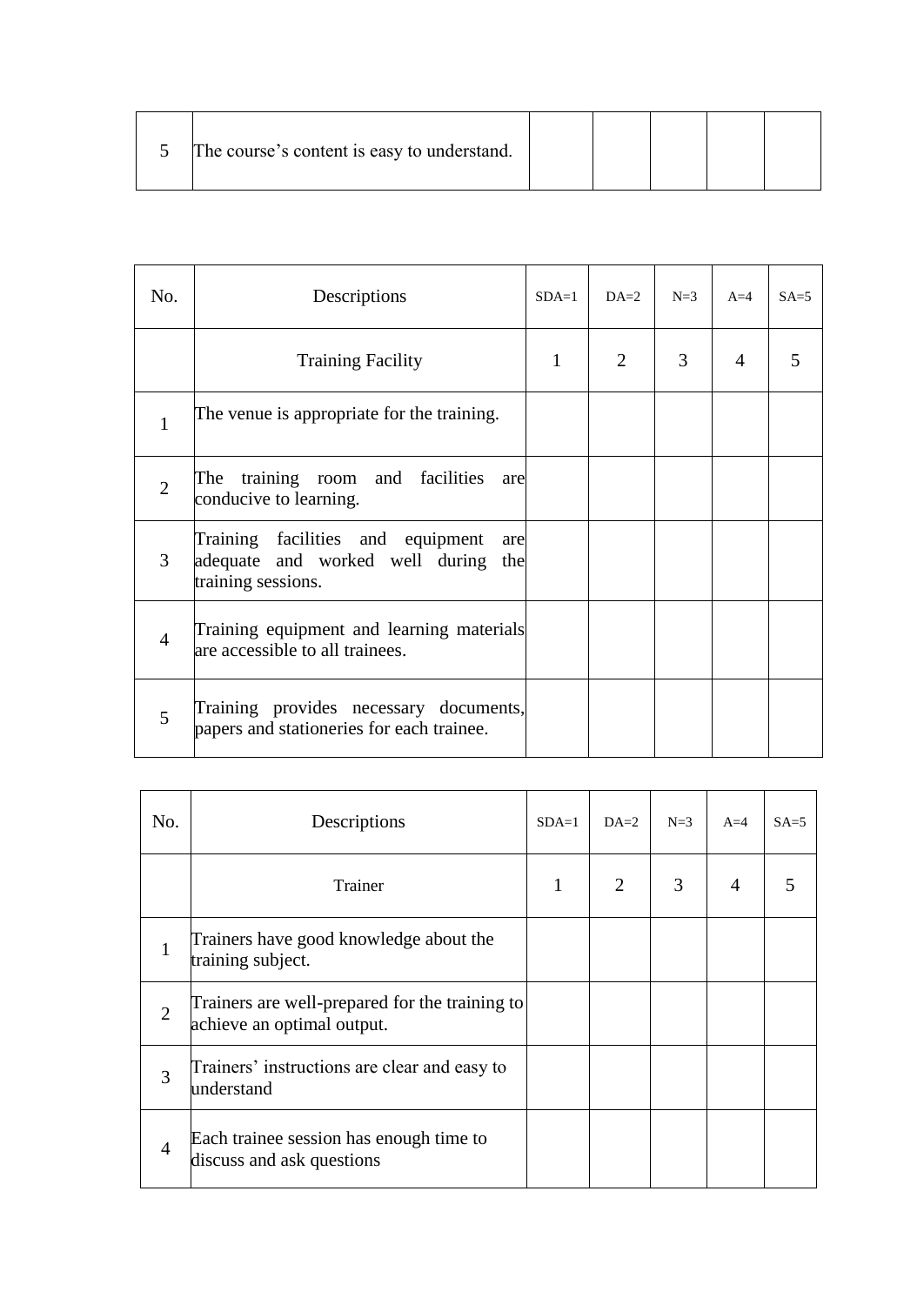| Trainers are able to encourage participation<br>during the training |  |  |  |  |  |  |  |
|---------------------------------------------------------------------|--|--|--|--|--|--|--|
|---------------------------------------------------------------------|--|--|--|--|--|--|--|

| No.            | Descriptions                                                                                        | $SDA=1$ | $DA=2$ | $N=3$ | $A=4$          | $SA = 5$ |
|----------------|-----------------------------------------------------------------------------------------------------|---------|--------|-------|----------------|----------|
|                | <b>Training Method</b>                                                                              | 1       | 2      | 3     | $\overline{4}$ |          |
| 1              | Training methods are appropriate for the<br>daily job activities of trainees.                       |         |        |       |                |          |
| $\overline{2}$ | Training methods can support a proper<br>understanding of the lessons.                              |         |        |       |                |          |
| 3              | Training methods can support the<br>development of leadership skills and<br>teamwork among trainees |         |        |       |                |          |
| $\overline{4}$ | Training methods are carefully chosen to<br>suit the skill levels of trainees.                      |         |        |       |                |          |
| 5              | Training methods help the employees to<br>memorize the training lessons for the long<br>term.       |         |        |       |                |          |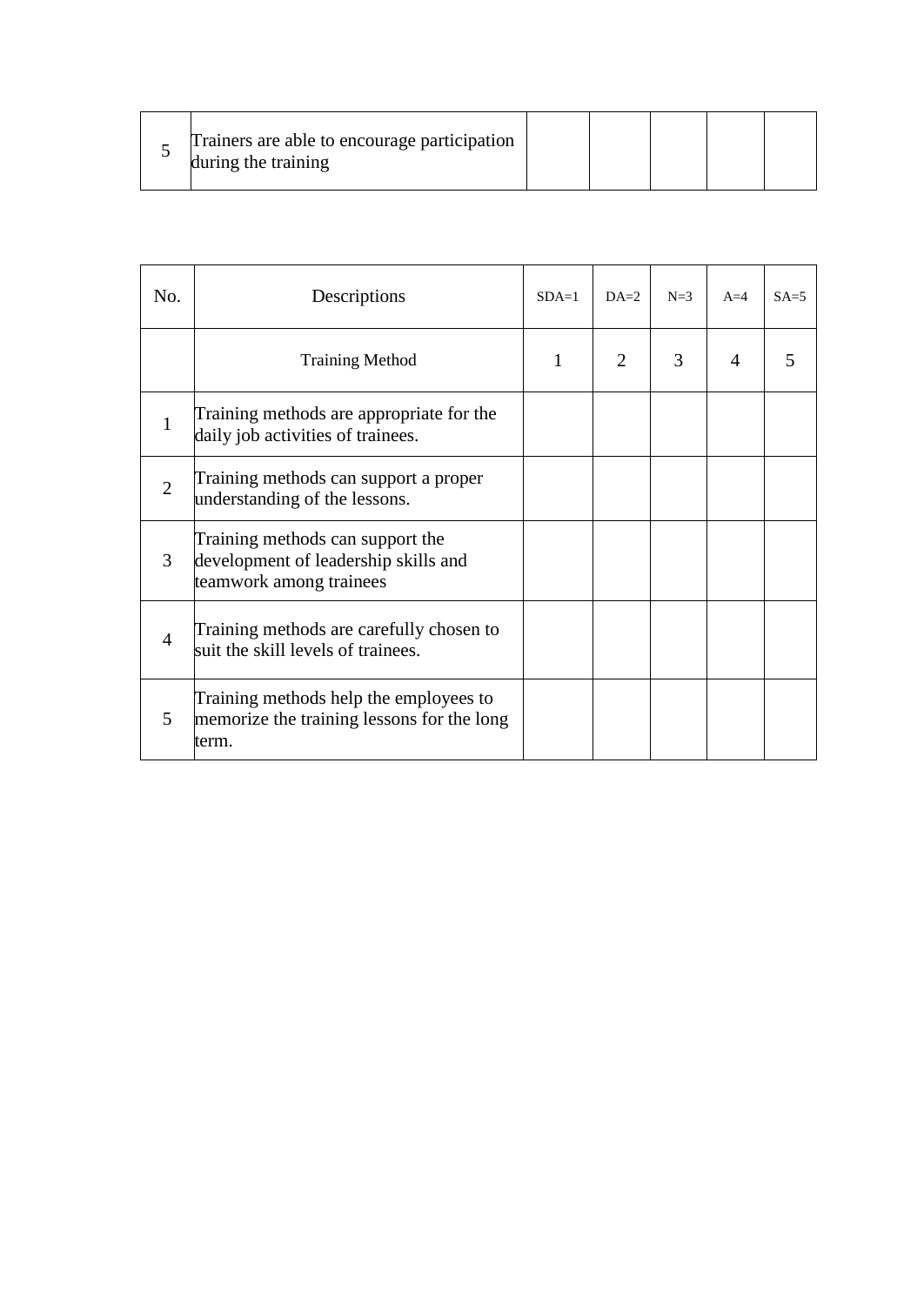| No.            | Descriptions                                                                                                           | $SDA=1$      | $DA=2$                      | $N=3$ | $A=4$          | $SA = 5$ |
|----------------|------------------------------------------------------------------------------------------------------------------------|--------------|-----------------------------|-------|----------------|----------|
|                | Organization support                                                                                                   | $\mathbf{1}$ | $\mathcal{D}_{\mathcal{L}}$ | 3     | $\overline{4}$ | 5        |
| 1              | organization or supervisor<br>My<br>has<br>supported the training sessions<br>and<br>executed them well.               |              |                             |       |                |          |
| 2              | My organization or supervisor makes<br>suggestions to revise or improve my<br>learning which I gained during training. |              |                             |       |                |          |
| 3              | My organization or supervisor helps me to<br>apply new knowledge, skill and attitude.                                  |              |                             |       |                |          |
| $\overline{4}$ | My organization or supervisor helps me to<br>correctively perform my tasks after<br>training.                          |              |                             |       |                |          |
| $\overline{5}$ | My organization or supervisor helps me set<br>goals for applying new knowledge, skills<br>and attitude.                |              |                             |       |                |          |

### **Part (C)**

## **Effectiveness of Training Program**

Please describe your perception of the relevant place. Please tick under the number represented for your perception.

Scales (1: Strongly disagree, 2: Disagree, 3: Neutral, 4: Agree, 5: Strongly Agree)

| No. | Descriptions                                                                          | $SDA=1$ | $DA=2$         | $N=3$ | $A=4$          | $SA = 5$ |
|-----|---------------------------------------------------------------------------------------|---------|----------------|-------|----------------|----------|
|     | Reaction                                                                              | 1       | $\overline{2}$ | 3     | $\overline{4}$ | 5        |
|     | If feel that this training was highly effective.                                      |         |                |       |                |          |
| 2   | The tasks and exercises of the training<br>session were<br>relevant to my work tasks. |         |                |       |                |          |
| 3   | If found it is challenging to follow this<br>course.                                  |         |                |       |                |          |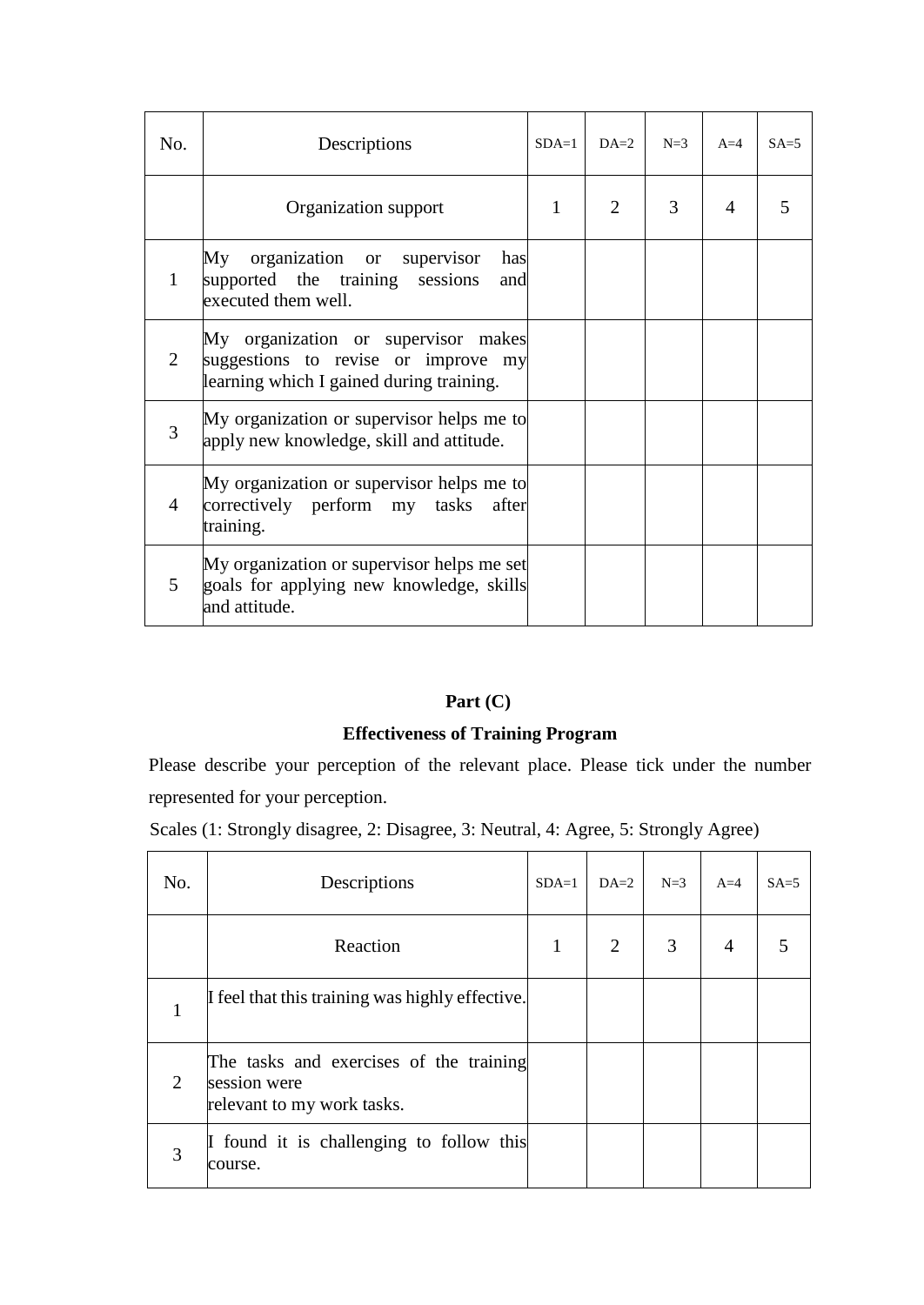| I acquired new knowledge of and good<br>skills in<br>health and safety from this course. |  |  |  |
|------------------------------------------------------------------------------------------|--|--|--|
| Staff trainings has made me get excited<br>about going to work everyday                  |  |  |  |

| No.            | Descriptions                                                                                                        | $SDA=1$ | $DA=2$ | $N=3$ | $A=4$ | $SA = 5$ |
|----------------|---------------------------------------------------------------------------------------------------------------------|---------|--------|-------|-------|----------|
|                | Learning                                                                                                            | 1       | 2      | 3     | 4     | 5        |
| 1              | I learned a lot from this course.                                                                                   |         |        |       |       |          |
| 2              | I have remembered most of what I learned<br>from this<br>training program.                                          |         |        |       |       |          |
| 3              | I remember most I learned in this training<br>program.                                                              |         |        |       |       |          |
| $\overline{4}$ | My training within the organization now<br>gives me the necessary skills to work in<br>tasks from start to the end. |         |        |       |       |          |
| 5              | trainings allow employees<br>Staff<br>to<br>proactively identify future challenges and<br>opportunities             |         |        |       |       |          |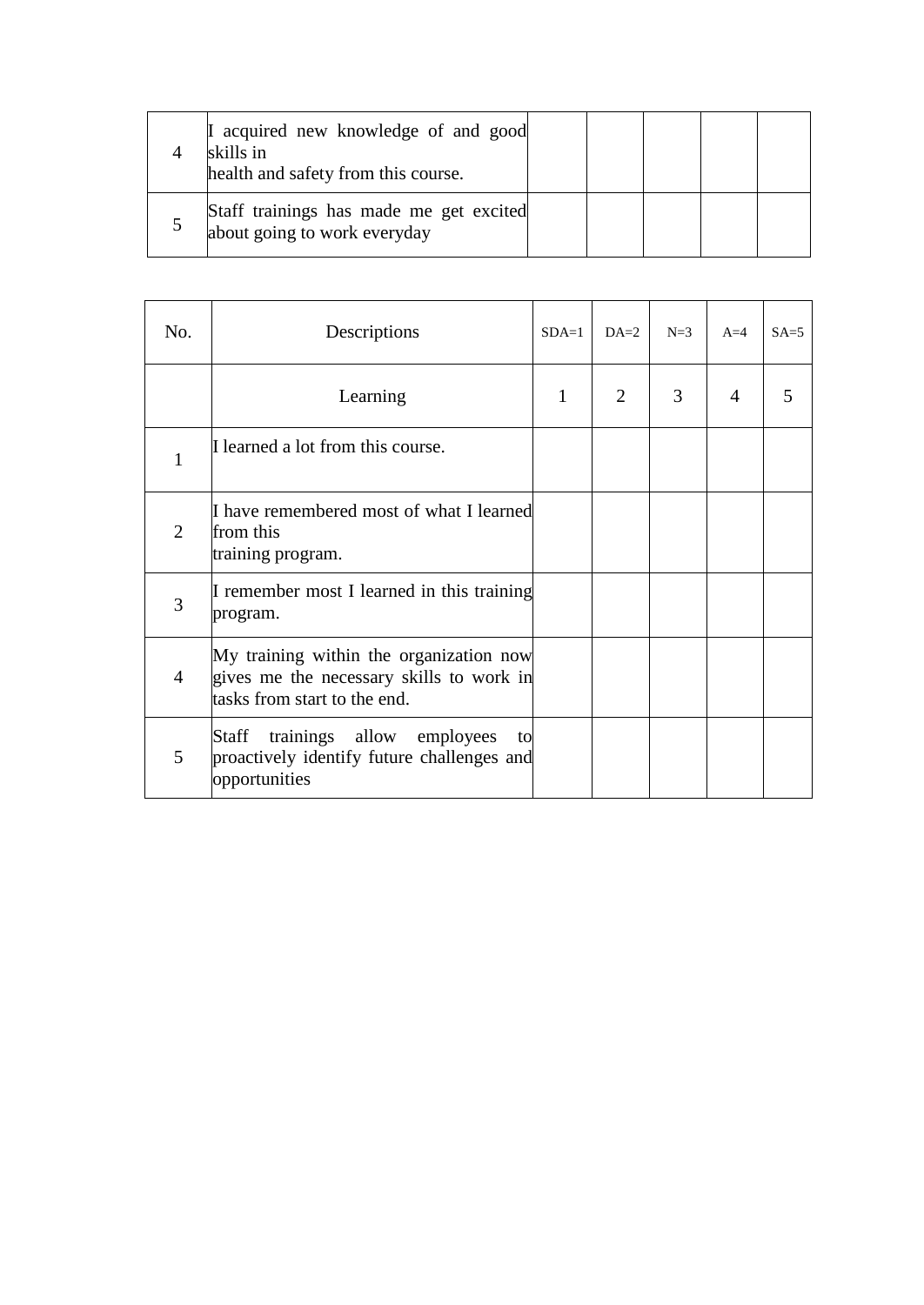| No.            | Descriptions                                                                        | $SDA=1$ | $DA=2$         | $N=3$ | $A=4$ | $SA = 5$ |
|----------------|-------------------------------------------------------------------------------------|---------|----------------|-------|-------|----------|
|                | <b>Behavior</b>                                                                     | 1       | $\overline{2}$ | 3     | 4     | 5        |
| $\mathbf{1}$   | I think I will do things differently when I go back<br>to work after this training. |         |                |       |       |          |
| $\overline{2}$ | If feel that I can apply what I learned in the workplace.                           |         |                |       |       |          |
| 3              | I remember most I learned in this training programme.                               |         |                |       |       |          |
| $\overline{4}$ | I now find my work more interesting and passionate<br>after being trained           |         |                |       |       |          |
| 5              | I am now more inspired to meet my goals at<br>work due to staff trainings           |         |                |       |       |          |

| No.            | Descriptions                                                          | $SDA=1$ | $DA=2$         | $N=3$ | $A=4$          | $SA=5$ |
|----------------|-----------------------------------------------------------------------|---------|----------------|-------|----------------|--------|
|                | Results                                                               | 1       | $\overline{2}$ | 3     | $\overline{4}$ | 5      |
| 1              | It is favorable for applying KSA learnt from training<br>program.     |         |                |       |                |        |
| $\overline{2}$ | Training content is relevant at my work.                              |         |                |       |                |        |
| 3              | Training helps doing job or any part of it better than<br>before.     |         |                |       |                |        |
| $\overline{4}$ | After undergoing staff training, I now can work on<br>important tasks |         |                |       |                |        |
| 5              | Staff trainings has improved my willingness to accept<br>change.      |         |                |       |                |        |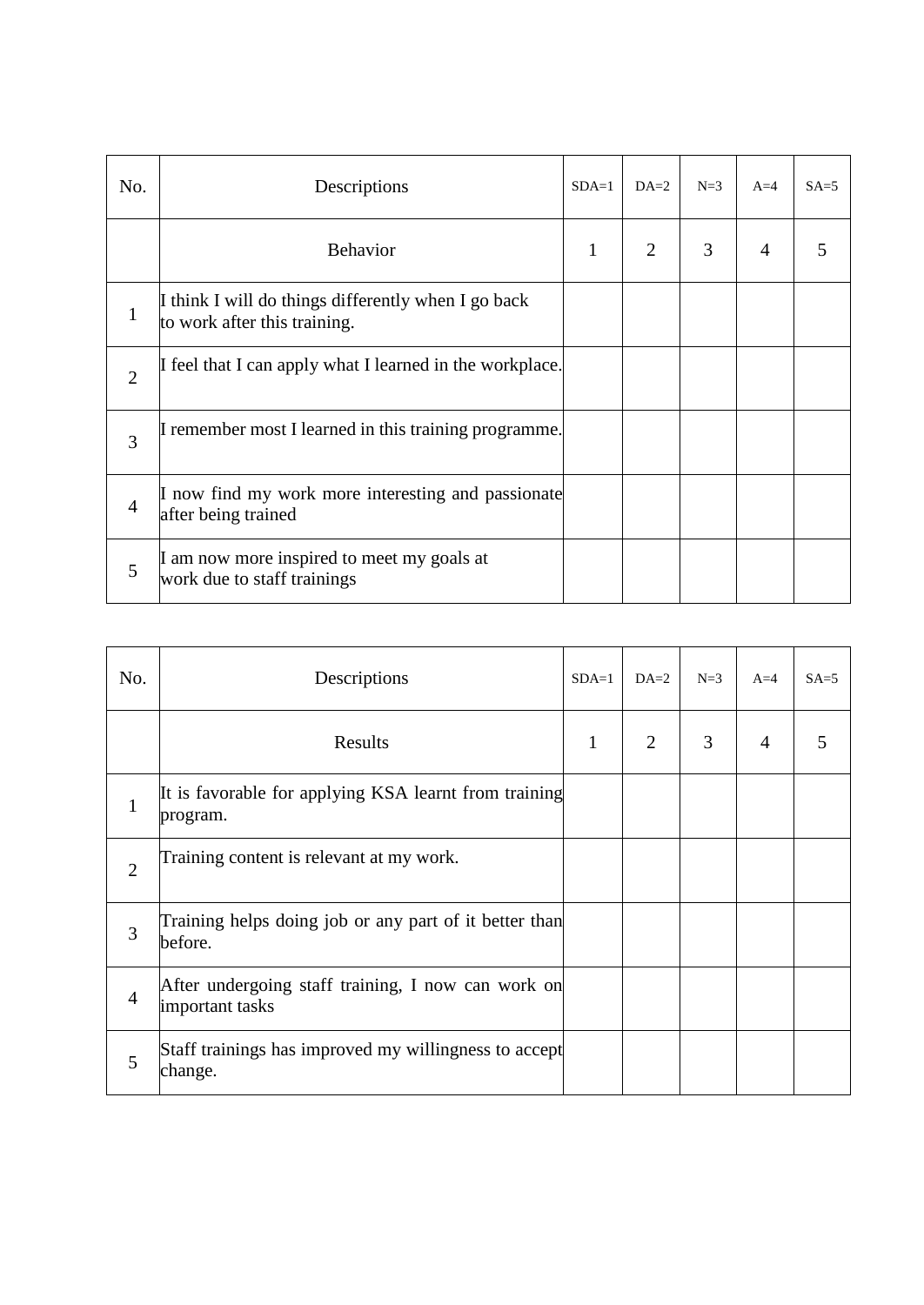### **Part (D)**

## **Employee Performance**

Please describe your perception of the relevant place. Please tick under the number represented for your perception.

Scales (1: Strongly disagree, 2: Disagree, 3: Neutral, 4: Agree, 5: Strongly Agree)

| No.            | Descriptions                                                                                                     | $SDA=1$ | $DA=2$ | $N=3$ | $A=4$          | $SA = 5$ |
|----------------|------------------------------------------------------------------------------------------------------------------|---------|--------|-------|----------------|----------|
|                | Employee's Performance                                                                                           | 1       | 2      | 3     | $\overline{4}$ | 5        |
| 1              | The employees of the company are able to execute<br>their tasks to achieve desired objectives of the<br>company. |         |        |       |                |          |
| $\overline{2}$ | Employees are able to make the company profitable.                                                               |         |        |       |                |          |
| 3              | Employees of the company are able to carry out their<br>activities efficiently.                                  |         |        |       |                |          |
| 4              | Productivity of the employee is at desired level.                                                                |         |        |       |                |          |
| 5              | Customers are satisfied with the company products<br>and services.                                               |         |        |       |                |          |
| 6              | Employees become more committed toward their jobs<br>after receiving trainings.                                  |         |        |       |                |          |
| $\overline{7}$ | Employees' job satisfaction is increased through<br>trainings.                                                   |         |        |       |                |          |
| 8              | employee confidence<br>Trainings increase<br>when<br>performing work related task after receiving trainings.     |         |        |       |                |          |
| 9              | Employees become more responsible after receiving<br>trainings.                                                  |         |        |       |                |          |

Thank you very much.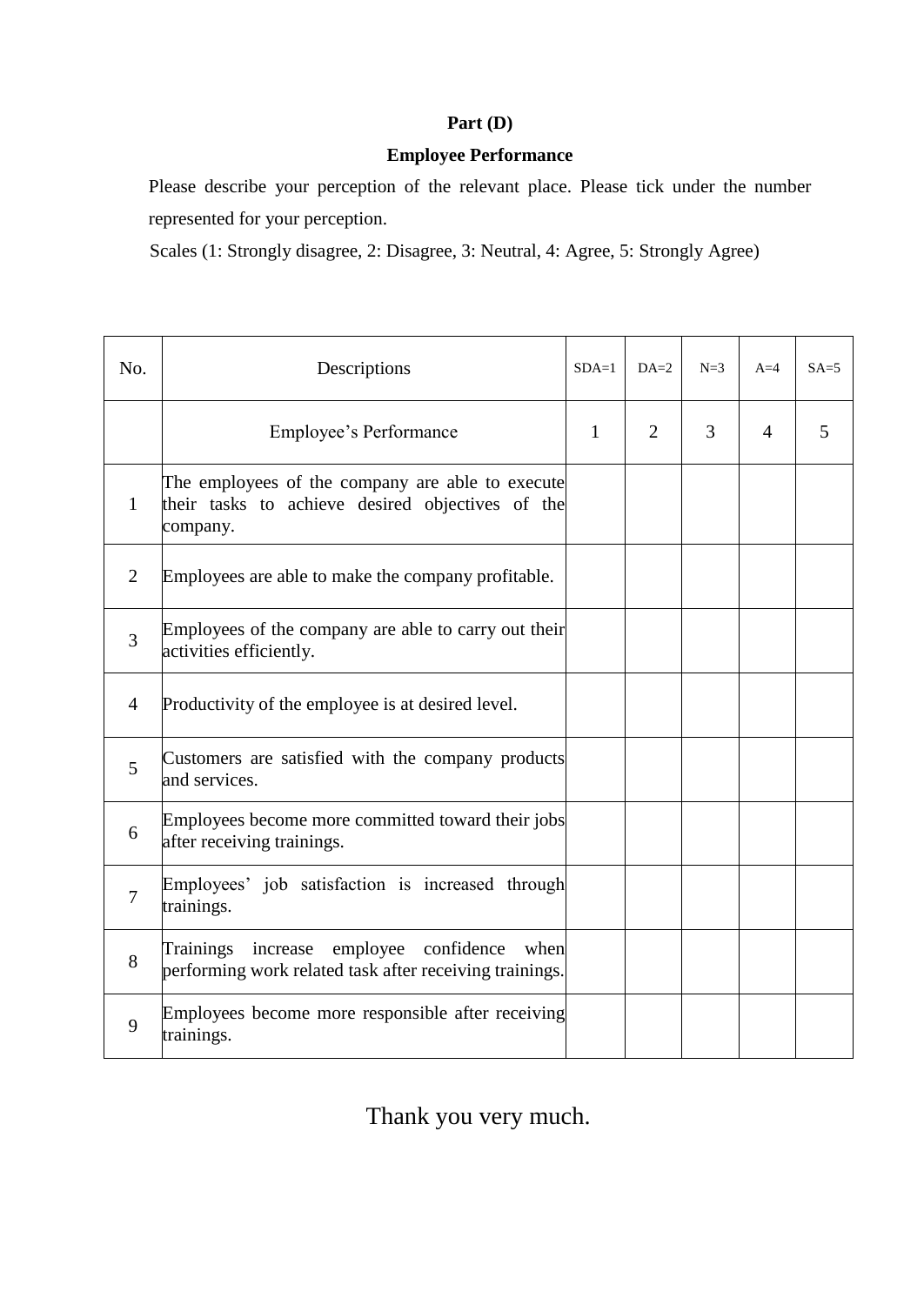## **APPENDIX B STASTICAL OUTPUT**

Multiple Regression Analysis Result for effect of Training Program on Reaction

#### **Model Summary<sup>b</sup>**

|       |                   |          | <b>Adiusted R</b> | Std. Error of the |               |
|-------|-------------------|----------|-------------------|-------------------|---------------|
| Model |                   | R Square | Square            | Estimate          | Durbin-Watson |
|       | .610 <sup>a</sup> | .372     | .35 <sup>4</sup>  | .33233            | .633          |

a. Predictors: (Constant), Support, Method, Content, Trainer, Facility

b. Dependent Variable: Reaction

**ANOVA<sup>a</sup>**

| Model |            | Sum of Squares | df  | Mean Square |        | Sig.              |
|-------|------------|----------------|-----|-------------|--------|-------------------|
|       | Regression | 9.831          |     | 1.966       | 17.802 | .000 <sup>b</sup> |
|       | Residual   | 16.566         | 150 | .110        |        |                   |
|       | Total      | 26.397         | 155 |             |        |                   |

a. Dependent Variable: Reaction

b. Predictors: (Constant), Support, Method, Content, Trainer, Facility

|                                | Coefficients <sup>a</sup> |            |                              |       |      |                                   |            |  |  |  |
|--------------------------------|---------------------------|------------|------------------------------|-------|------|-----------------------------------|------------|--|--|--|
| Unstandardized<br>Coefficients |                           |            | Standardized<br>Coefficients |       |      | Collinearity<br><b>Statistics</b> |            |  |  |  |
| Model                          | B                         | Std. Error | <b>Beta</b>                  |       | Sig. | Toleranc<br>e                     | <b>VIF</b> |  |  |  |
| $\overline{1}$<br>(Constant    | 2.287                     | .290       |                              | 7.900 | .000 |                                   |            |  |  |  |
| Content                        | .058                      | .088       | .064                         | .657  | .512 | .435                              | 2.299      |  |  |  |
| Facility                       | .175                      | .082       | .245                         | 2.134 | .034 | .318                              | 3.147      |  |  |  |
| Trainer                        | .032                      | .089       | .037                         | .364  | .717 | .406                              | 2.466      |  |  |  |
| Method                         | .029                      | .082       | .033                         | .351  | .726 | .480                              | 2.084      |  |  |  |
| Support                        | .192                      | .070       | .301                         | 2.752 | .007 | .349                              | 2.865      |  |  |  |

a. Dependent Variable: Reaction

Multiple Regression Analysis Result for Effects of Training Program on Learning

|       | Model Summary <sup>b</sup>             |          |        |          |               |  |  |  |
|-------|----------------------------------------|----------|--------|----------|---------------|--|--|--|
|       | Std. Error of the<br><b>Adjusted R</b> |          |        |          |               |  |  |  |
| Model |                                        | R Square | Square | Estimate | Durbin-Watson |  |  |  |
|       | $.698$ a                               | .487     | .470   | .30396   | 1.505         |  |  |  |

a. Predictors: (Constant), Support, Method, Content, Trainer, Facility

b. Dependent Variable: Learning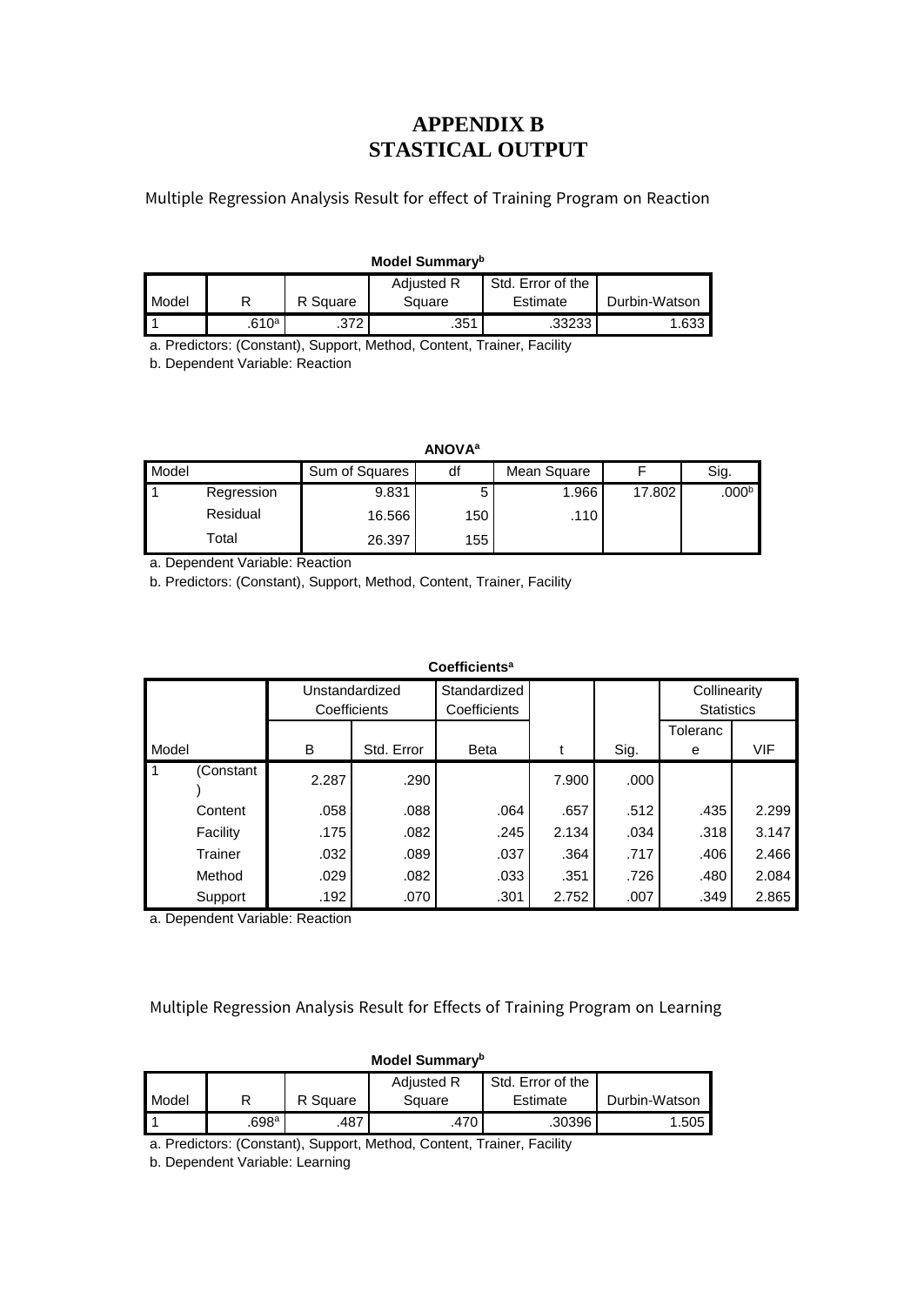| Model |            | Sum of Squares | df  | Mean Square |        | Sig.              |
|-------|------------|----------------|-----|-------------|--------|-------------------|
|       | Regression | 13.158         |     | 2.632       | 28.484 | .000 <sup>b</sup> |
|       | Residual   | 13.859         | 150 | .092        |        |                   |
|       | Total      | 27.017         | 155 |             |        |                   |

a. Dependent Variable: Learning

b. Predictors: (Constant), Support, Method, Content, Trainer, Facility

|           | Coefficients <sup>a</sup> |         |                                |                              |          |      |                                |       |  |  |
|-----------|---------------------------|---------|--------------------------------|------------------------------|----------|------|--------------------------------|-------|--|--|
|           |                           |         | Unstandardized<br>Coefficients | Standardized<br>Coefficients |          |      | <b>Collinearity Statistics</b> |       |  |  |
| Model     |                           | B       | Std. Error                     | <b>Beta</b>                  |          | Sig. | Tolerance                      | VIF   |  |  |
| $\vert$ 1 | (Constant)                | 2.267   | .265                           |                              | 8.560    | .000 |                                |       |  |  |
|           | Content                   | $-.110$ | .080                           | $-122$                       | $-1.371$ | .172 | .435                           | 2.299 |  |  |
|           | Facility                  | -.048   | .075                           | -.066                        | $-.641$  | .522 | .318                           | 3.147 |  |  |
|           | Trainer                   | .144    | .081                           | .163                         | 1.774    | .078 | .406                           | 2.466 |  |  |
|           | Method                    | .148    | .075                           | .166                         | 1.961    | .052 | .480                           | 2.084 |  |  |
|           | Support                   | .382    | .064                           | .592                         | 5.981    | .000 | .349                           | 2.865 |  |  |

a. Dependent Variable: Learning

Multiple Regression Analysis Result for Effect of Training Program on Behavior

### **Model Summary<sup>b</sup>**

|              |          |          | <b>Adiusted R</b> | Std. Error of the |               |
|--------------|----------|----------|-------------------|-------------------|---------------|
|              |          |          |                   |                   |               |
| <b>Model</b> |          | R Square | Square            | Estimate          | Durbin-Watson |
|              | $.598$ a | .357     | .336              | .33337            | 1.825         |

a. Predictors: (Constant), Support, Method, Content, Trainer, Facility

b. Dependent Variable: Behavior

**ANOVA<sup>a</sup>**

| Model |            | Sum of Squares | Df  | Mean Square |        | Sig.              |
|-------|------------|----------------|-----|-------------|--------|-------------------|
|       | Regression | 9.270          |     | 1.854       | 16.682 | .000 <sup>b</sup> |
|       | Residual   | 16.670         | 150 | .111        |        |                   |
|       | Total      | 25.940         | 155 |             |        |                   |

a. Dependent Variable: Behavior

b. Predictors: (Constant), Support, Method, Content, Trainer, Facility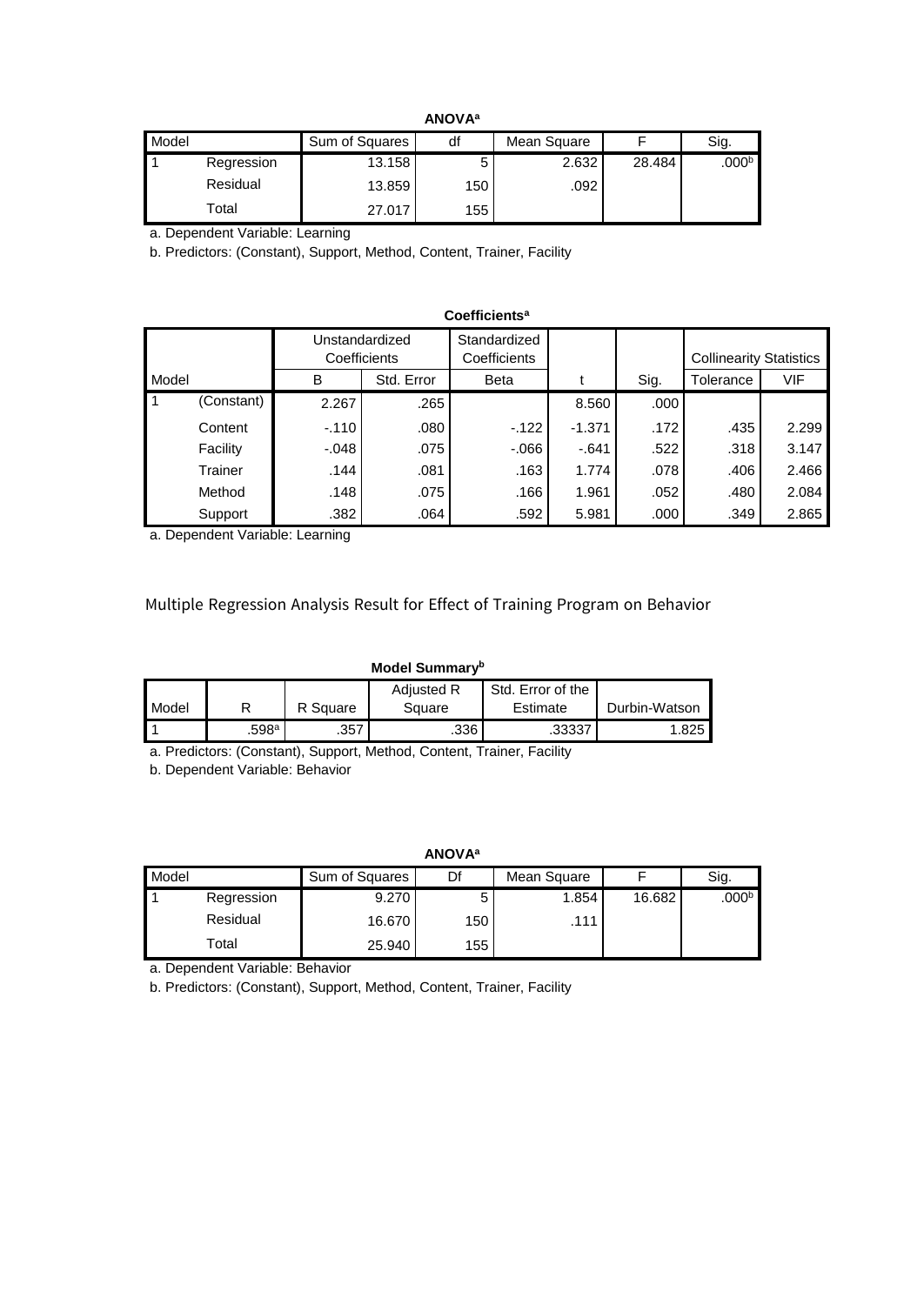|                                | Coemcients" |                              |            |             |                                |      |           |       |
|--------------------------------|-------------|------------------------------|------------|-------------|--------------------------------|------|-----------|-------|
| Unstandardized<br>Coefficients |             | Standardized<br>Coefficients |            |             | <b>Collinearity Statistics</b> |      |           |       |
| Model                          |             | B                            | Std. Error | <b>Beta</b> |                                | Sig. | Tolerance | VIF   |
| l 1                            | (Constant)  | 2.103                        | .290       |             | 7.241                          | .000 |           |       |
|                                | Content     | .177                         | .088       | .200        | 2.014                          | .046 | .435      | 2.299 |
|                                | Facility    | .128                         | .082       | .181        | 1.556                          | .122 | .318      | 3.147 |
|                                | Trainer     | .025                         | .089       | .029        | .279                           | .781 | .406      | 2.466 |
|                                | Method      | .148                         | .083       | .170        | 1.796                          | .075 | .480      | 2.084 |
|                                | Support     | .073                         | .070       | .115        | 1.038                          | .301 | .349      | 2.865 |

**Coefficients<sup>a</sup>**

a. Dependent Variable: Behavior

## Multiple Regression Analysis Result for Effect of Training Program on Behavior

### **Model Summary<sup>b</sup>**

|       |                     |          | <b>Adiusted R</b> | Std. Error of the |                |
|-------|---------------------|----------|-------------------|-------------------|----------------|
| Model |                     | R Square | Square            | Estimate          | Durbin-Watson  |
|       | $.396^{\mathrm{a}}$ | .157     | 129               | .32965            | $.18^{\prime}$ |

a. Predictors: (Constant), Support, Method, Content, Trainer, Facility

b. Dependent Variable: Result

**ANOVA<sup>a</sup>**

| Model |            | Sum of Squares | Df  | Mean Square |       | Sig.                |
|-------|------------|----------------|-----|-------------|-------|---------------------|
|       | Regression | 3.037          |     | .607        | 5.589 | $.000^{\mathrm{b}}$ |
|       | Residual   | 16.301         | 150 | .109        |       |                     |
|       | Total      | 19.337         | 155 |             |       |                     |

a. Dependent Variable: Result

 $\Gamma$ 

b. Predictors: (Constant), Support, Method, Content, Trainer, Facility

| Coefficients <sup>a</sup> |                               |                                |            |                                      |              |      |                                   |            |  |  |
|---------------------------|-------------------------------|--------------------------------|------------|--------------------------------------|--------------|------|-----------------------------------|------------|--|--|
| Model                     |                               | Unstandardized<br>Coefficients |            | Standardiz<br>ed<br>Coefficient<br>s | $\mathsf{t}$ | Sig. | Collinearity<br><b>Statistics</b> |            |  |  |
|                           |                               | B                              | Std. Error | Beta                                 |              |      | Toleran<br>ce                     | <b>VIF</b> |  |  |
|                           | (Consta<br>nt)                | 3.081                          | .287       |                                      | 10.72<br>7   | .000 |                                   |            |  |  |
|                           | Content                       | $-.027$                        | .087       | $-0.036$                             | $-0.316$     | .752 | .435                              | 2.299      |  |  |
|                           | Facility                      | $-0.056$                       | .081       | $-.092$                              | $-690$       | .492 | .318                              | 3.147      |  |  |
|                           | Trainer                       | .030                           | .088       | .040                                 | .341         | .733 | .406                              | 2.466      |  |  |
|                           | Method                        | .143                           | .082       | .190                                 | 1.755        | .081 | .480                              | 2.084      |  |  |
|                           | Support                       | .176                           | .069       | .322                                 | 2.541        | .012 | .349                              | 2.865      |  |  |
|                           | a. Dependent Variable: Result |                                |            |                                      |              |      |                                   |            |  |  |

٦